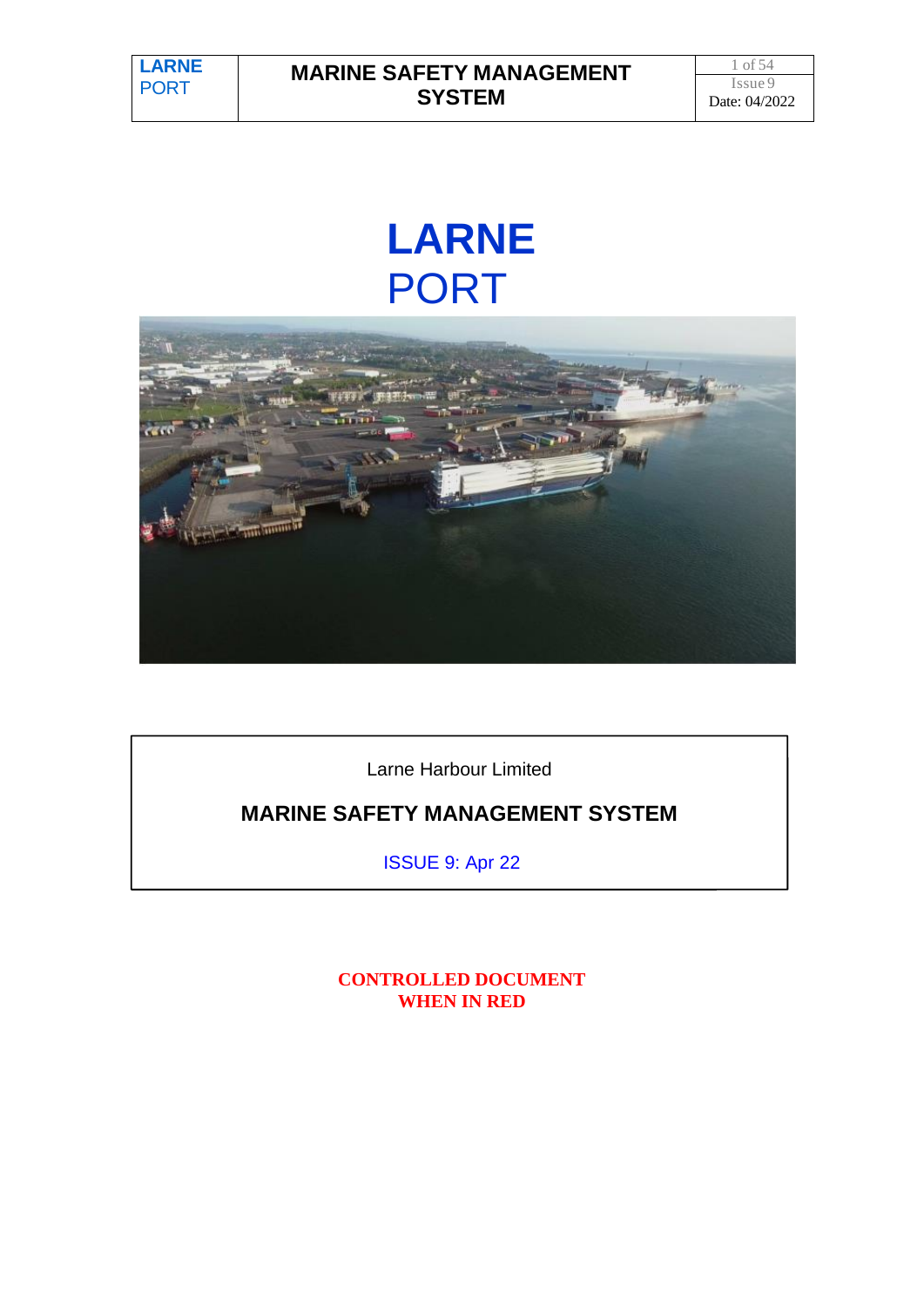# **Document Control**

| Document Name:          | <b>Lane Port</b><br><b>Marine Safety Management System</b> |
|-------------------------|------------------------------------------------------------|
| <b>Issue Number:</b>    | <b>Issue 9</b>                                             |
| <b>Issue Date:</b>      | <b>Apr 2022</b>                                            |
| Copy Holder:            | <b>Network</b>                                             |
| Copy Number:            | <b>Network</b>                                             |
| Signed (Document Owner) |                                                            |
|                         |                                                            |

This document comprises 10 Sections, each of which may be updated independently. To allow updating of the document in an efficient manner, each section has been allocated its own Issue number and Issue Date. The document Status Section contains an overall summary of the current version of this document.

Major revisions to the document are identified by updating the document Issue Number (e.g., 1, 2, 3, etc.).

Modifications to individual Sections are identified by adding an Amendment Number to the Issue Number of the Section (e.g., Issue 1 Amdt 1, Issue 1 Amdt 2, Issue 1 Amdt 3, etc.).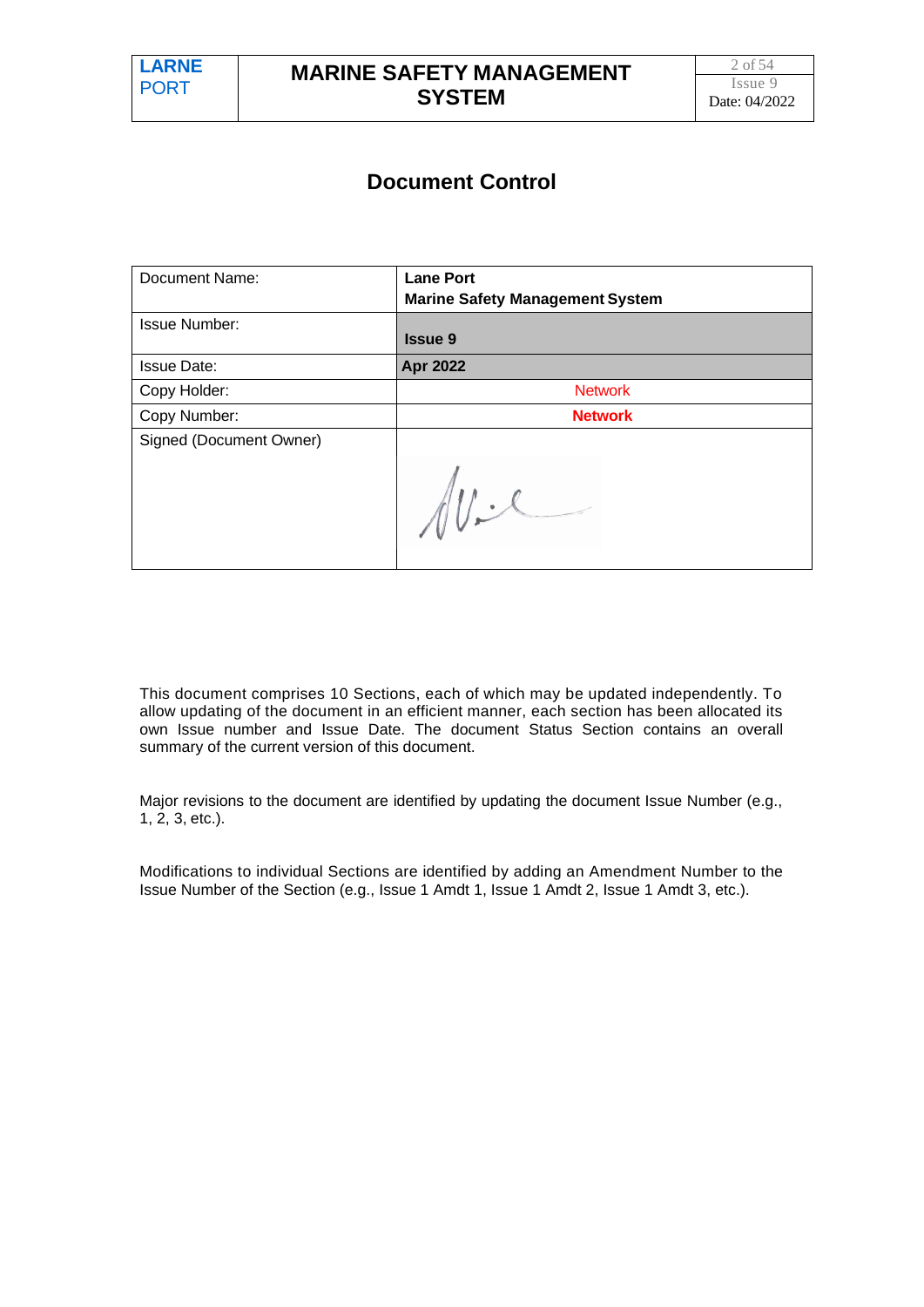# **Document Distribution**

|--|

The Document Owner shall:

- Allocate & Distribute copies of this document to all relevant persons
- Maintain a distribution list of copy holders
- Distribute all future updates / amendments to copy holders
- Maintain a list to indicate receipt of Document and that all updates / amendments have been inserted and any superseded pages have been removed by each copy holder
- Encourage feedback on contents of Document (No matter how apparently trivial, errors and inconsistencies should be reported back to the Document Owner - where practicable, these will be eliminated at the next review)

| Copy No. | Holder                   | Location             |
|----------|--------------------------|----------------------|
|          | <b>Harbour Master</b>    | Larne Port           |
| 2        | <b>Managing Director</b> | <b>Network Drive</b> |
| 3        | Larne Port Control       | <b>Network Drive</b> |
| 4        |                          |                      |
| 5        |                          |                      |
| 6        |                          |                      |

#### **The current Distribution List is:**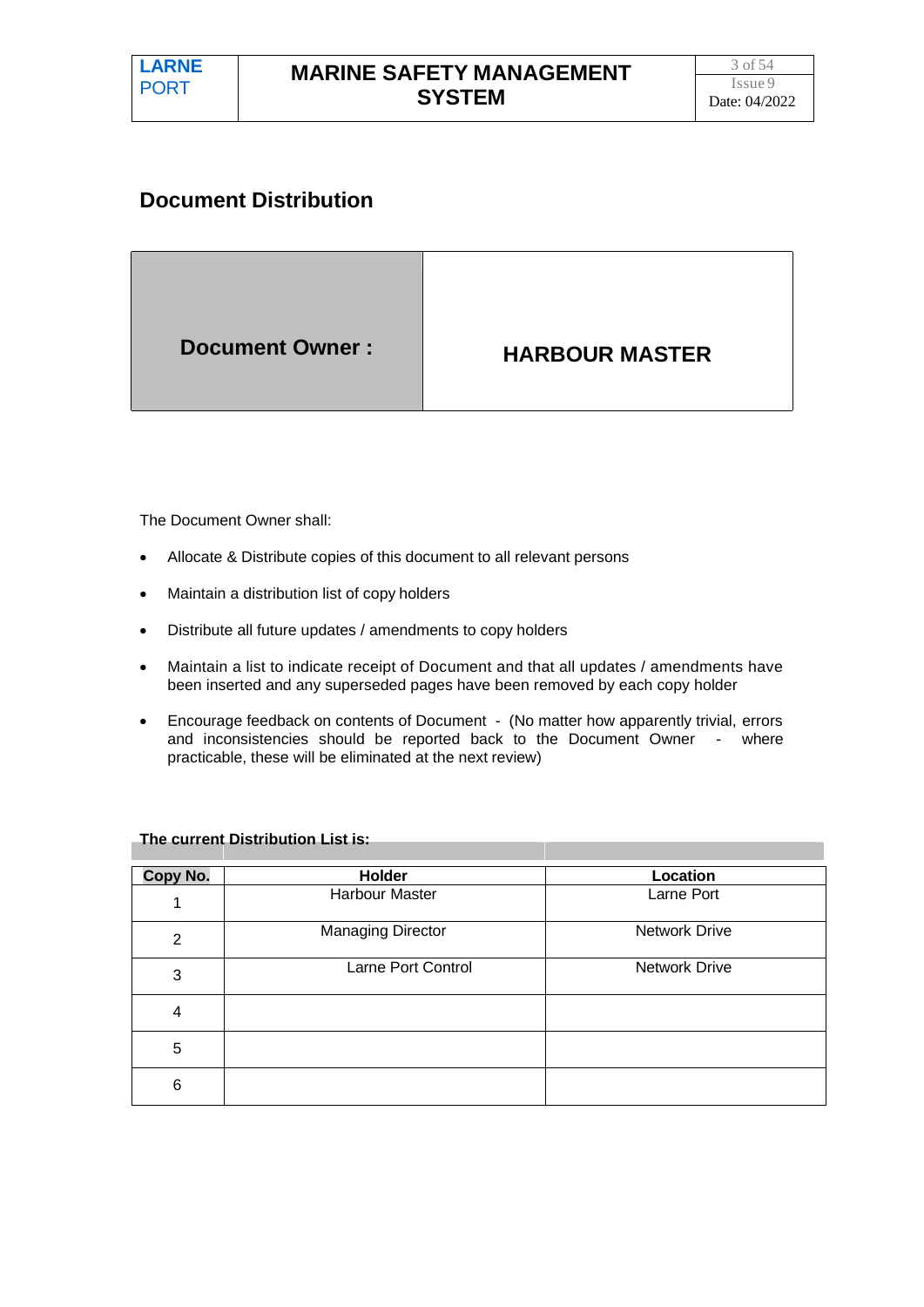# **Document Status**

| <b>Issue No.</b> | Issue 9 | <b>Issue Date:</b> | <b>April 2022</b> |
|------------------|---------|--------------------|-------------------|

The table below identifies the current issue of each Section:

| <b>Section</b> | Title                                | <b>Issue No.</b> | <b>Issue Date</b> |
|----------------|--------------------------------------|------------------|-------------------|
| 1              | Introduction & Overview              | Issue 9          | Apr 22            |
| 2              | <b>Safety Policy</b>                 | <b>Issue 9</b>   | Apr 22            |
| 3              | Organisation                         | <b>Issue 9</b>   | Apr 22            |
| $\overline{4}$ | Key Policy Areas                     | <b>Issue 9</b>   | Apr 22            |
| 5              | <b>Personnel Resources</b>           | <b>Issue 9</b>   | Apr 22            |
| 6              | Implementation                       | Issue 9          | Apr 22            |
| $\overline{7}$ | <b>Risk Assessment &amp; Control</b> | <b>Issue 9</b>   | Apr 22            |
| 8              | <b>Safety Culture</b>                | Issue 9          | Apr 22            |
| 9              | Contingency & Emergency Planning     | <b>Issue 9</b>   | Apr 22            |
| 10             | <b>Audit &amp; Review</b>            | Issue 10         | May 22            |
| 11             | Appendices                           | Issue 9          | Apr 22            |

If any of the sections in your copy of the Marine Safety Management System do not match the

above status, please contact the Document Owner who will supply the correct pages.

**Issue/Amdt No**. \_\_\_\_\_\_\_\_\_\_\_\_\_\_ has been inserted, and the status of existing pages

**Checked by: \_\_\_\_\_\_\_\_\_\_\_\_\_\_\_ Date: \_\_\_\_\_\_\_\_\_\_\_\_**

A new "Document Status" sheet will accompany each Issue / Amendment

**All "Document Status" sheets are to be kept together, with the latest sheet uppermost, so that a full history of the document is available**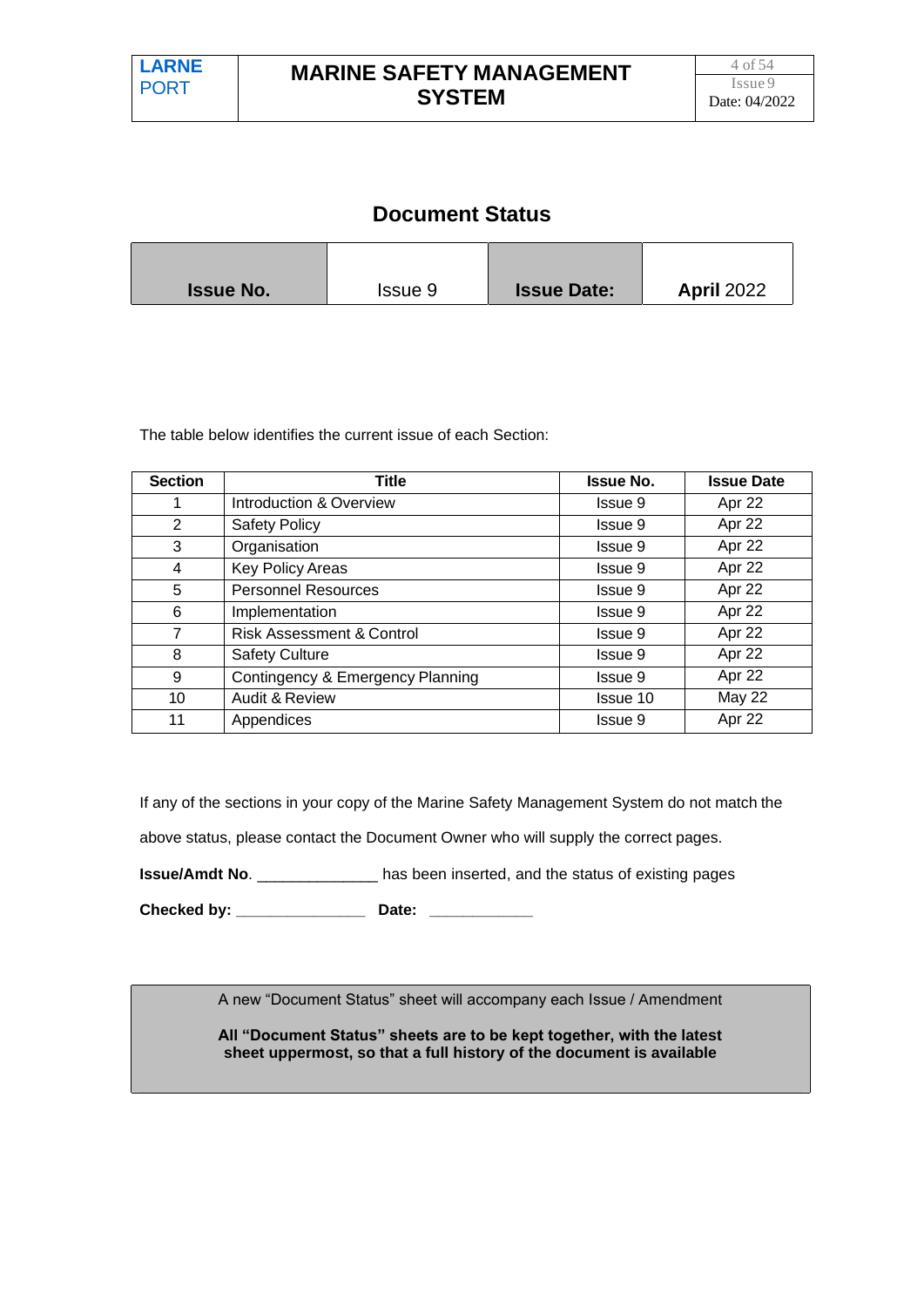### **Contents**

| <b>Section 1</b> | <b>Introduction &amp; Overview</b> |  |
|------------------|------------------------------------|--|
|                  |                                    |  |

- 1.1 Background
- 1.2 Introduction<br>1.3 Composition
- **Composition**
- 1.4 Controlled Documents<br>1.5 Statutory Documents
- **Statutory Documents**
- 1.6 Other Documents
- 1.7 Interaction of Elements of the Marine Safety Management System
- 1.8 Framework

#### **Section 2 Safety Policy**

- 2.1 Purpose
- 2.2 Safety Policy Objectives
- 2.3 Safety Policy Statement

#### **Section 3 Organisation**

- 3.1 Purpose
- 3.2 Organisational Structure
- 3.3 Responsibilities
	- 3.3.1 The Board (P.M.S.C. Duty Holder)
	- 3.3.2 Managing Director
	- 3.3.3 Harbour Master
	- 3.3.4 Designated Person
	- 3.3.5 Safety Manager
	- 3.3.6 Maintenance Engineer
	- 3.3.7 Marine Officer

#### **Section 4 Key Policy Areas**

- 4.1 Management of Navigation
- 4.2 Pilotage
- 4.3 Conservancy
- 4.4 Marine Services
	- 4.4.1 Tugs (Towage Services)
	- 4.4.2 Pilot Launches & Workboats
	- 4.4.3 Mooring
- 4.5 Leisure Users

#### **Section 5 Personnel Resources**

- 5.1 Training & Competence
	- 5.1.1 Employee
	- 5.1.2 Contractors
- 5.2 Drug & Alcohol Policy
- 5.3 Medical Fitness

#### **Section 6 Implementation**

#### 6.1 Monitoring

- 6.2 Recording
- 6.3 Documentation System
- 6.4 Non-Compliance Identification & Implementation of Corrective Action
- 6.5 Incident Reporting & Investigation
	- 6.5.1 Harbour Authority and External agencies
- 6.6 Enforcement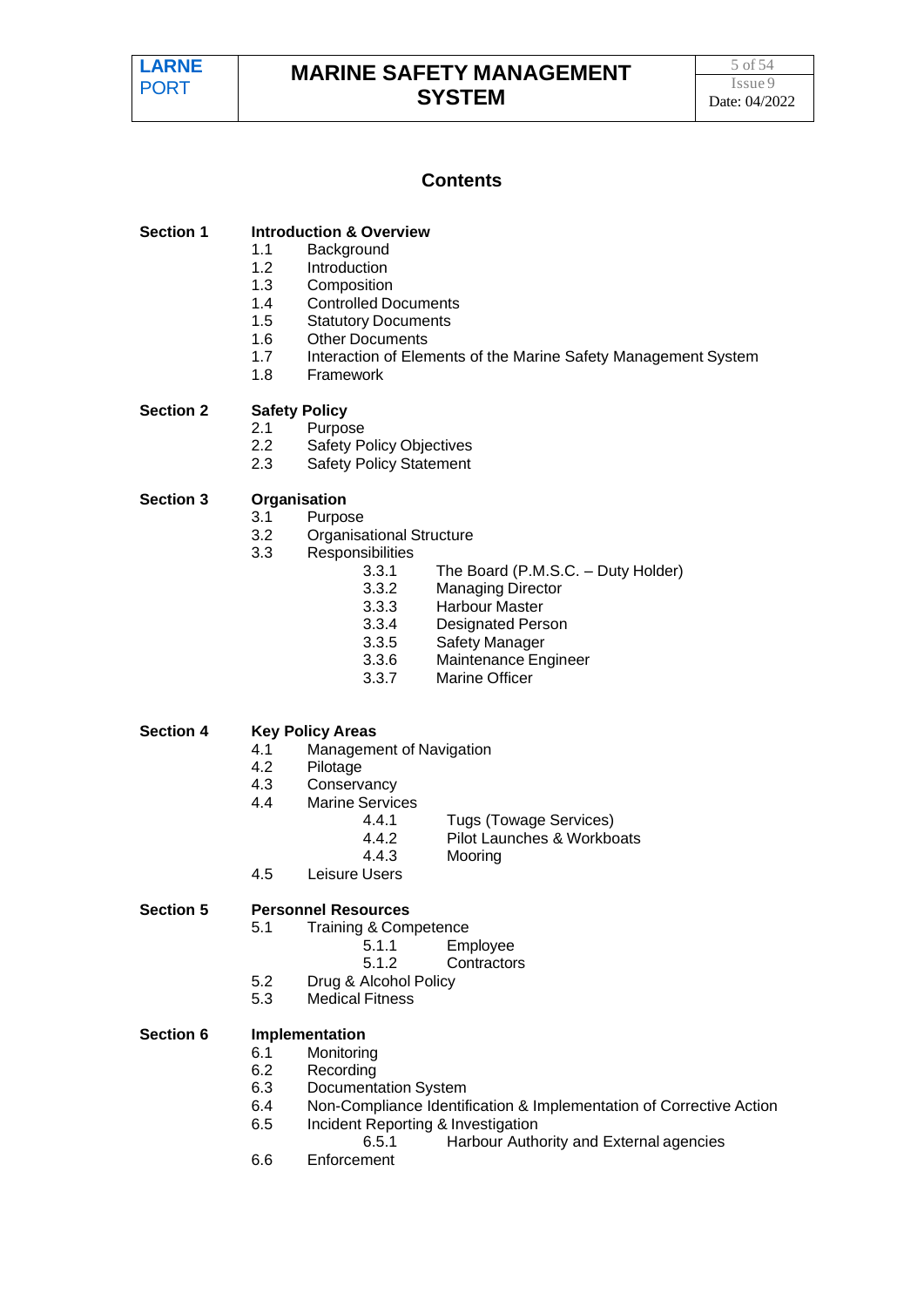| <b>Section 7</b>  |                   | <b>Risk Assessment &amp; Control</b>        |  |  |
|-------------------|-------------------|---------------------------------------------|--|--|
|                   | 7.1               | Risk Assessment                             |  |  |
|                   | 7.2               | Promulgation of Risk Assessment             |  |  |
| <b>Section 8</b>  |                   | <b>Safety Culture</b>                       |  |  |
|                   | 8.1               | <b>Safety Assessment</b>                    |  |  |
|                   | 8.2               | Permit to Work System                       |  |  |
|                   | 8.3               | Management of Change                        |  |  |
|                   | 8.4               | <b>Near Miss Reporting</b>                  |  |  |
| <b>Section 9</b>  |                   | <b>Contingency &amp; Emergency Planning</b> |  |  |
|                   | 9.1               | Contingency & Emergency Planning            |  |  |
| <b>Section 10</b> |                   | <b>Audit &amp; Review</b>                   |  |  |
|                   | 10.1              | Audit of Safety Management System           |  |  |
|                   | 10.2              | Hazard & Risk Control Review                |  |  |
|                   | 10.3              | <b>Monthly Safety Reports</b>               |  |  |
|                   | 10.4              | Review of safety Management System          |  |  |
|                   | 10.5              | Changes to the Safety Management System     |  |  |
|                   | 10.6              | Review of external information sources      |  |  |
| <b>Section 11</b> | <b>Appendices</b> |                                             |  |  |
|                   | Appendix 1        | Marine Safety Plan                          |  |  |
|                   | Appendix 2        | <b>Training Matrix</b>                      |  |  |
|                   |                   |                                             |  |  |
|                   |                   |                                             |  |  |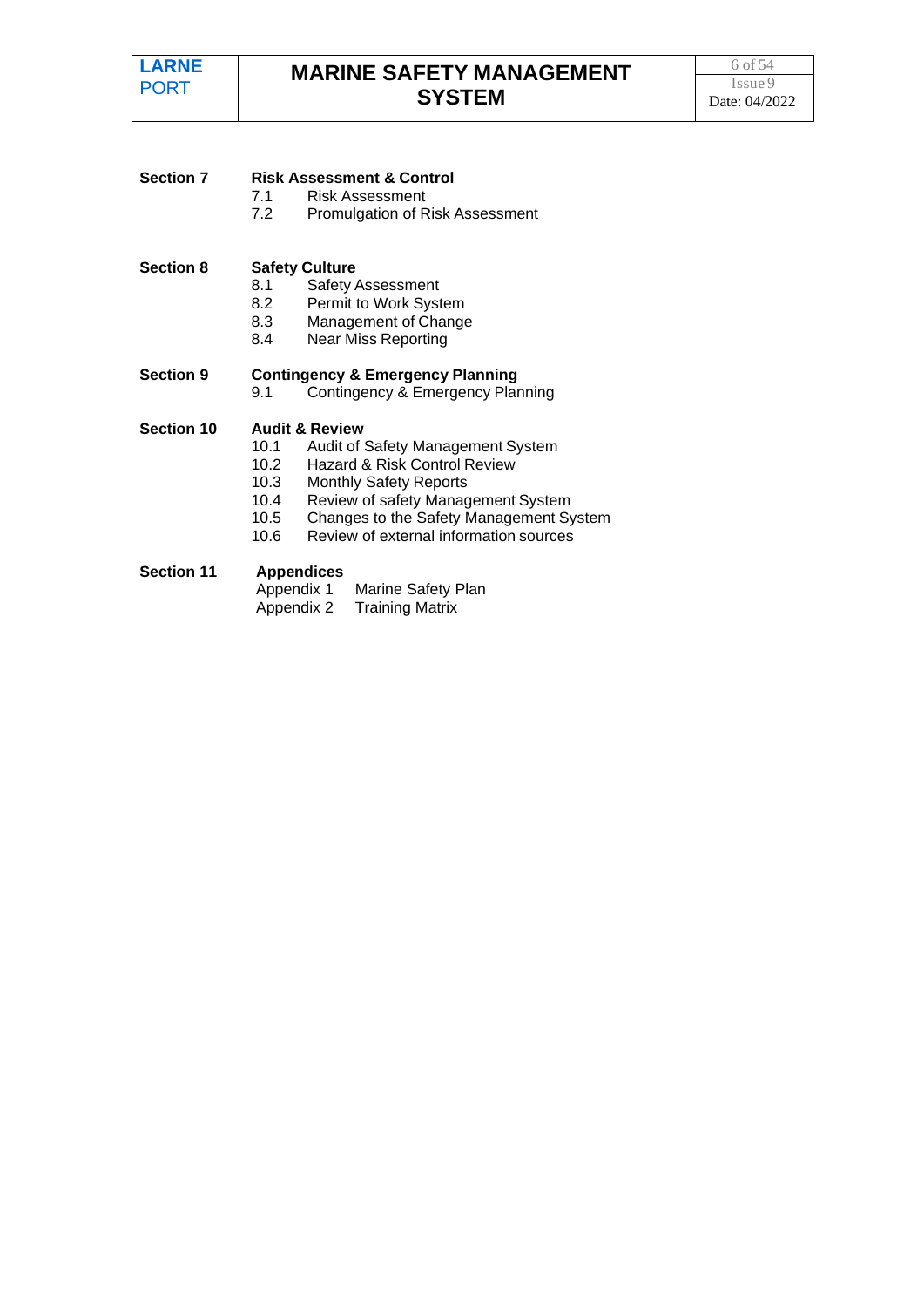#### **Section 1 - Introduction & Overview**

#### **1.1 Background**

There has been a sea change in the approach of the Government to the management of safety in ports. Following a review of the Pilotage Act 1987, the Government requires that Harbour Authorities discharge their powers and duties in line with the standards set out in the Port Marine Safety Code.

The Code does not create new legal duties but summarises the legal duties and powers of Harbour Authorities relating to marine safety. The Code aims to promote best practice and serves as a framework for the preparation of published policies and plans by Harbour Authorities in consultation with local users and other interests.

The Code relies on the principle that duties and powers in relation to marine operations in ports should be discharged in accordance with a safety management system, which is informed by and based on formal risk assessment. The purpose is to establish a system covering all marine operations in the port, which ensures that risks are both tolerable and as low as reasonably practicable.

Harbour Authorities must demonstrate compliance with the Code by developing appropriate policies and procedures relevant to the scope and nature of marine operations in the port. Larne Harbour must:

- Record and publish its marine policies and make available supporting documentation, refer Appendix 1;
- Set standards and targets of performance that it aims to meet, refer Appendix 2;
- Regularly review and periodically audit actual performance, refer Appendix 3;
- Publicly report on the PMSC performance annually (e.g. in the annual report).

It is no longer sufficient to demonstrate that a lack of incidents indicates effective safety management. To comply with the Code, a proactive and positive approach to safety management must be developed, implemented, audited and reviewed.

#### **1.2 Introduction**

This document presents Larne Harbour's Marine Safety Management System, which has been developed in line with the most updated issue of the Port Marine Safety Code and the Guide to Good Practice on Port Marine Operations.

The Marine Safety Management System has been developed with significant input from persons working in the Port, as well as users of the port, and is supported by a series of Risk Assessments. This system, and associated documents, relate to the management of safety of marine operations within the Port of Larne and includes the moving, berthing and un-berthing of vessels and other marine craft within the Port limits and in the approaches to the port. The following figure presents an overview of the general outline of the Safety Management System.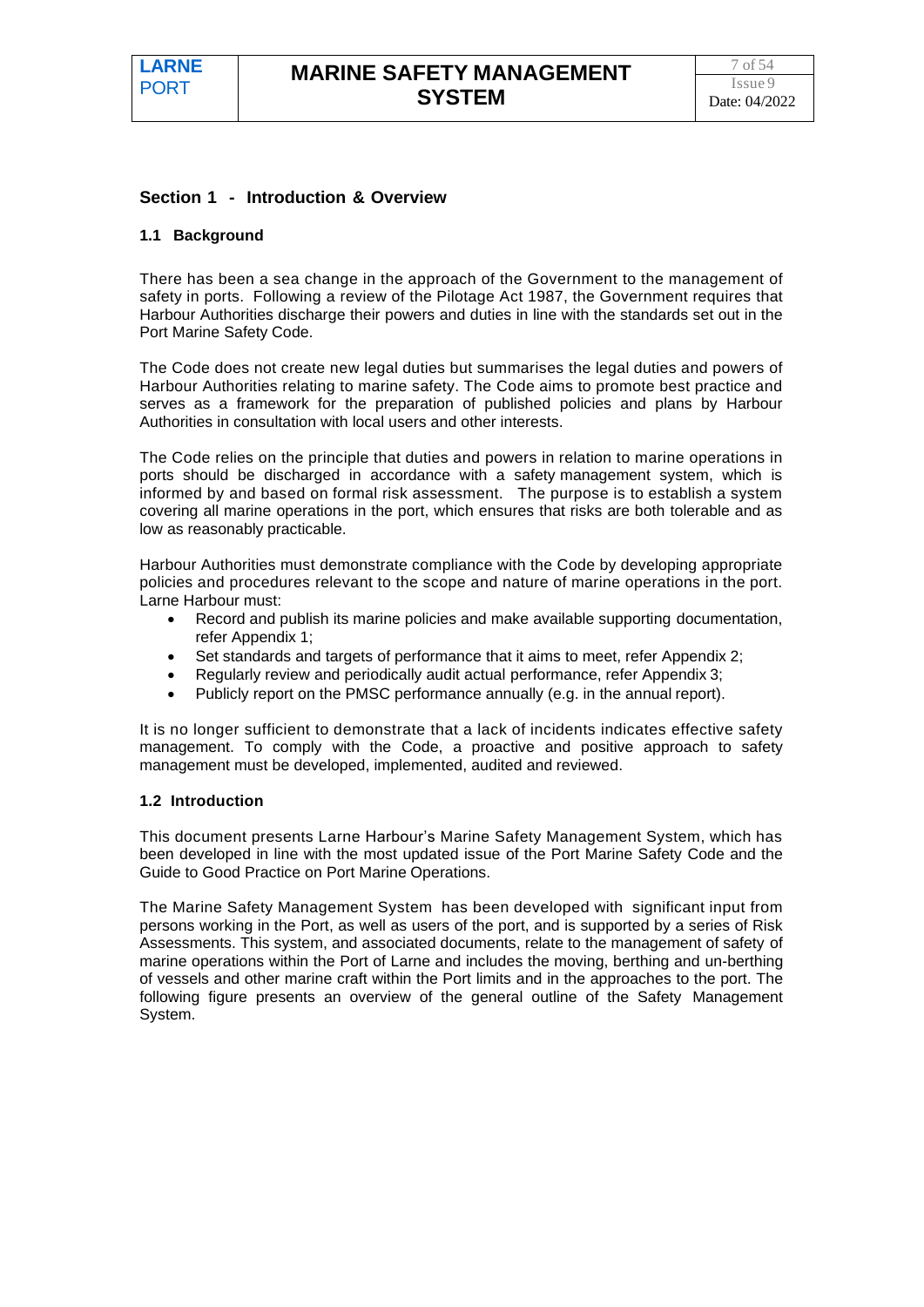

Figure 1 Overview of Safety Management System

#### **1.3 Composition**

The Larne Port Marine Safety Management System resides primarily in a computer-based software system which catalogues identified navigational hazards and the risk control measures in place controlling such hazards. This is supported by a number of controlled documents, each relating to a specific area of marine operations within the port. These are supplemented by reference to Statutory and other Industry supporting documents.

#### **1.4 Controlled Documents**

- Larne Port VTS Operations and Procedures Manual
- Larne LPS Manual
- Larne Port Pilotage Manual
- Larne Port Harbourmaster's Manual
- Larne Port Emergency Procedures
- Larne Port OPRC Plan
- Larne Port Conservancy Manual
- Larne Port Generic Passage Plans

#### **1.5 Statutory Documents**

- Port of Larne Byelaws (1876)
- Curran Pier and Harbour Order (1871)
- Larne Harbour Order (Northern Ireland) 1998
- Port of Larne (Pilotage Function) Order 2002
- Harbours, Docks and Piers Clauses Act 1847
- Harbours Act (NI) 1970
- Dangerous Vessels (Northern Ireland) Order 1991
- Dangerous Goods in Harbour Areas Regulations 2016
- Pilotage Act 1987
- Oil Pollution Planning and Preparedness Convention 1990
- Management of Health and Safety at Work Regulations 1999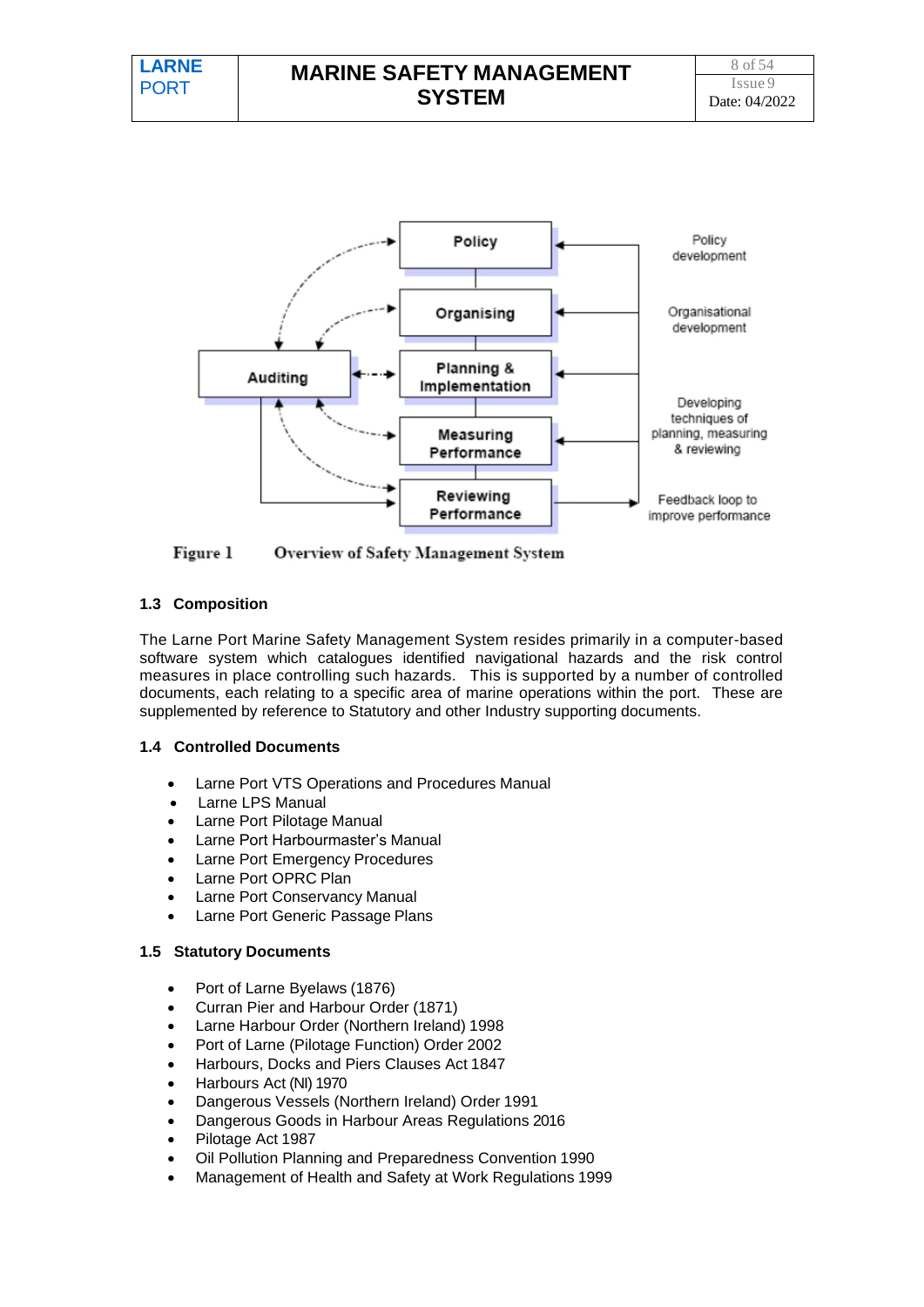

#### **1.6 Other Documents**

- Port Marine Safety Code and Guide to Good Practice
- ICS Bridge Procedures Guide
- Code of Safe Working Practices for Merchant Seamen
- MSN 1892 (M) The workboat code Edition 2
- Merchant Shipping Statutory Instruments
- MCA Marine Safety Notices
- MCA Marine Guidance Notices
- MCA Marine Information Notices
- International Regulations for the Prevention of Collisions at Sea
- Admiralty Notices to Mariners
- Admiralty Sailing Directions for Irish Sea
- Admiralty Chart No 1237
- National Competence Standards for Pilots
- IALA Standards for VTS Operations and Training

#### **1.7 Interaction of Elements of the Marine Safety Management System**

Hazards are identified, and the associated risks are assessed by expert evaluation and stored within the controlled environment of the HAZMAN Database. Risk control measures are similarly stored in the same database and can be applied to identify hazards. These risk control measures are referenced to elements within the Port of Larne controlled documents. Both hazards and risk control measures are subject to periodic review by identified personnel and the procedures contained within the controlled documents are updated as necessary to take account of any identified changes in the hazard / risk. The HAZMAN Database includes a detailed audit facility for procedural integrity.

#### **1.8 Framework**

Within this Marine Safety Management System, the following framework applies.

**Purpose:** To define the objectives for each element of the port's Marine Operations.

**Method:** The procedures and practices adopted to ensure the objectives of each element are met.

#### **1.9 Key Performance Indicators**

The clearly identifiable markers - both individual and corporate – to measure compliance with the standards of the Port Marine Safety Code.

**Principle:** What cannot be measured cannot be controlled.

#### **1.10 Defined Targets**

The end points which, together with the Key Performance Indicators, enable individuals and the company to evaluate performance and prompt remedial action if necessary.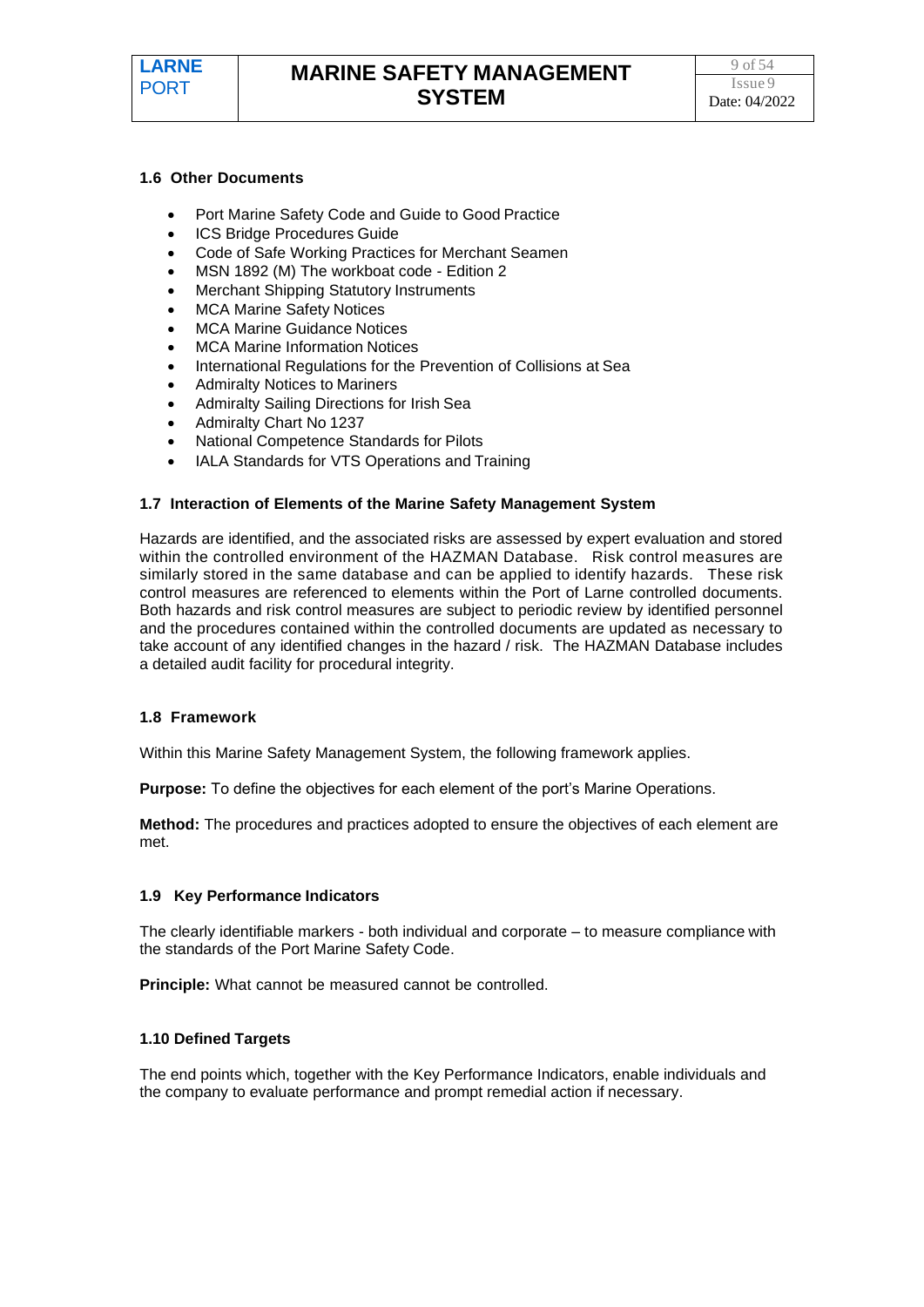#### **Section 2 - Safety Policy**

#### **2.1 Purpose**

To regulate and facilitate the exercise of the rights of all vessels navigating the port and its environs such that they may do so without danger to life or property, and without harm to the environment.

To secure the long-term viability and improvement of the port by operating safely, efficiently, economically and in a manner, which safeguards the environment.

#### **2.2 Safety Policy Objectives**

Accidents and incidents inevitably carry a heavy cost, whether in terms of life, property and environment, disruption and indeed the commercial viability of the port.

Accidents are not inevitable. They usually occur when several risk controls (defences) fail simultaneously. It is the duty and responsibility of all personnel to ensure that all operations are carried out using safe systems of work, and to do all things necessary to ensure the safety of their colleagues, members of the public, and to protect the environment.

#### **The Board of Directors particularly and unequivocally wishes to make it clear that short cuts, acts or omissions which compromise safety are not condoned (either implicitly or explicitly) under any circumstances whatever.**

The Board recognises that effective Safety Management is fundamentally dependent upon strong and visible leadership and commitment. The policy statement and its objectives, which underpin the Navigational Safety Management System, are set at Board level, reflecting the Board's commitment to promote an effective safety culture, and demonstrate clearly the acceptance of corporate responsibility for safety.

This commitment from the top is intended to encourage all levels of the organisation with:

- Motivation to achieve and sustain high levels of performance in all safety critical areas ("Safety Culture")
- Encouragement to report incidents and near misses / hazardous occurrences, understand root causes and learn from the experience ("Learning" Culture)
- Acceptance of responsibility and accountability ("Fair and Just" Culture)
- Active participation and involvement of all personnel in the establishment of safe working practices and procedures relevant to their roles ("Consultation" Culture)

Safety is a team effort. The objective to which we must all strive is a zero tolerance to accidents. This can be achieved, but requires the whole-hearted participation of all personnel, from the Board downwards.

#### **2.3 Marine Safety Policy Statement**

In order to discharge its duties in compliance with the standards laid down by the Port Marine Safety Code the port undertakes to:

• Manage the safety of navigation for all port users based on a system of formal risk assessments, ensuring that risks are kept as low as reasonably practicable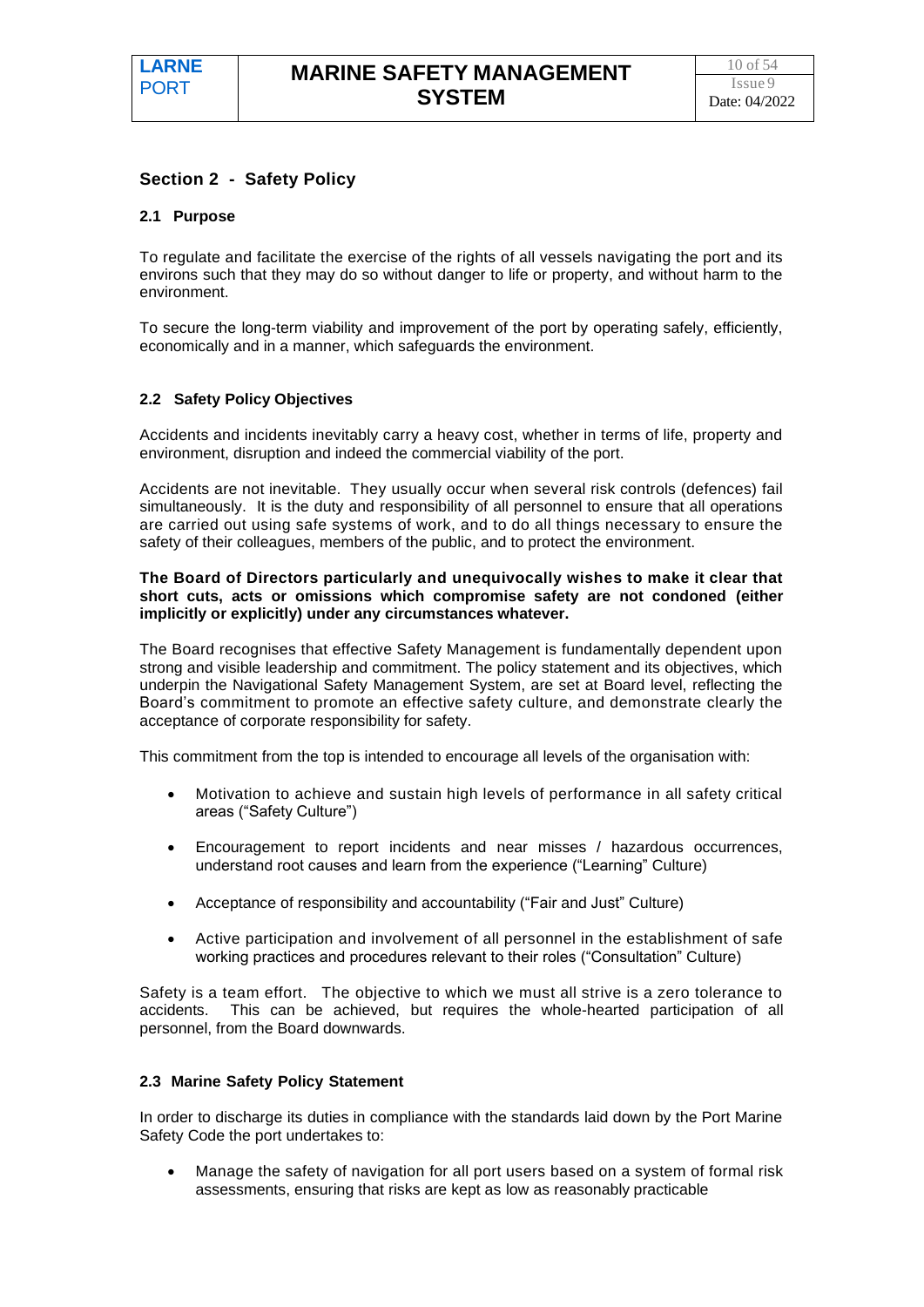- Comply with all legal duties and responsibilities for the regulation of vessel traffic and the safety of navigation
- Develop a consensus for safe navigation through consultation with port users
- Maintain and sustain the commercial use of the port, upholding and promoting the rights of Masters, ship owners and other shipping and marine interests to ply their respective trades
- Maintain access to port services, by resourcing appropriate pilotage, traffic management, towage, and mooring services
- Facilitate the leisure use of the port, maintaining and protecting the rights of the public to access its waters for leisure use, whilst complying with the various navigational safety measures that may be in force.
- Sustain its conservancy functions in respect of hydrographic surveying, navigation, dredging and the provision and maintenance of navigational aids
- Remove sunken vessels and other obstructions that are, or may become, an impediment to safe navigation
- Promulgate relevant navigational and tidal information to all port users
- Create awareness and motivation of all port users with respect to safety and the protection of the environment
- Publish and maintain plans to cover emergency situations relating to the safety of life, property or the environment
- Maintain an appropriate oil spill response capability
- Ensure that all Larne Port operational staff are trained to recognised standards and have appropriate experience for their roles and duties

See Marine Navigational Safety Policy issued August 2021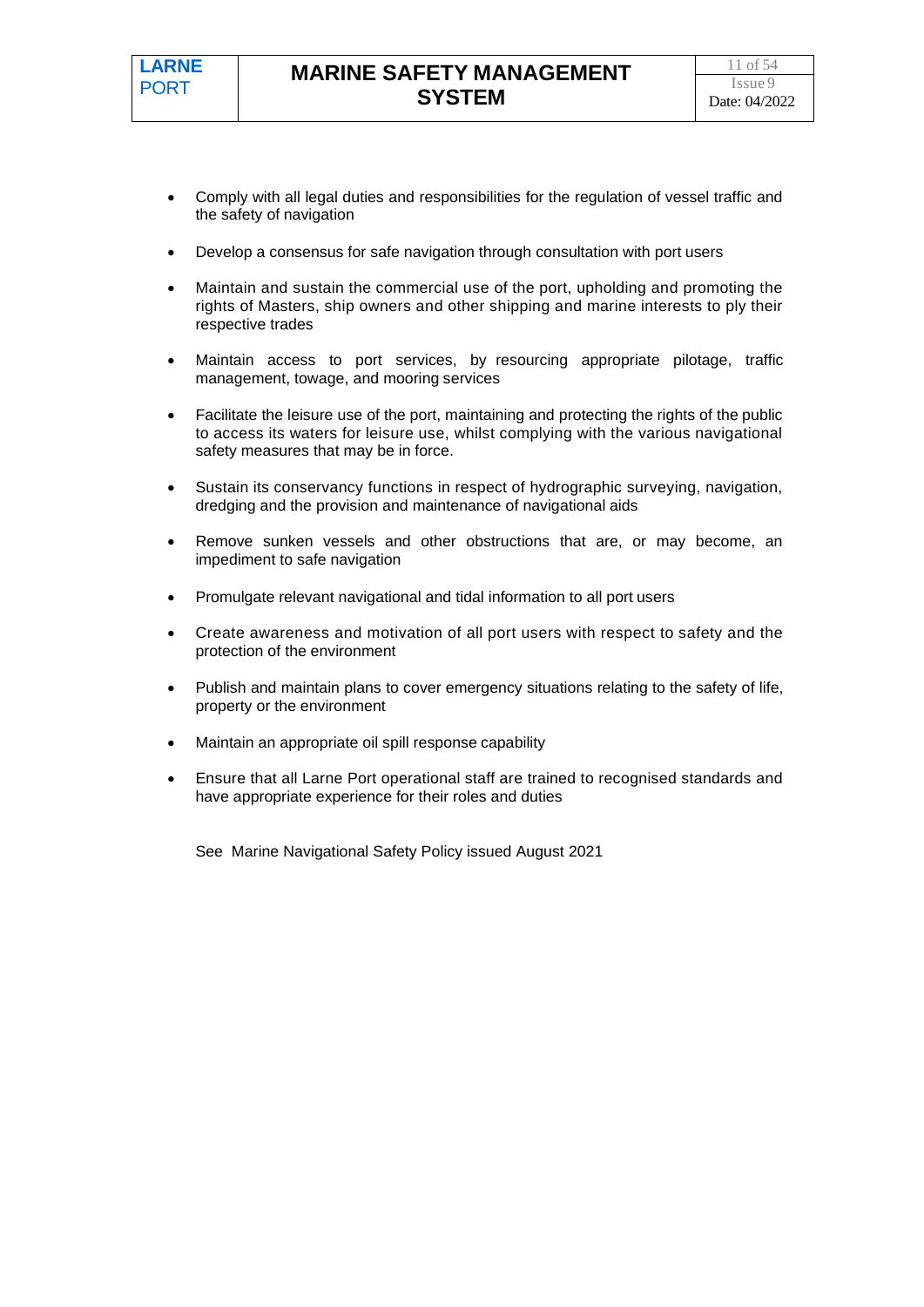#### **Section 3 - Organisation**

#### **3.1 Purpose**

To reflect the responsibility of line managers at all levels for developing, implementing and maintaining the Marine Safety Management System in their particular area.

#### **3.2 Organisational Structure**

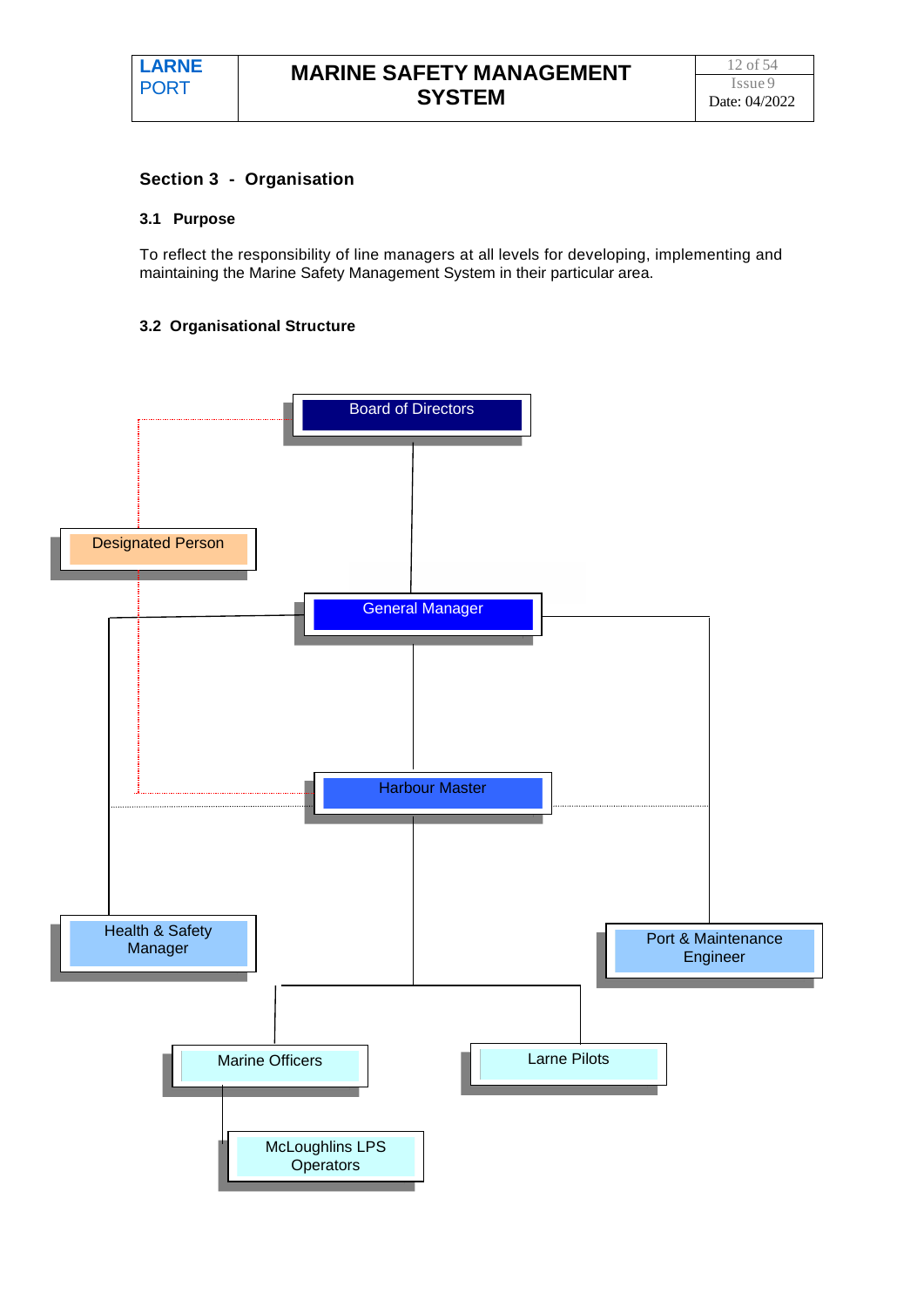# **MARINE SAFETY MANAGEMENT SYSTEM**

#### **3.3 Responsibilities**

| <b>Decisions or Actions</b>                                                                         | <b>Persons</b>            |                          |                           |                          |                          |
|-----------------------------------------------------------------------------------------------------|---------------------------|--------------------------|---------------------------|--------------------------|--------------------------|
|                                                                                                     | <b>Board of Directors</b> | <b>Managing Director</b> | Harbour Master /          | Safety Manager           | Port Engineer            |
| Creation & maintenance of a supportive safety culture                                               | $\underline{\mathsf{R}}$  | R/S                      | $\underline{\mathsf{R}}$  | $\mathbf{R}$             | ${\tt R}$                |
| <b>Establishment and review of strategic policy objectives</b>                                      | $\overline{\mathbf{R}}$   | $\overline{\mathbf{R}}$  | Ţ                         | Ţ                        | I                        |
| Provision of<br><b>NSMS</b><br>development &<br>personnel for<br>resources<br>and<br>implementation | $\overline{\mathbf{R}}$   | R/S                      | T                         | I                        | Ţ                        |
| Initiation of action to ensure compliance with policy                                               | 1                         | S/A                      | ${\underline{\mathsf R}}$ | $\mathbf{R}$             | $\overline{\mathbf{R}}$  |
| Acquisition, interpretation and provision of information on safety matters                          | 1                         | T                        | R/I                       | $\mathbf R$              | <u>R/I</u>               |
| <b>Auditing and review of Key Performance Indicators</b>                                            | I                         | Т                        | R/S                       | $\mathbf{s}$             | $\underline{\mathbf{S}}$ |
| <b>Maintenance of HAZMAN system, including Hazard Review and Risk Control</b><br><b>Reviews</b>     | Ţ                         | Ţ                        | R/S                       | Ţ                        | $\underline{\mathbf{S}}$ |
| Incident investigation and follow-up                                                                | Δ                         | Δ                        | <u>R/S</u>                | $\underline{\mathsf{S}}$ | $\underline{\mathbf{S}}$ |

- **R Responsibility (not necessarily authority)**
- **A Approval (right to veto)**
- **S Support (make resources available)**
- **I Informed (to be consulted before action)**

The principal roles identified within the structure are defined as follows:

**3.3.1 The Board (PMSC- Duty Holder) Key Roles: Assess; Develop; Provide; Maintain; Review**

Board members are collectively and individually responsible for the proper exercise of the authority's legal duties and they cannot assign or delegate their accountability for compliance with the Code on the grounds they do not have particular skills.

The Board must:

- Ensure the authority discharges its duties and powers to the standard laid down in the Port Marine Safety Code. Ensure the Safety Management System and its procedures satisfy the requirements of the Code.
- Ensure the effectiveness of the Safety Management System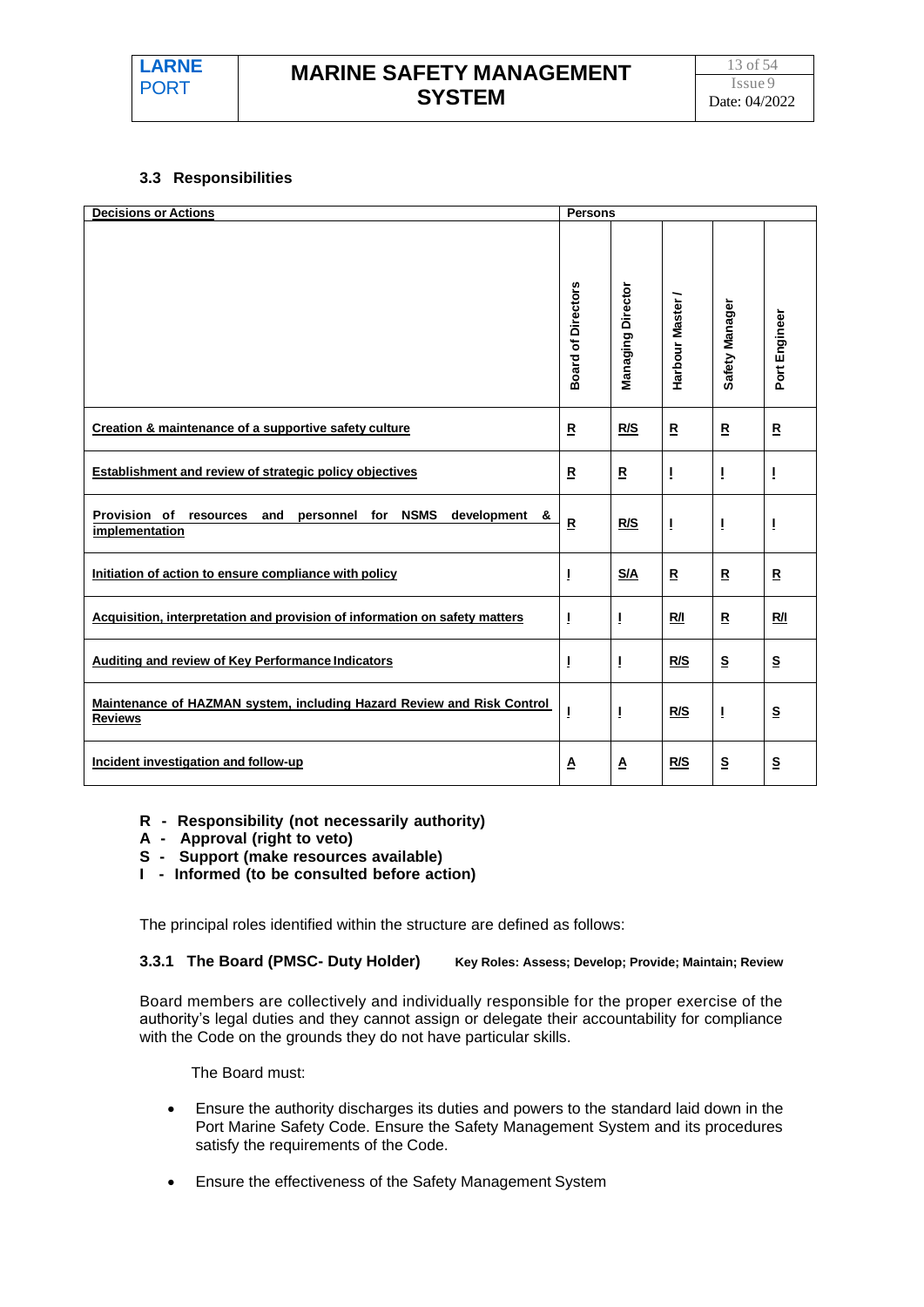- Provide strategic oversight and direction on all aspects of the harbour operation.
- Develop and maintain appropriate policies, plans and procedures and ensure that assessments and reviews are undertaken as required.
- Seek and adopt appropriate powers for the effective enforcement of regulations.
- Ensure that powers are discharged but not exceeded
- Ensure adequate financial, material and personnel resources are available for the discharge of all duties.
- Provide appointment and authorisation, and ensuring that appropriate services and facilities are available within the port (e.g. pilotage, traffic management, tugs, etc)
- Report compliance with the code to the MCA every 3 years.

#### **3.3.2 General Manager/MD Key Roles: Manage; Monitor; Provide; Review; Communicate**

The GM/MD is accountable for the operational and financial control of the authority. They advise the authority on all matters related to its duties and powers, with appropriate advice from the Harbour Master and other officers. He or she will:-

- Ensure the Safety Management System and its procedures satisfy the requirements of the Port Marine Safety Code, reporting directly to the Board
- Assess the effectiveness and compliance of the Safety Management System
- Ensure the provision of adequate material and personnel resources, liaising with the Harbour Master and other Managers having Safety Responsibility
- Assess progress and results of annual and intermediate Hazard and Risk Control Reviews
- Establish and review strategic navigational Safety Policy Objectives, in liaison with the Harbour Master and other Managers having Safety Responsibility
- Consider and make necessary recommendations to the Board on plans for improvement of the system. Verify that the necessary corrective actions have been implemented
- Approve external Safety Management System Audits and Incident Investigation (and follow-up) Reports.

**3.3.3 Harbour Master Key Roles: Manage; Monitor; Review; Communicate**

The Harbour Master has day-to-day responsibility for the safe operation of navigation and other marine activities in the harbour and its approaches. He or she will:

#### **Safety Management System**

• Verify that the Safety Management System and its procedures satisfy the requirements of the Port Marine Safety Code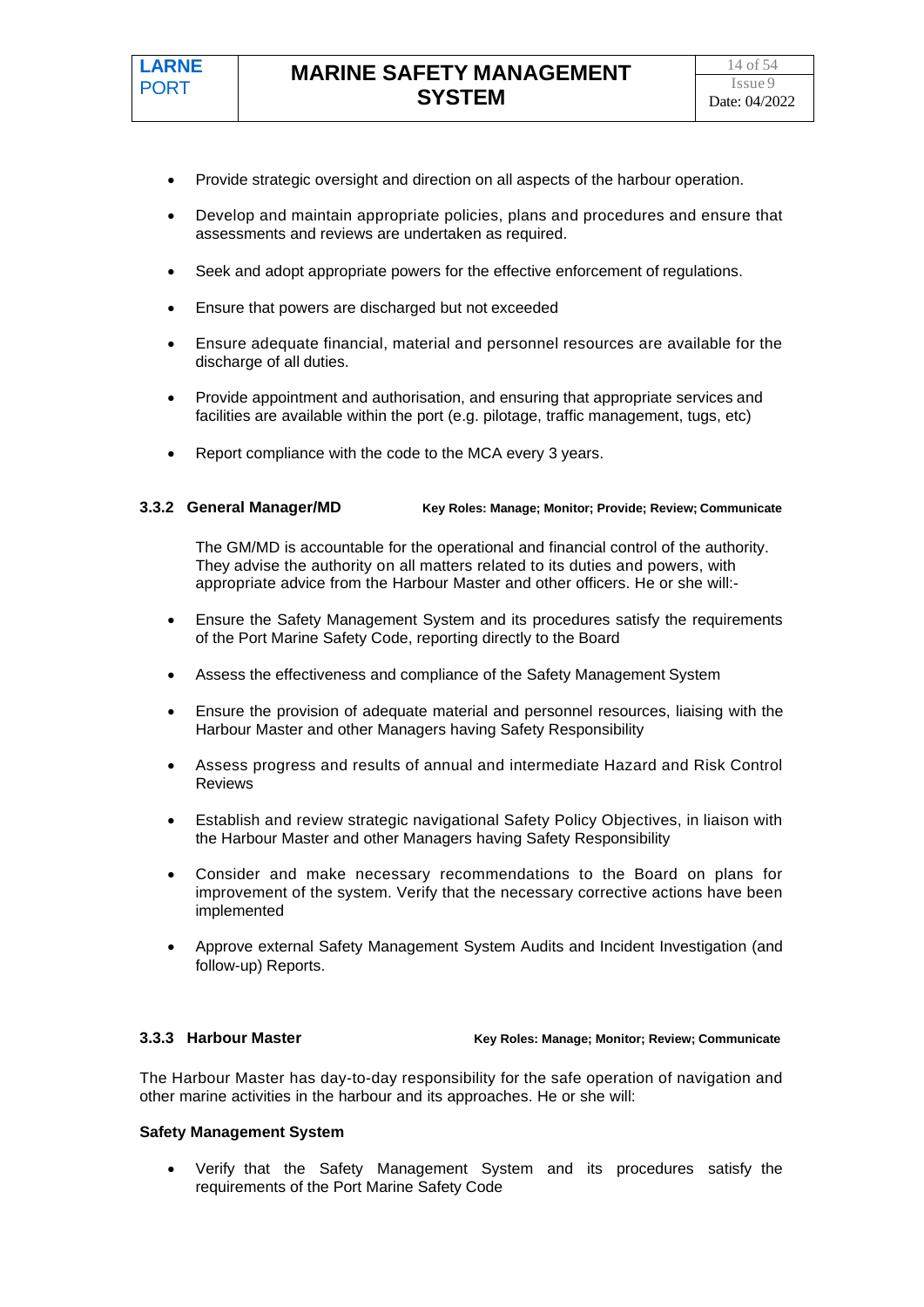- Maintain the effectiveness of the Safety Management System
- Ensure plans for improvement of the system are properly considered by Management
- Ensure the external Safety Management System audits take place as required and review results. Verify that any necessary corrective actions have been implemented - See "Audit of the Safety Management System"

#### **Managing Legal Responsibilities**

- Ensure compliance with and discharge relevant legal powers, duties and responsibilities relating to Marine Safety
- Ensure periodic review of powers, bye-laws and directions.

#### **Managing Marine Operations**

- Regulate and monitor vessel movement. Operation of Traffic Management System.
- Develop criteria for safe traffic movement, where necessary
- Assess hazards and risks involved in Marine Operations. Conduct special Risk Assessments for unusual Marine Operations and authorisation of variations to (or departing from) standard procedures if appropriate. (See Risk Assessment and Permit to Work Systems)
- Verify that periodic and special hazard and Risk Control reviews are completed and assess results
- Investigate Marine Accidents and Incidents. (See Incident Reporting and Investigation)

#### **Managing Marine Conservancy**

- Responsible for all hydrographic surveying and associated record keeping for the port area, including navigational channels and berths
- Prepare and collate up to date information on channel data for Harbour Master and Admiralty Hydrographic Office
- Oversee planning programme of maintenance of Navigational Aids

#### **Managing Marine Staff and Resources**

- Assessing the requirement for sufficient personnel to operate the port systems safely and effectively
- Ensuring staff awareness of their responsibilities. Ensure personnel are trained in accordance with safety and familiarisation procedures. Identifying additional staff training needs
- Delegating duties as appropriate
- Maintaining effective working relationships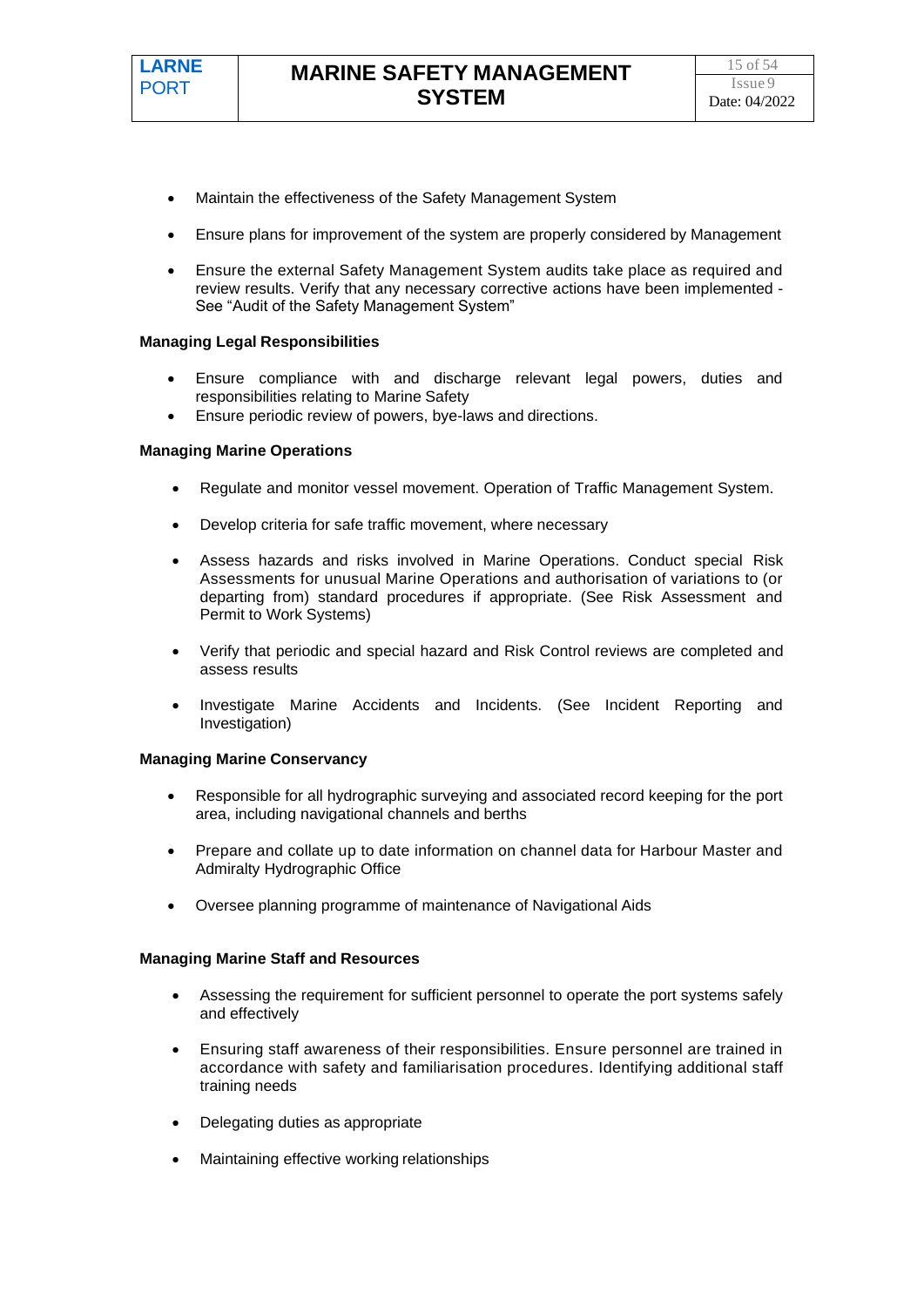- Ensuring that adequate resources and secondary support procedures are in place, liaising with the Port & Maintenance Engineer and Safety Manager
- Formulating, Reviewing and Updating contingency plans and procedures
- Managing response in emergency situations including communications
- Managing the provision of the Pilotage Service
- Ensuring the provision of a safe and efficient pilotage service to port users
- Managing the recruitment, training, assessment and authorisation of pilots
- Managing the assessment and examination of applicants for Pilotage Exemption Certificates (PECs) and issuing Certificates where appropriate
- Reporting and maintaining Records
- Ensure reports regarding unsafe acts, near misses, accidents and incidents are recorded. Verify that the necessary corrective actions have been implemented.
- Receive Marine Officers Monthly Reports for comment and review. Prepare Harbour Masters monthly report for Board.
- Ensure document control procedures are followed.
- Ensuring safe access to port waters for recreational users provision and maintenance of appropriate facilities
- Liaison with recreational users on safety matters. Consultation and development of procedures to minimise conflict between recreational and commercial port users. Event management.
- Discharging conservancy duties
- Maintaining an overview of the Conservancy Functions
- Exercise statutory duties in relation to wrecks
- Managing port facilities and marine services
- Ensuring the safe operation and maintenance of port vessels
- Ensuring provision of adequate facilities for safe operation of port.
- Ensuring safe movement of vessels in the port (Traffic Management Operations)
- Day-to-day operation of the Vessel Traffic Service (LPS). Organisation of watch keeping rotas, cover for periods of absence, etc
- Development and implementation of Traffic service procedures
- Monitor LPS performance and ensure personnel are aware of their responsibilities. Ensure personnel are trained in accordance with recognised standards. Identify additional staff training needs.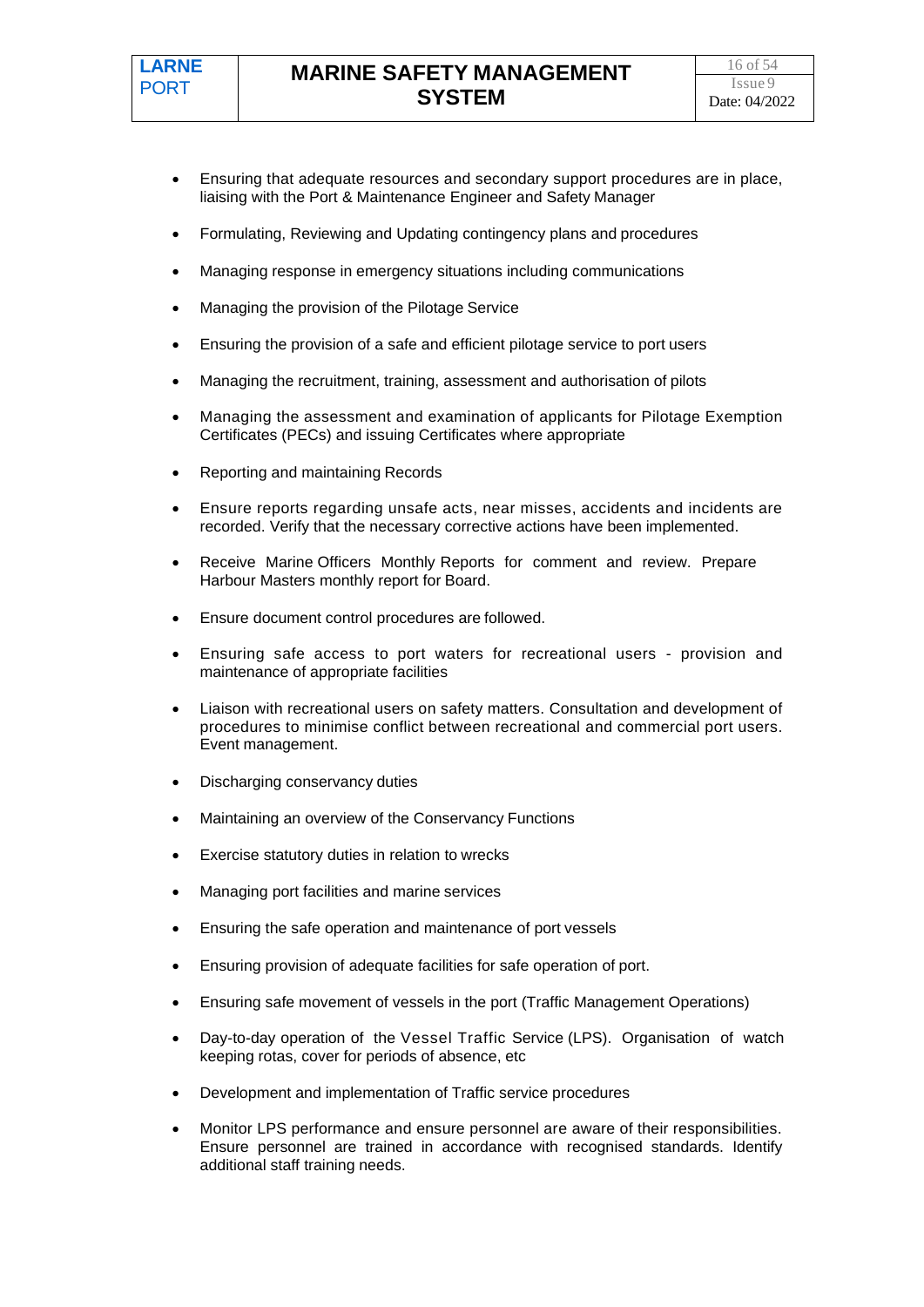- Ensure that proper LPS records are kept.
- Liaison with maintenance department
- Liaison with Port Marine Services
- Review and audit compliance of tugs, workboats within the port to appropriate codes.

#### **3.3.4 Designated Person Key Roles: Assess; Verify; Reporting**

The DP provides independent assurance directly to the duty holder that the marine safety management system is worked effectively. Their main responsibility is to determine, through assessment and audit, the effectiveness of the MSMS in ensuring compliance to the Code. Ultimately, it is the Board who decides who should be appointed as the DP to provide the level of assurance that they believe is necessary to comply with the Code. At the Port of Larne the DP is ABPMer. He or she will:

- Ensure the Safety Management System and its procedures satisfy the requirements of the Port Marine Safety Code and act in an independent manner, reporting directly to The Board.
- Verify the effectiveness and compliance of the Safety Management System
- Assess Safety of Navigation and Pollution Prevention aspects of the harbour environment and of vessels using the harbour
- Assess whether adequate resources and secondary support procedures are in place, liaising with all internal and external stakeholders, having marine safety responsibility
- Be aware of progress and results of annual and intermediate Hazard and Risk Control Reviews
- Ensure reports are submitted regarding deficiencies, non-conformities, accidents and incidents
- Ensure plans for improvement of the system are properly considered by management
- Review Harbour Master's monthly safety report.
- Verify that any necessary corrective actions have been implemented
- Assess whether staff are trained in accordance with required competencies
- Oversee external Safety Management System audits and assess whether document control procedures are followed
- Monitoring the thoroughness of the incident investigation process and the validity of the investigation conclusions
- Monitoring the application of lessons learned from individual and industry experience and investigation
- Assessing the validity and effectiveness of indicators used to measure performance against the requirements and standards in the code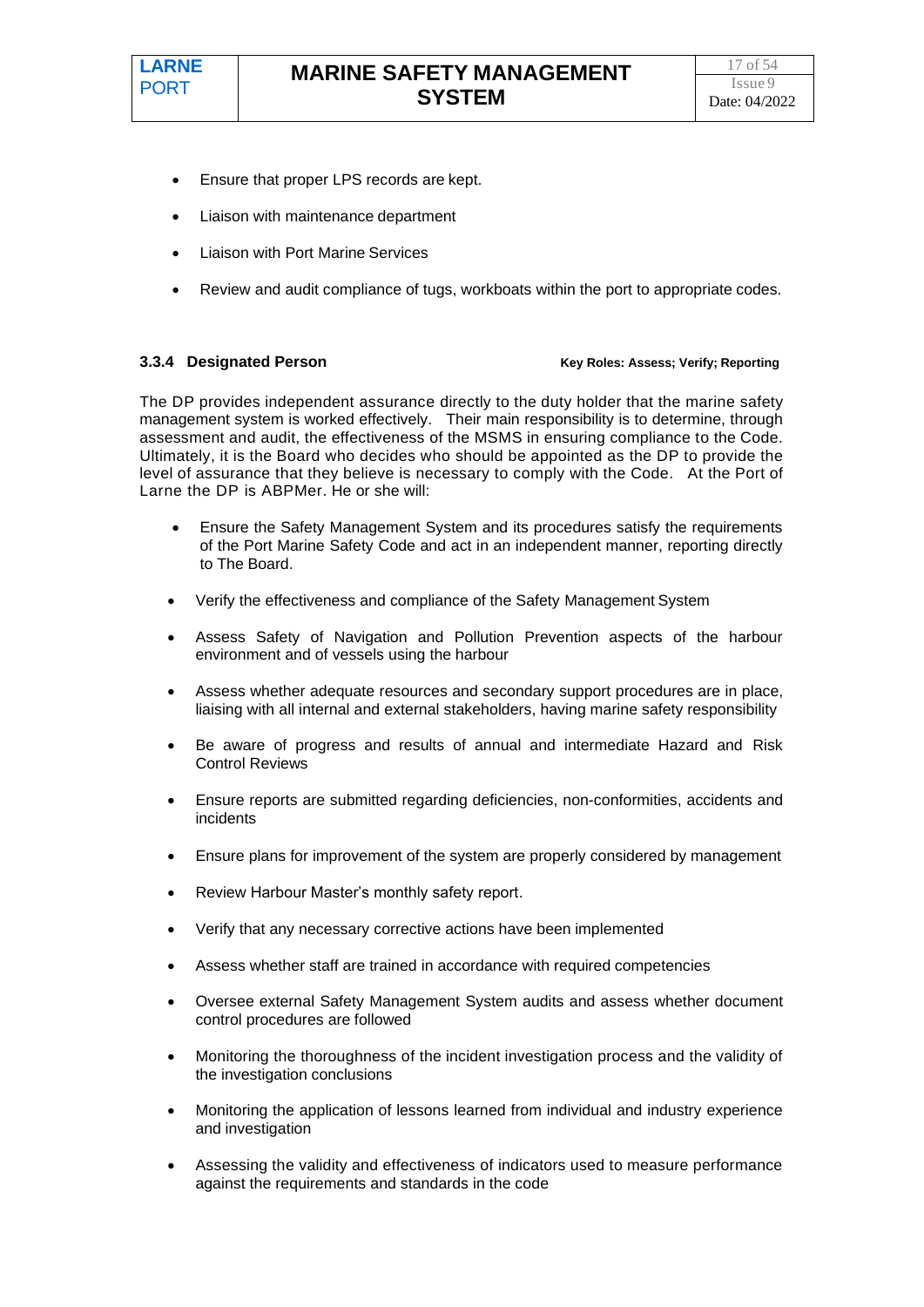• Assessing the validity and effectiveness of consultation processes used to involve and secure the commitment of all appropriate stakeholders

#### **3.3.5 Authority Officer: Health and Safety Manager**

- Assist the Harbour Master on matters regarding port safety
- Advise the Port and Maintenance Engineer on general Health and Safety issues.
- Plan, implement, monitor and evaluate specific Health and Safety working practices
- Investigate accidents and incidents involving people, plant, equipment, and hazardous substances.
- Collect and analyse accident statistics and report on trends
- Monitor and evaluate current procedure and practices
- Disseminate information regarding Health and Safety legislative changes
- Advise on P.P.E.
- Assume responsibility for hazardous cargoes and explosives
- Provide safety training for port employees and contractors

#### **3.3.6 Authority Officer: Port and Maintenance Engineer**

- Quays and Dock maintenance and establish, maintain and operate tide gauges and other relevant equipment
- Maintenance of port mooring equipment. Advise on provision, design, etc
- Maintenance of Link spans. Advise on provision, design, etc.
- Process day to day information and keep records for the above.

#### **3.3.7 Authority Officer: Marine Officer**

• As outlined in the Larne Port VTS Operations and Procedures Manual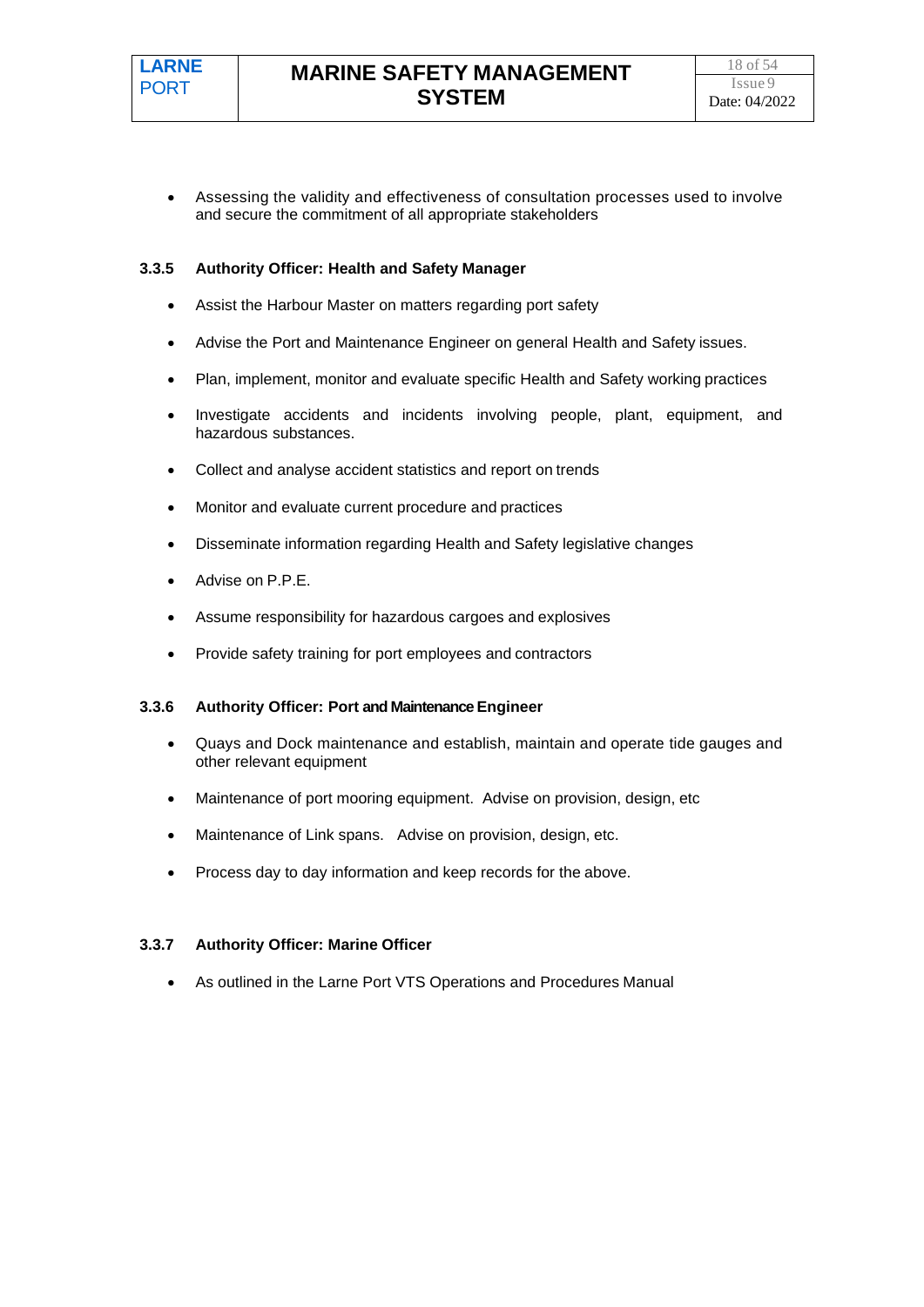#### **Section 4 Key Policy Areas**

#### **4.1 Management of Navigation**

#### **Introduction**

**LARN E LARN** PORT **E**

PORT

There is a general public right of navigation in tidal waters, subject to the payment of proper tolls and dues, and to the provisions of any laws regulating the operation of the harbour which impose special restrictions on the otherwise general freedom of navigation. It follows that harbours have the powers to regulate the entry and movement of ships within ports to ensure safety of navigation. The GTGP states the general principles as:

- *1. Ports have rules in byelaws and directions, which every user must obey as a condition of his or her right to use the harbour.*
- *2. Harbour authorities have a duty to make proper use of powers to make byelaws, and to give directions (including pilotage directions), to regulate all vessel movements in their waters.*
- *3. These powers should be exercised in support of the policies and procedures developed in the authority's safety management system and should be used to manage the navigation of all vessels.*
- *4. Harbour authorities should have clear policies on the enforcement of directions and should monitor compliance.*
- *5. Powers of direction should be used to require the use of port passage plans in appropriate cases - whether vessels are piloted or not.*
- *6. The harbour master may give directions prohibiting the entry into, or requiring the removal from, the harbour of any vessel if, in his opinion, the condition of that vessel, or the nature or condition of anything it contains, is such that its presence in the harbour might involve a grave and imminent danger to the safety of persons or property or risk that the vessel may, by sinking or foundering in the harbour, prevent or seriously prejudice the use of the harbour by other vessels. The harbour master must have regard to all the circumstances and to the safety of any person or vessel.*

#### **Purpose**

To discharge the Port Authority's responsibilities to regulate traffic for the safety of navigation within the port area of jurisdiction, for the safety of all port users and the protection of the environment,

The General Manager and the Board of Larne Harbour Limited will support the actions of Larne Port Control personnel who use their best endeavours to carry out their duties in accordance with this policy and the Port of Larne "LPS. Manual".

#### **Method**

- VTS or LPS Operators recruited and trained to the required industry standards. The Board recognises MGN 401 and IMO Resolution A.857 (20) which requires that the Port Authority should ensure that any VTS Operators are "appropriately qualified, suitably trained and capable of performing the task required". A V.T.S. in the UK is operated by staff trained to the appropriate UK national requirements based on the IALA V-103 international model course, and their requirements are kept currant and valid.
- Develop and maintain procedures within the "**Larne Port V.T.S. Manual" or LPS Manual**  To achieve the following objectives.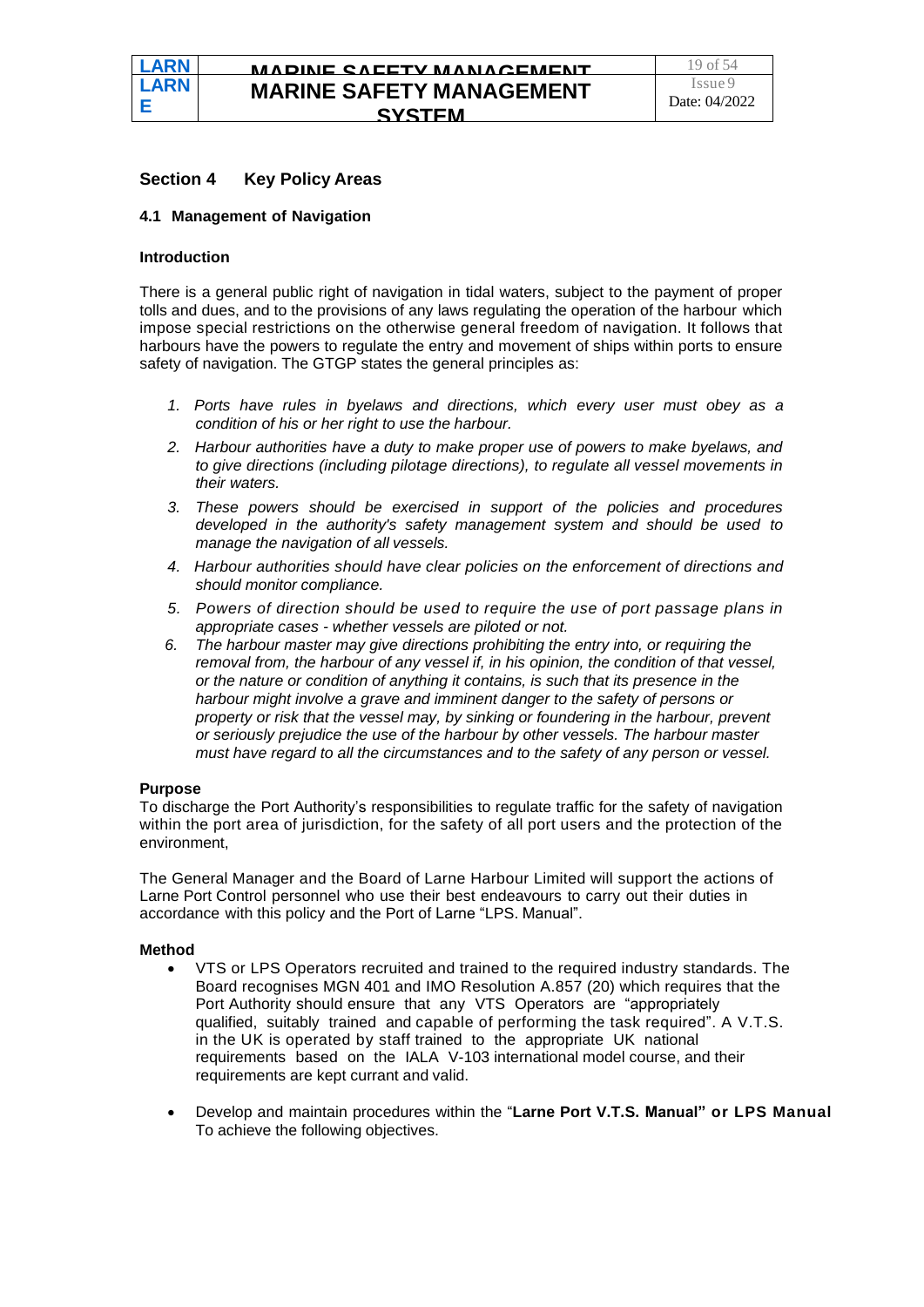#### **Objectives**

- Operate a 24 hour Local Port Service to supply information on berth and port conditions, including weather and tidal information within the port. Additionally, at all such times as the Harbour Authority determines by Navigational Risk Assessment that traffic conditions require a higher degree of control and management, to operate a Vessel Traffic Service to monitor ship movements, tide and weather conditions within the port and provide timely information and/or warnings either of a ship-specific or broadcast nature concerning possible hazardous situations.
- Safely and efficiently co-ordinate traffic movements within the port area, including setting criteria for: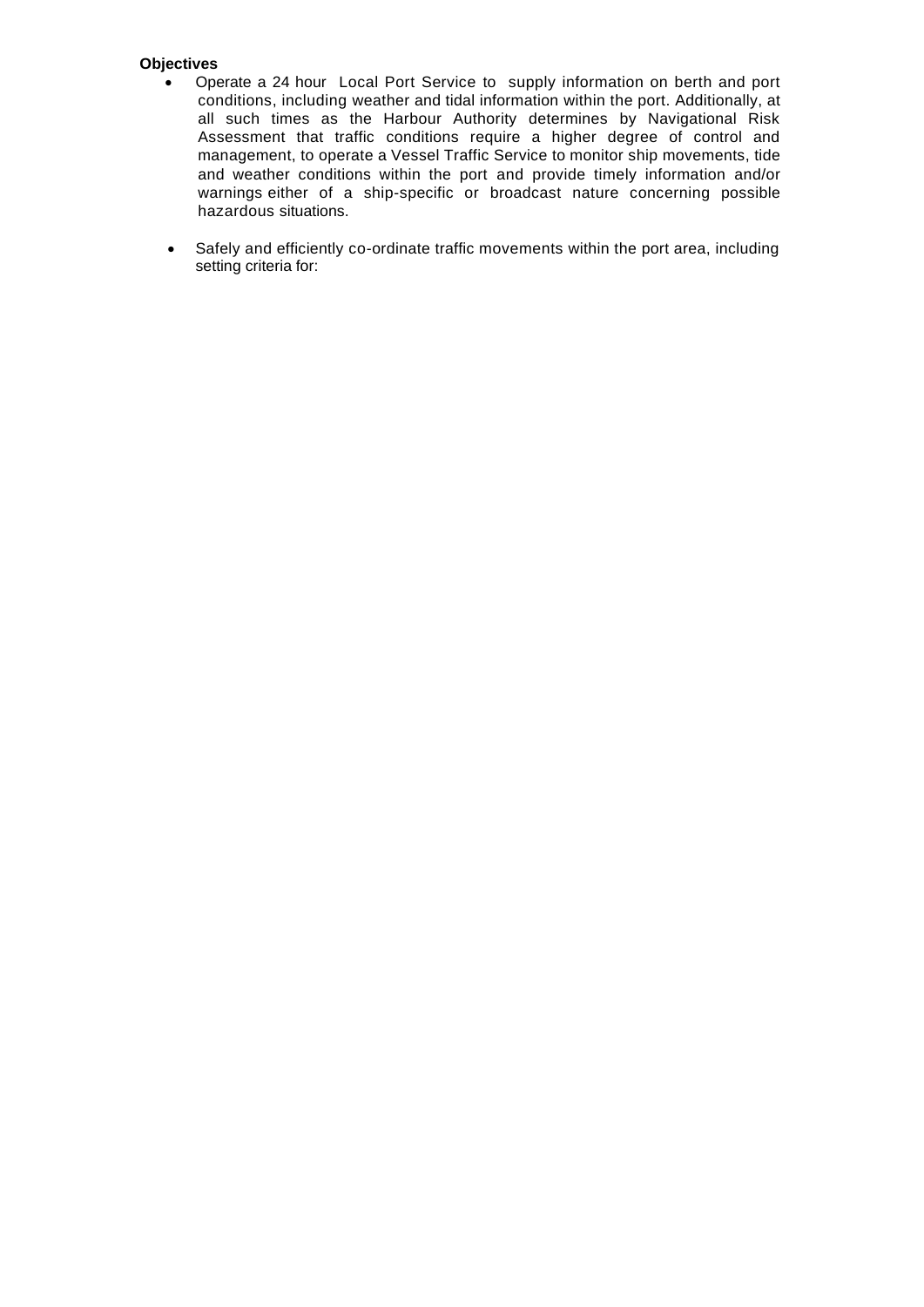- The conduct of navigation in restricted visibility, adverse weather and any other circumstances which might require restriction on navigational movements
- Restricting movement in the main channel to one major vessel at a time.
- Restricting movement of yachts and fishing vessels within the deep-water channels (as may be required for the safety of both major vessels and small craft)
- Provide relevant information to vessels inside and outside the controlling area for the Safety of Navigation.
- Co-ordinate and facilitate shipping and landing of Pilots
- Maintain records of ship movements, communications and significant events within the controlling area, including the recording of radar and VHF radio traffic data.

#### *Key Performance Indicators*

- *Incidents (frequency and severity)*
- *Near miss and dangerous occurrence statistics*
- *Compliance with VTS or LPS policies and procedures and industry safety standards*

#### *Defined targets*

- *Zero Incidents*
- *Decreasing / negligible near misses, dangerous occurrences*
- *Full compliance with VTS or LPS procedures and industry standards and port policies And procedures.*

#### **4.2 Pilotage**

#### **Introduction**

Harbour Authorities have duties and powers to provide a Pilotage service. The GTGP recommends that the use of these powers should follow these general principles:

- *1. Harbour authorities are accountable for the duty to provide a pilotage service; and for keeping the need for pilotage and the service provided under constant and formal review*
- *2. Harbour authorities should therefore exercise control over the provision of the service, including the use of pilotage directions, and the recruitment, authorisation, examination, employment status, and training of pilots*
- 3. *Pilotage should be fully integrated with other port safety services under harbour authority control.*
- 4. *Authorised pilots are accountable to their authorising authority for the use they make of their authorisations: harbour authorities should have contracts with authorised pilots, regulating the conditions under which they work - including procedures for resolving disputes.*

#### **Purpose**

To provide a competent and reliable service to assist the navigation of vessels entering, leaving and navigating within the Port of Larne.

#### **Method**

It is the policy of Larne Harbour Limited as the CHA to contract out the pilotage of all non-PEC exempted ships to Belfast Lough Pilotage Services (BLPS), who will be, insofar as possible, Unrestricted Pilots.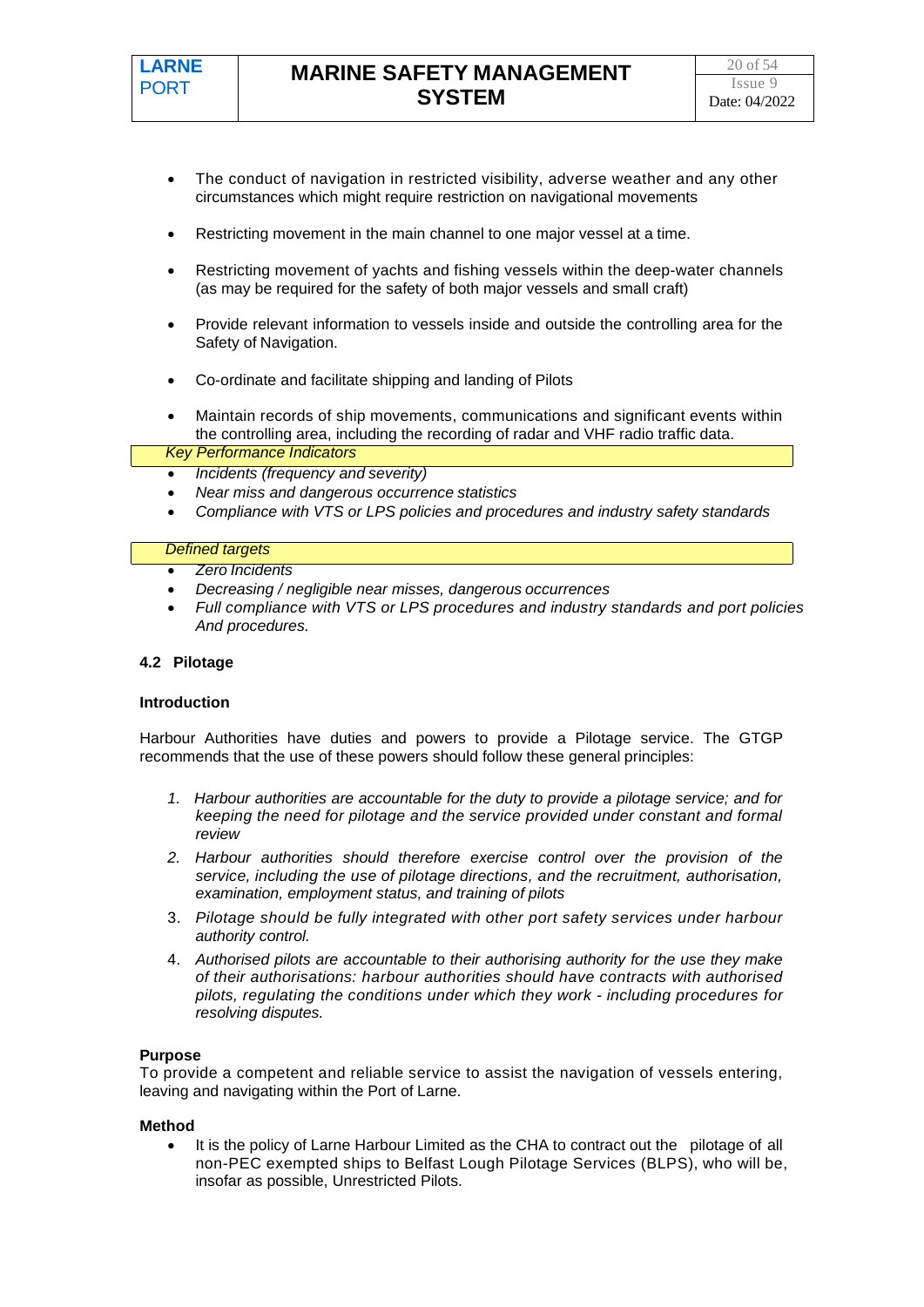- BLPS will be trained, examined and authorised to the required industry standards and in compliance with the Pilotage Act 1987 (with subsequent guidance from the Pilotage Review of 1998).
- The CHA requires its pilots to carry out their duties according to the European Maritime Pilots Association's Code of Best Practice for European Maritime Pilots' and the British Ports Industry Training (BPIT) Marine Pilots – National Occupational Standards.
- Develop and maintain procedures within the "**Larne Port Pilotage Manual**" to achieve the following objectives:

#### **Objectives**

- To issue Pilot Exemption Certificates on request to any bone fide Deck Officer of vessels regularly using the port, on completion of prescribed qualifying requirements and examination.
- Promote a close and integrated working relationship between Pilots, PEC Holders and Marine Office.
- Promote the use of Port Passage Plans by vessels using the harbour and the generation of generic Port Passage Plans to assist Masters in producing specific Plans
- To issue and periodically review Pilotage Directions to identify the requirements for voluntary and compulsory pilotage, including reporting, boarding and landing areas.
- To review the means of boarding and landing Pilots to ensure that these operations are carried out as safely as possible
- To review of pilotage services and exemption system to ensure that they continue to reflect the requirements of the Port with regard to the Safety of Navigation

#### *Key Performance Indicators*

- *Incidents (frequency and severity)*
- *Near miss and dangerous occurrence statistics (see Section 8)*
- *Compliance with VTS or LPS policies and procedures and industry safety standards*

### *Defined targets*

- *Zero Incidents*
- *Decreasing / negligible near misses, dangerous occurrences*
- *Full compliance with industry standards and port policies and procedures.*

#### **4.3 Conservancy**

#### **Introduction**

There is a duty to conserve a harbour so that it is reasonably fit for use as a port, and a duty of reasonable care to see that the harbour is in a fit condition for vessels to use. The Conservancy duty covers specific requirements, which are outlined in the GTGP as follows:

*1. A harbour authority has a duty to conserve the harbour so that it is fit for use as a port. The harbour authority also has a duty of reasonable care to see that the harbour is in a fit condition for a vessel to be able to use it safely.*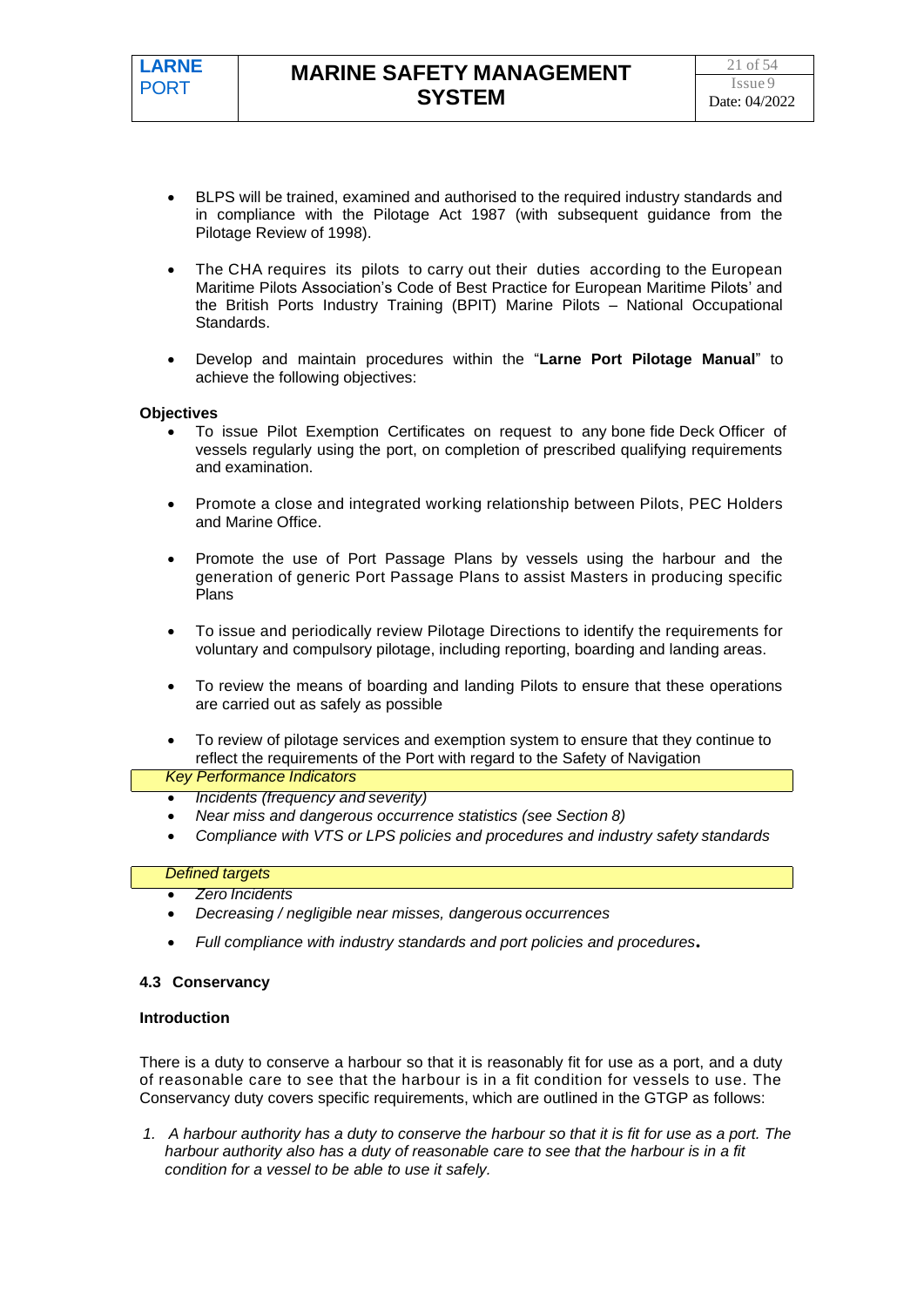- *2. Harbour authorities should provide users of the harbour with enough information about conditions in the harbour such as depths of water, local Notices to Mariners etc.*
- *3. Harbour authorities have duties and powers as local lighthouse authorities (or providers of local aids to navigation); and specific powers in relation to wrecks.*

#### **Purpose**

To conserve, maintain and protect Larne Port and its environment for the benefit of all users including commercial users, leisure users and wildlife interests

#### **Method**

• Develop and maintain procedures within the "**Larne Port Conservancy Manual"** to achieve the following objectives :

#### **Objectives**

- To maintain adequate depth in the channels and at the berths, consistent with reasonable port user requirements
- To ensure that channels are maintained clear of wrecks, obstructions or other dangers to navigation
- To carry out hydrographic surveying as required and promulgate timely and accurate results to port users and Hydrographic Agencies
- In conjunction with the Commissioners of Irish Lights, to provide and maintain adequate navigational aids, consistent with port user requirements to facilitate safe navigation within the port and its approaches, based on risk assessment .
- To promulgate warnings to port users of changes to navigational aids, depths or other dangers to navigation

#### *Key Performance Indicators*

- *Hydrographic Surveys (Frequency and promulgation)*
- *Navigation aids (performance and reliability)*
- *Notices to Mariners*
- *Surveys carried out as per IHO Standards S66*

#### *Defined Targets*

- *Hydrographic Surveys completed* to schedule and results published
- *Navigation aids (100% operability)*
- *Published as required*

#### **4.4 Marine Services**

#### **Introduction**

Marine Services takes in the full range of support services, including the use of tugs and workboats in a harbour, and the provision of moorings**,** which help the harbour authority to maintain the Safety of Navigation, and to conserve the hydrographic regime. The GTGP puts forward these general principles in relation to Marine Services:

- *1. An authority's safety management system should cover the use of harbour and the provision of moorings.*
- *2. The formal safety assessment should be used to identify the need for, and potential benefits for safety management of harbour craft.*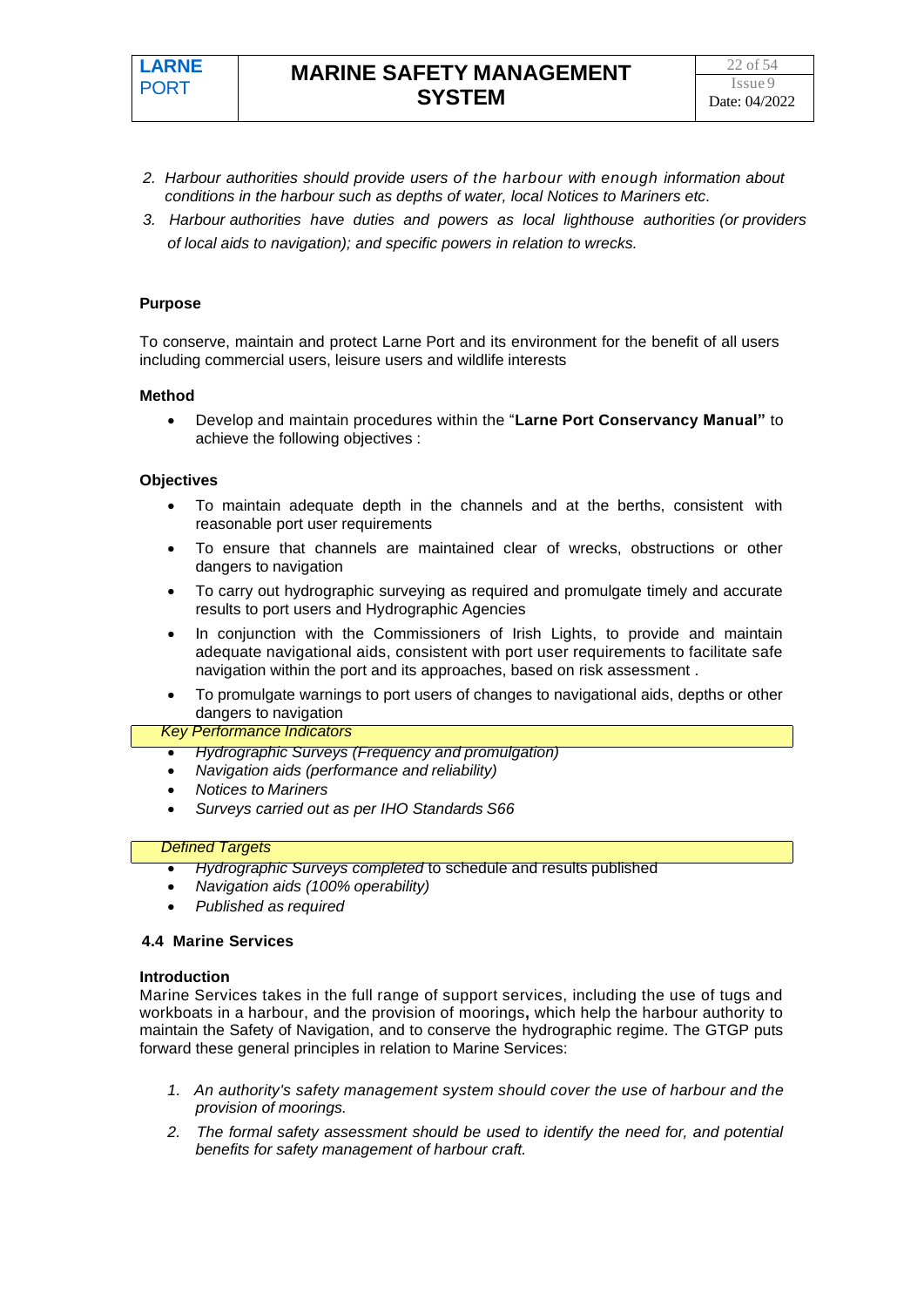

- *3. The authority should ensure that harbour vessels or craft which are used in the harbour are fit for purpose and that crew are appropriately trained and qualified for the tasks they are likely to perform.*
- *4. Byelaws and the power to give directions are available for these purposes.*

#### **4.4.1 Tugs (Towage Services)**

#### **Purpose**

The Guide to Good Practice requires ports to produce Towage Guidelines. The purpose is to keep under review the provision of adequate towage capacity within the port for the requirements of port users, and that such tugs have adequately trained and qualified crew.

Towage Guidelines are contained in the "**Marine Services Manual"**

#### **Method**

- By assessment of the towage requirements, to ensure that adequate tugs are available for all reasonable port user requirements was carried out during the risk assessment process. This will be subject to periodic review and / or if conditions materially change.
- By developing towage guidelines in consultation with pilots and port users, taking into account the characteristics of the port and the vessels using it.
- By developing, in consultation with tug operators, tug inspection and audit procedures including certification of personnel.

#### **4.4.2 Pilot Launches & Workboats**

The GTGP stipulates that Harbour Authorities have a duty to approve the use of vessels as pilot launches. Any vessel approved as a pilot launch must satisfy the Merchant Shipping (Small Work Boats) Regulations 1998 and the associated MSN 1892 (M) The workboat code - Edition 2

Similarly, the Harbour Authority must ensure that the Work Boats used in the Harbour comply with the Merchant Shipping (Small Work Boats & Pilot Boats) Regulations 1998 and the associated Safety of Small Workboats and Pilot Boats - A Code of Practice, and that they are fit for purpose for any use to which they are put.

Pilot Launch & Workboat procedures are contained in the "**Marine Services Manual"**

*Key Performance Indicators*

- *Vessel delays awaiting tugs/workboats*
- *Incidents (frequency and severity)*
- *Near miss and Dangerous Occurrence Statistics (see Section 8)*
- *Compliance with port policies and procedures and industry safety standards.*

- *Nil delays*
- *Zero Incidents*
- *Decreasing / negligible near misses, dangerous occurrences*
- *Full compliance with industry standards and port policies and procedures*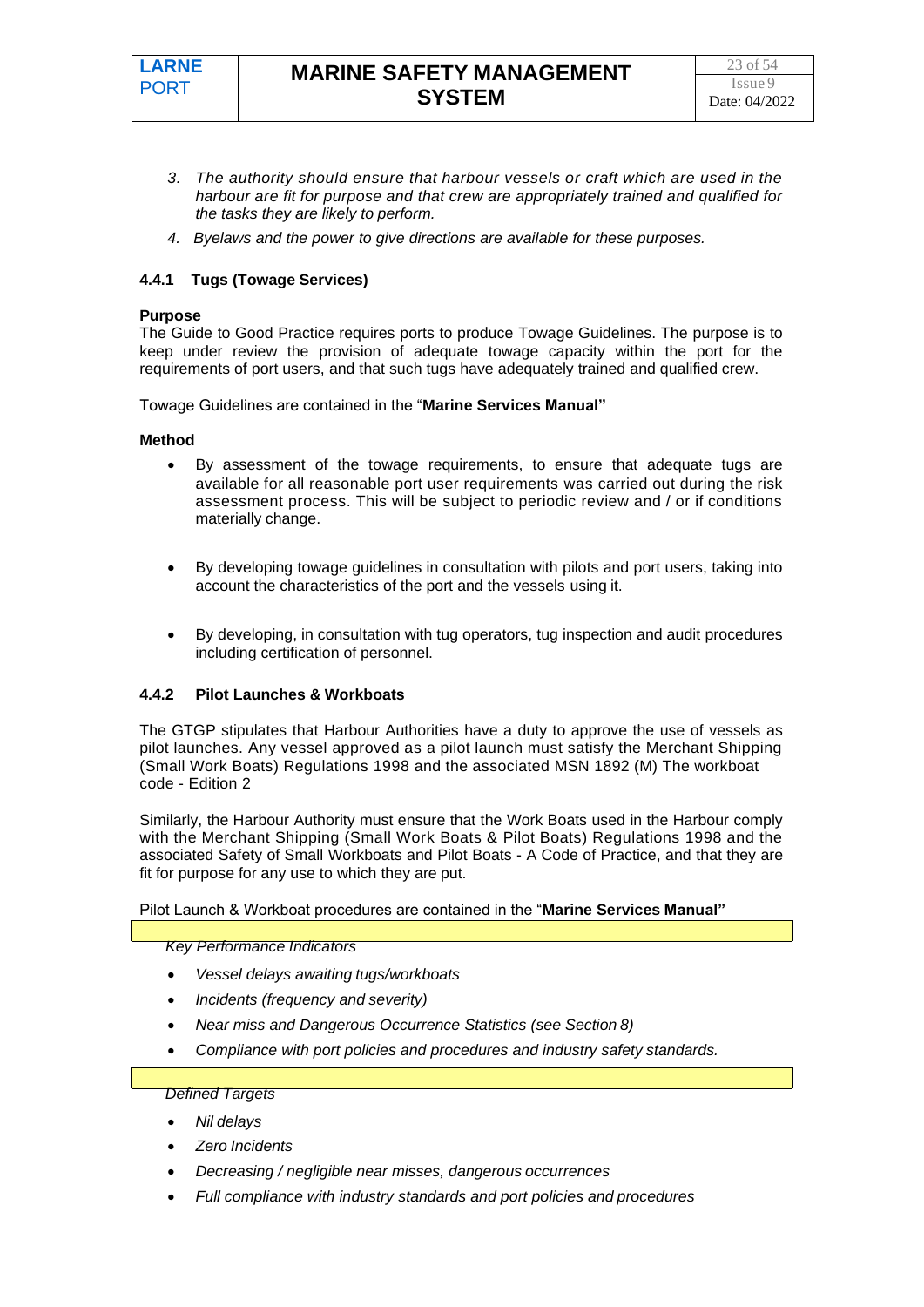#### **4.4.3 Mooring**

#### The GTGP states:

*"Harbour authorities have powers in byelaws and directions to regulate the mooring of vessels in the harbour. The safety management system should govern the use of these powers. Appropriate use should be made of mooring plans. These should not necessarily be left to the master or pilot: it may be appropriate to promulgate agreed requirements after discussion with users and pilots. Authorities should also ensure that mooring parties meet the industry's competence standards, and have access to appropriate training, including mooring processes and procedures referenced in the MSMS".*

Procedures for Mooring Operations are contained in the "**Marine Services Manual"**

#### *Key Performance Indicators*

- *Vessel delays awaiting mooring gang.*
- *Incidents (frequency and severity)*
- *Near Miss and Dangerous Occurrence Statistics (see Section 8)*
- *Compliance with port policies and procedures and industry safety standards.*

#### *Defined Targets*

- *Nil delays*
- *Zero Incidents*
- *Decreasing / negligible near misses, dangerous occurrences*
- *Full compliance with industry standards and port policies and procedures*

#### **4.4 Leisure Users**

#### **Purpose**

To ensure reasonable access to and use of the waters of the Larne Port for the benefit of leisure users, subject to compliance with the instructions of LPC To avoid conflict with and protect leisure users from any dangers arising from the movement of commercial vessels operating within the port area

#### **Method**

- Education and liaison with local groups representing leisure users.
- Promulgation of guidance to leisure users in the Port of Larne
- Establish procedures (including VHF communication) for waterborne events in and adjacent to the port area.
	- Monitoring and communication with leisure craft.

#### **Key Performance Indicators**

- Incidents (frequency and severity)
- Near miss and Dangerous Occurrence Statistics
- **Complaints from Leisure and Commercial Users**

- Zero Incidents
- Decreasing / negligible near misses, dangerous occurrences
- Decreasing / negligible complaints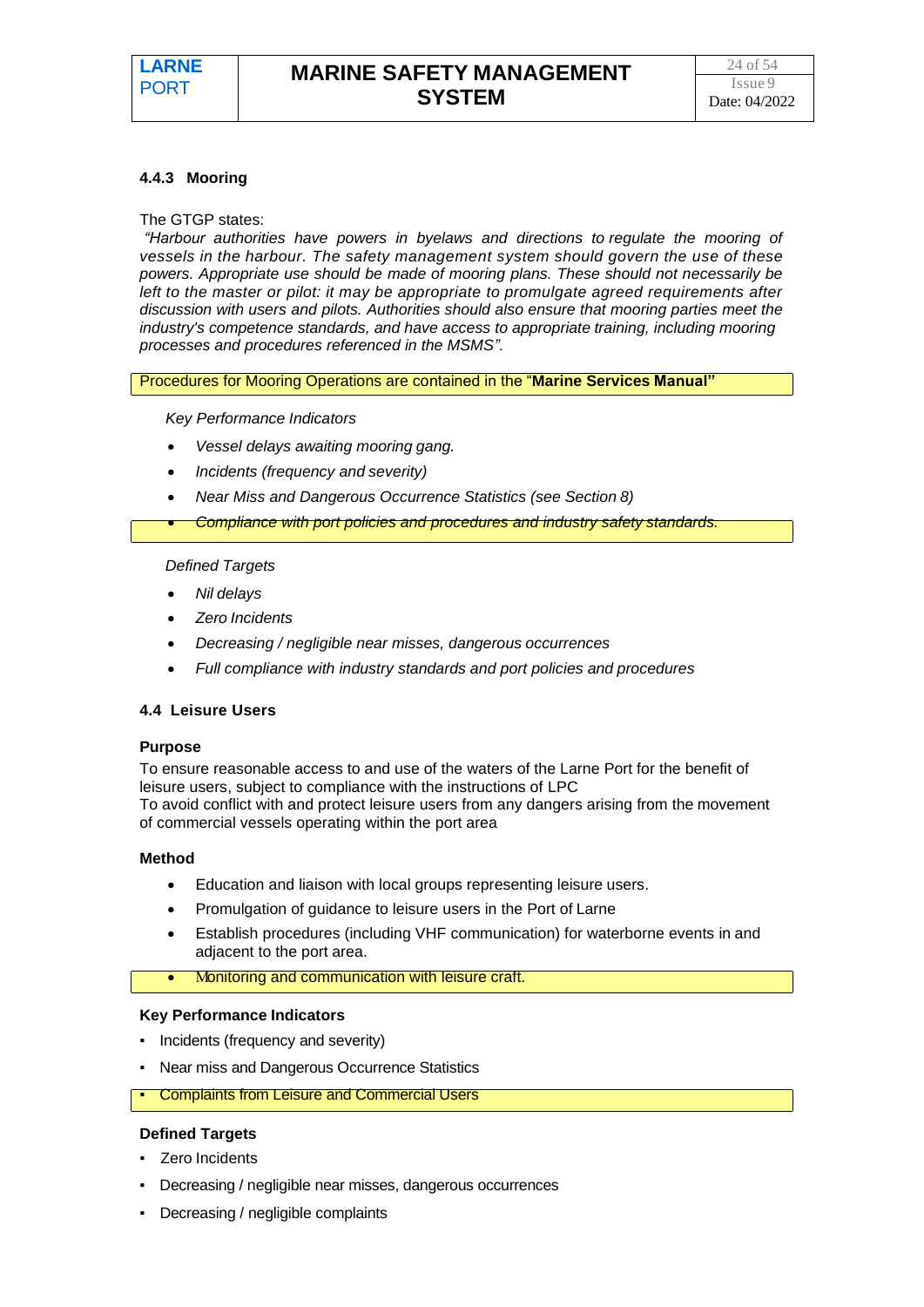#### **Section 5 - Personnel Resources**

#### **Introduction**

The Board recognises that employees and contractors have an important part to play, and the contribution of each individual can be critical in providing a safe and efficient operating environment within the port. The Board is committed to ensuring that all personnel have adequate experience and receive all appropriate training to enable them to perform their duties to the relevant standards.

#### **5.1 Training and Competence**

#### **5.1.1 Employee**

#### **Purpose**

To maintain procedures to ensure the recruitment of appropriately qualified and experienced personnel and increase competence through identification of training needs and provision of appropriate training for all personnel.

#### **Method**

Action by Head of Department:

- Identify manner in which tasks are to be performed
- Identify competencies abilities, skills, knowledge required
- Select / recruit appropriate staff and / or provide training if required
- Maintain training records / professional advancement file on all personnel
- Periodic performance review

Personnel in safety critical roles will not assume full responsibility until minimum understudy periods have been completed and the person examined and deemed competent by the appropriate head of department or an approved deputy.

*Key Performance Indicators*

- *Incidents (frequency and severity)*
- *Near miss and dangerous occurrence statistics (see Section 8)*
- *Compliance with port policies and procedures*
- *Completion of prescribed training*
- *Appraisal results (Competence)*

- All new employees will receive basic induction training within the first week
- *Zero incidents*
- *Decreasing / negligible near misses, dangerous occurrences*
- *Full compliance with industry standards and port policies and procedures*
- *Satisfactory skill level demonstrated*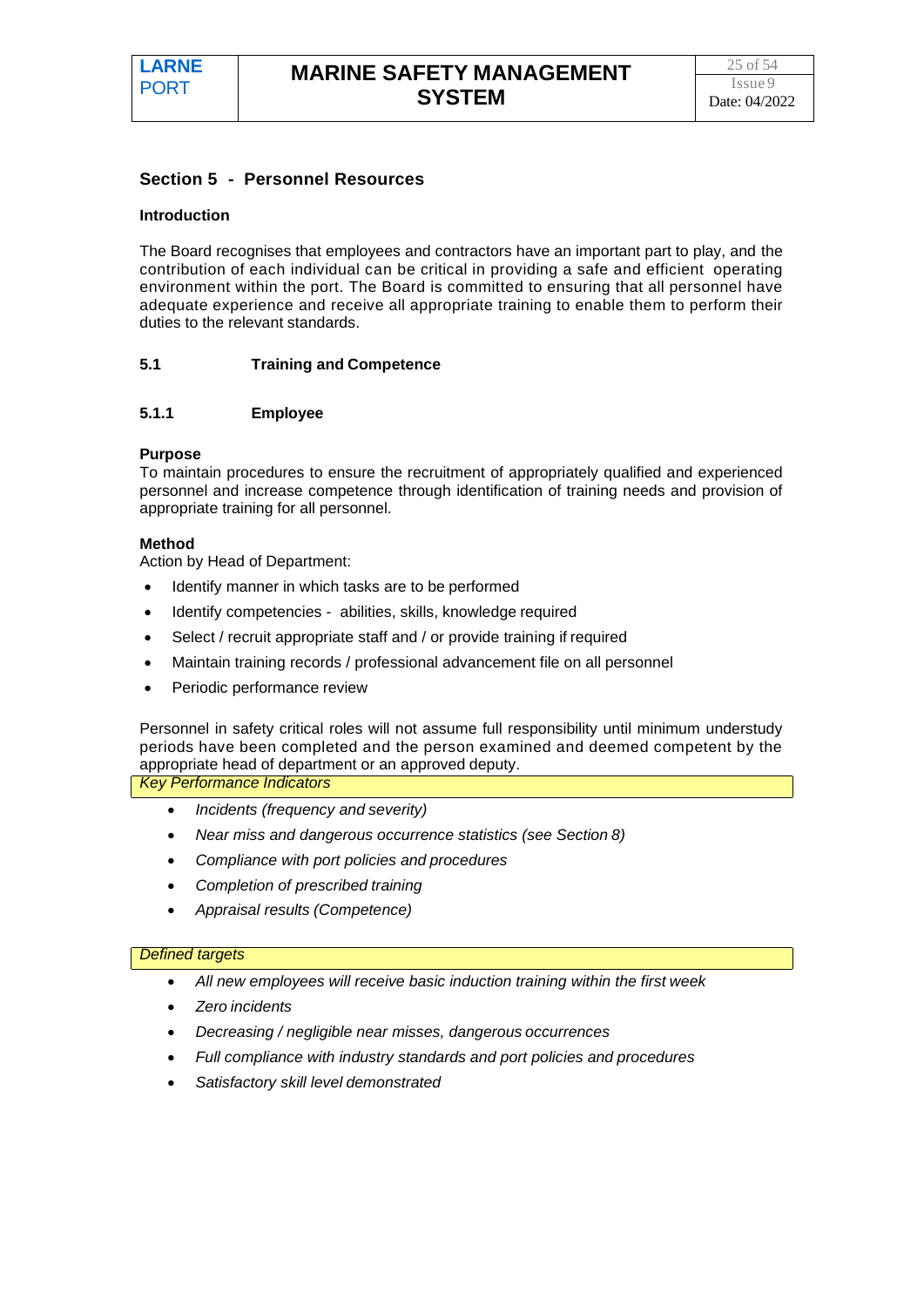#### **5.1.2 Contractors**

#### **Purpose**

Procedures should:

- 1. Co-ordinate contractor's activities with those of the port and other contractors as appropriate
- 2. Ensure contractors operate to equivalent standards to those of port personnel / operations

#### **Method**

- Contractor activities which may impinge on port operations shall be subject to either risk assessment or procedural review and a method statement produced prior to the start of work identifying hazards, risk controls and communication procedures required. Once underway, the work will be subject to inspection by the appropriate port department to ensure that procedures are adhered to. Violations will result in cessation of activities until appropriate steps have been taken to rectify.
- Contractors will be selected on the basis of:
	- *1. Assessment of contractor's competency, past performance and safety records*
	- *2. Assessment of contractor's own training and development programs*
	- *3. Professional accreditation where applicable*
- Contractors for safety critical areas to undertake induction training as appropriate before start of work.
- Where appropriate, contractors are required to work within or to procedures, which are at least equivalent to those of the Port Authority's Permit to Work Procedures. Refer to Permit to Work System.

#### *Key Performance Indicators*

- *Incidents (frequency and severity)*
- *Near miss and dangerous occurrence statistics (see Section 8)*
- *Compliance with port policies and procedures and industry safety standards*
- *Assessment of competence and training standards*
- *Interference with port operations minimized*

- *Zero incidents*
- *Decreasing / negligible near misses, dangerous occurrences*
- *Full compliance with industry standards and port policies and procedures*
- *Best industry standards and level of employee training*
- *No impact (or positive outcome) on port operations*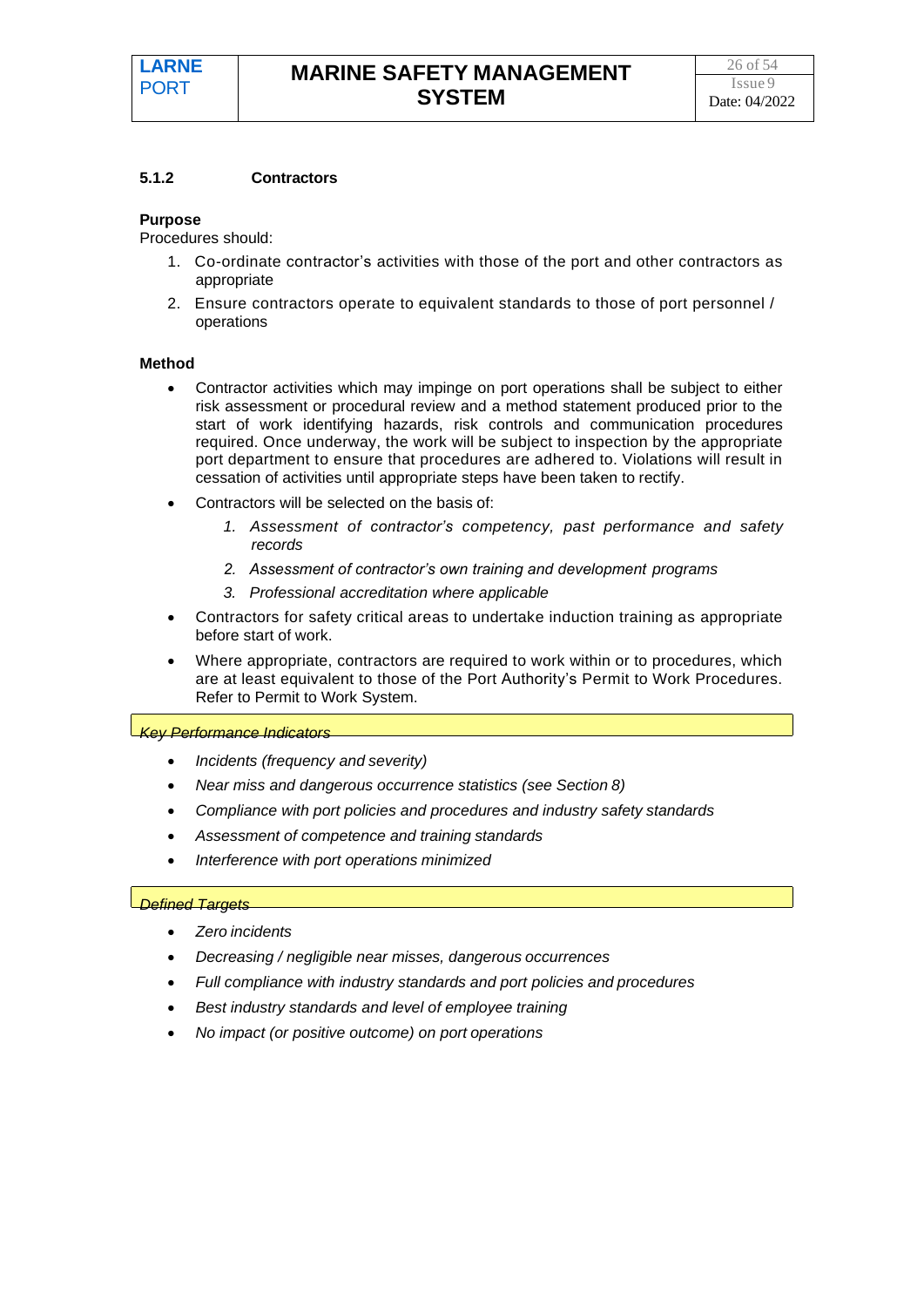# **5.2 Drug & Alcohol Policy**

#### **Purpose**

To ensure that personnel (including contractors) are at all times in a fit condition to carry out their various duties and exercise their required duty of care towards their colleagues and others i.e. to safeguard human life, port and public property and the environment.

#### **Method**

• Personnel (and contractors) will be advised of the port's policy on Drug and Alcohol. The Port of Larne recognises the impact that misuse of drugs and alcohol can have on the quality of life for its employees and on the safety and efficiency of its operation. The Company is committed to minimizing the impact of abuse on its employees and operations by applying the Rules as outlined in the "Drug & Alcohol Policy"

*Key Performance Indicators*

• *Measurement of the number of personnel tested for alcohol / drugs*

#### *Defined Targets*

• *Zero drug detections*

#### **5.3 Medical Fitness**

#### **Purpose**

To ensure that personnel are at all times in a fit condition to carry out their various duties and exercise their required duty of care towards their colleagues and others - i.e. to safeguard human life, port and public property and the environment.

#### **Method**

- Personnel engaged in safety-critical unaccompanied tasks will be required to undergo periodic medical examinations at intervals of not less than every 2 years and more frequently if required.
- Larne Port Control room is a single-person operation. The LPC room is included in Security Patrols routine calls, for safety monitoring.
- Pilots may be required to demonstrate the ability to climb 9m vertically on a standard pilot ladder.
- It is the duty of each employee to report any condition which could affect their ability to carry out their duty.

#### *Key Performance Indicators*

• *Medical condition of employees*

- *All employees clear of conditions which could impair their ability to carry out their duties*
- *No evidence of impairment*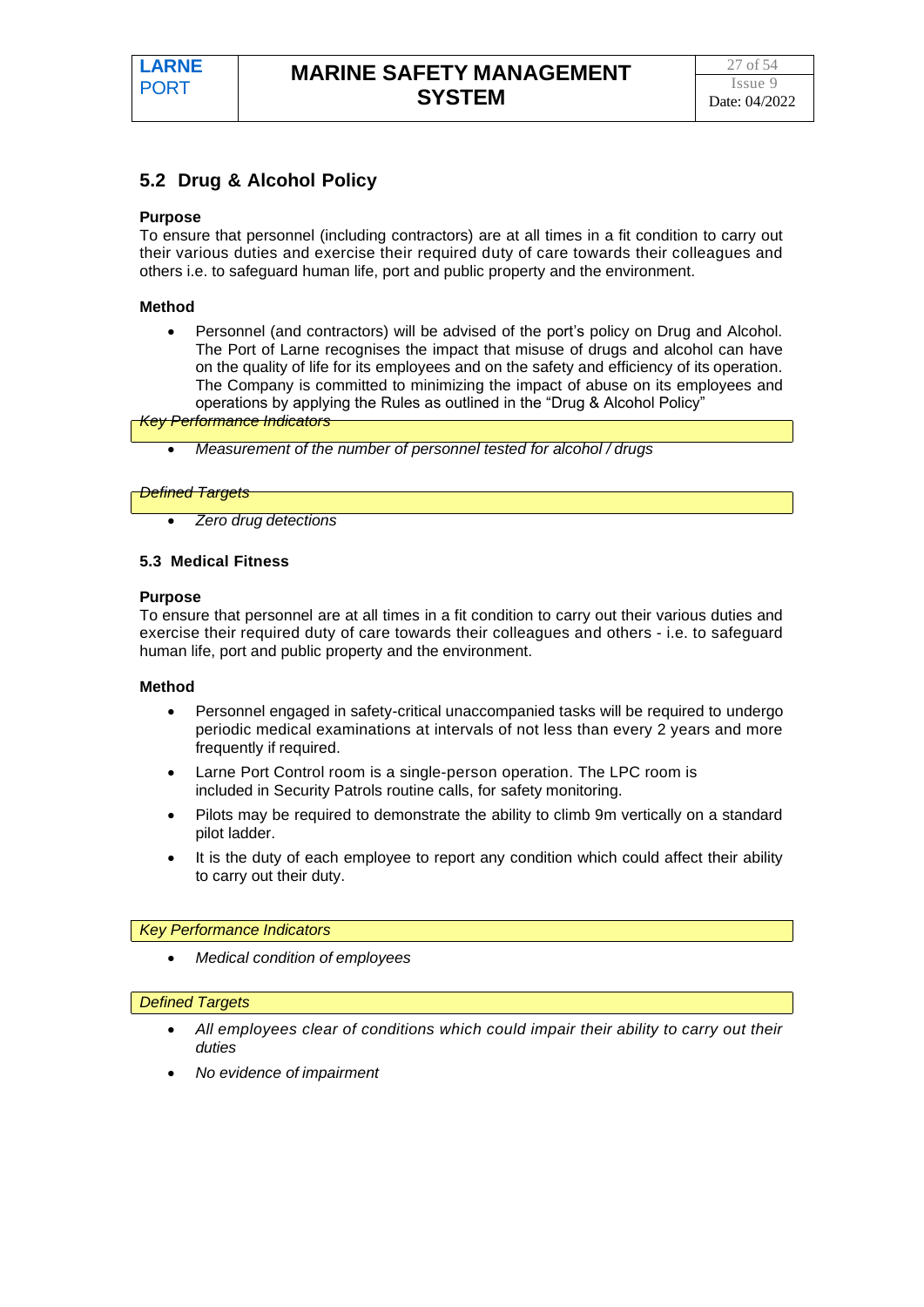#### **Section 6 - Implementation**

#### **6.1 Monitoring**

#### **Purpose**

To ensure that procedures and work instructions developed at the planning stage are conducted in accordance with policy and that verification of activities and tasks is conducted according to relevant procedures.

#### **Method**

- Identify and document the monitoring information to be obtained
- Specify and document monitoring procedures and locations and frequencies of measurement
- Establish, document and maintain measurement quality control procedures
- Safeguard measurement systems from unauthorized adjustments or damage

#### *Key Performances Indicators*

- *Active monitoring performance*
- *Learning opportunities from non-conformances*
- *Integrity of the systems*

#### *Defined Targets*

- *A predetermined proactive review programme is adhered to*
- *Learning opportunities are used constructively and to positive ends – i.e. no repeat incidents*
- *Integrity of systems is maintained*

#### **6.2 Recording**

#### **Purpose**

- To store corporate knowledge on safety systems
- To demonstrate the extent of compliance with policy and its requirements, and to record the extent to which planned objectives and performance criteria have been met.
- To document the status of the system at a given time and enable reference to identify and quantify trends and tendencies

#### **Method**

Develop and maintain procedures to ensure the integrity, accessibility and control of the following records:

- Hydrographic Surveys
- Inspection & Maintenance Records (e.g. Navigational Aids, Radar, Radio, Quays, Fenders, Mooring Equipment, Workboats, etc)
- Incident & Near Miss / Dangerous Occurrence and Investigation Reports
- Byelaws and other offences
- Logbooks and Defect Reports
- Results of audits and reviews
- Training Records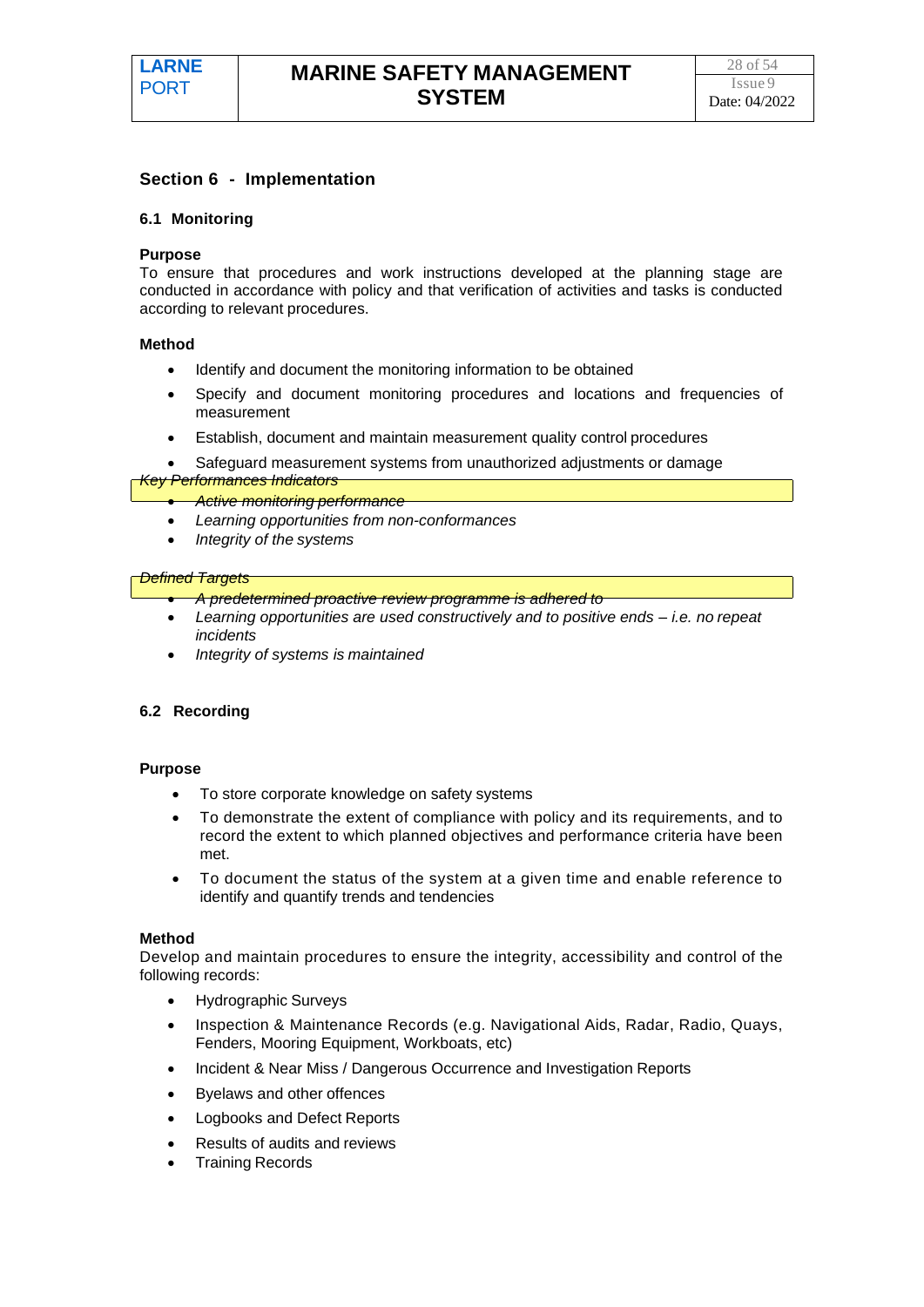- Employee Medical Records
- Establish and record retention times of records and archiving procedures
- Develop procedures to secure the availability and confidentiality of records, in accordance with GDPR regulations

#### *Key Performances Indicators*

- *Extent to which records are reliable and valid*
- *Extent to which records are readily accessible*
- *Extend to which sensitive records are secure*

#### *Defined Targets*

- *Information / data is correctly recorded and stored*
- *Procedures for maintaining the integrity and accessibility of records are adhered to*

#### **6.3 Documentation System**

#### **Purpose**

Record the current status of:

- Safety policy objectives and plans
- Key roles and responsibilities, authorities and lines of communication
- Safety management system elements and their interaction
- Standard operating procedures and work instructions for key activities and tasks
- Related documents cross reference those documents which comprise the system
- Risk Assessments in force
- Reference relevant legislative and regulatory requirements
- Emergency plans and responsibilities, and means of responding to incidents and potential emergency situations

To make all the above information available and comprehensive to all personnel who require it.

#### **Method**

- Identify all documents comprising the Navigational Safety Management System with appropriate notations. The system must be clear, concise and user-friendly, with all certification, manuals and files indexed.
- Documents should be dated and include a list of pages to ensure that the latest up to date editions are held
- Distribution should be via controlled copies as far as possible. Controlled documents should be circulated and held by other parties as agreed and listed. Document holders must confirm receipt. A procedure must be in place for the amendment of controlled copies and include verification that amendments have been carried out by the document holder
- Uncontrolled copies to be kept to an absolute minimum and so marked on each page. Holders of uncontrolled copies should be recorded, and returned or destruction of the documents confirmed when no longer required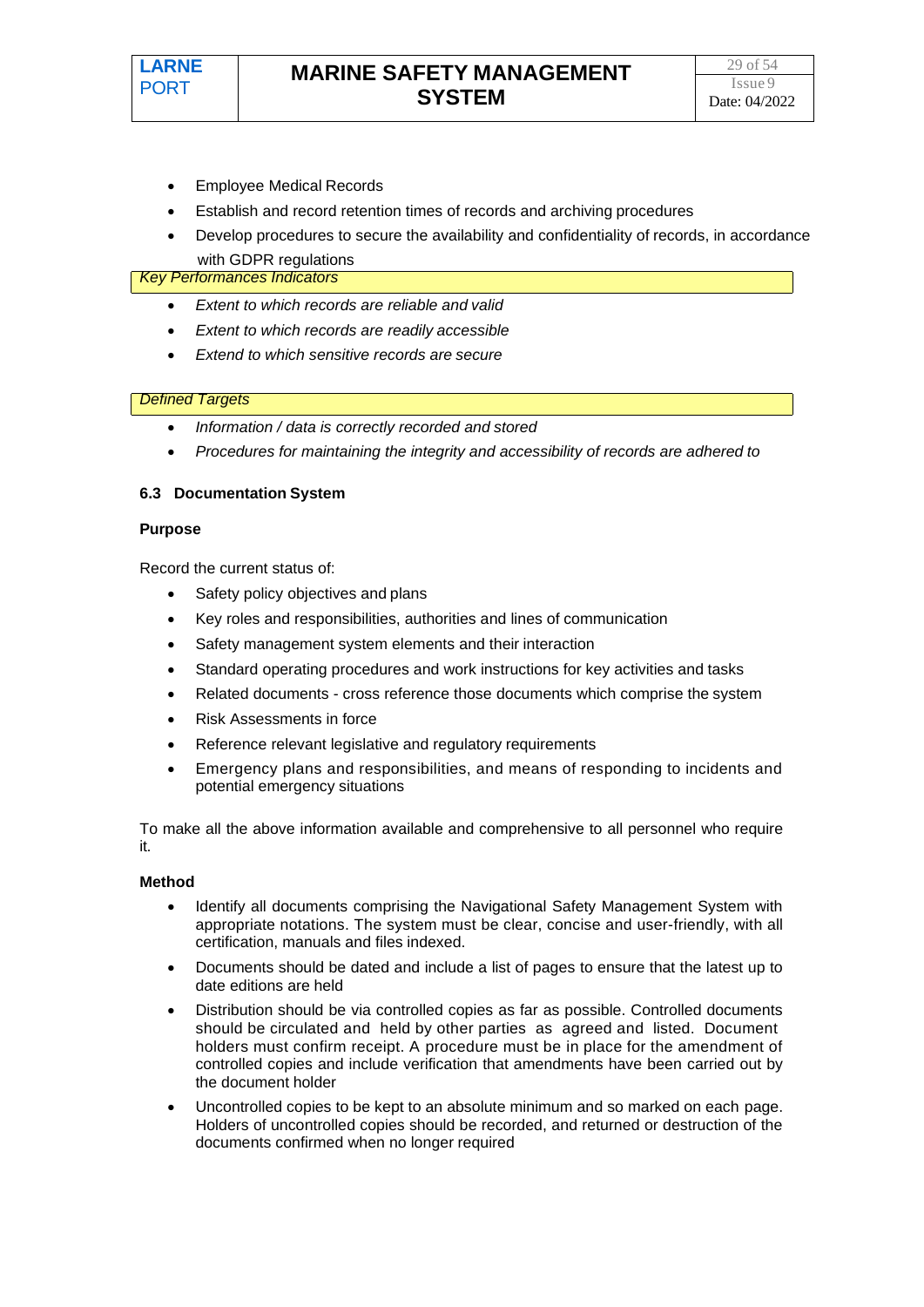- Documentation not located centrally should be archived and a back-up copy maintained by the Harbour Master.
- Authorised personnel to approve adequacy prior to issue, together with review period. Authorised personnel to review and revise as necessary at the prescribed intervals. Review must include consideration of consistency with current practice and requirements of policy. During review, obsolete, outdated and superfluous documentation must be removed and either destroyed or archived depending on its importance.
- Operating Procedures and / or guidance notes must be produced for each function (e.g. LPS, Pilotage, etc) as deemed necessary, to describe the activities to be carried out for each operational process or task, including any precautionary measures that need to be observed.
- Operating Procedures shall be set out in a consistent manner and where appropriate will be set out clearly for each activity:
	- *1. A description of the activity to be done, with all requirements*
	- *2. When (i.e. frequency) it is to be done*
	- *3. By whom it is to be done*
	- 4. *What records are to be kept*
- Where the sequence of steps is critical in any given activity, it will additionally be necessary to specify such sequence

### *Key Performance Indicators*

- *Establishment of workable distribution, filing and indexing system*
- *Extent of compliance with procedures*
- *Personnel awareness of system (Appraisal)*

#### *Defined Targets*

- *Maintenance of the integrity of the system*
- *Only have controlled copies in circulation*
- *Full understanding of the system*

#### **6.4 Non-Compliance Identification & Implementation of Corrective Action**

#### **Purpose**

To maintain and refine the integrity of the Safety Management System

#### **Method**

Channels to report non-compliance must be provided within:

- Audit and monitoring programs
- Internal reporting procedure (e.g. Near Miss reporting)
- **External Reporting Channels**
- Incident Investigation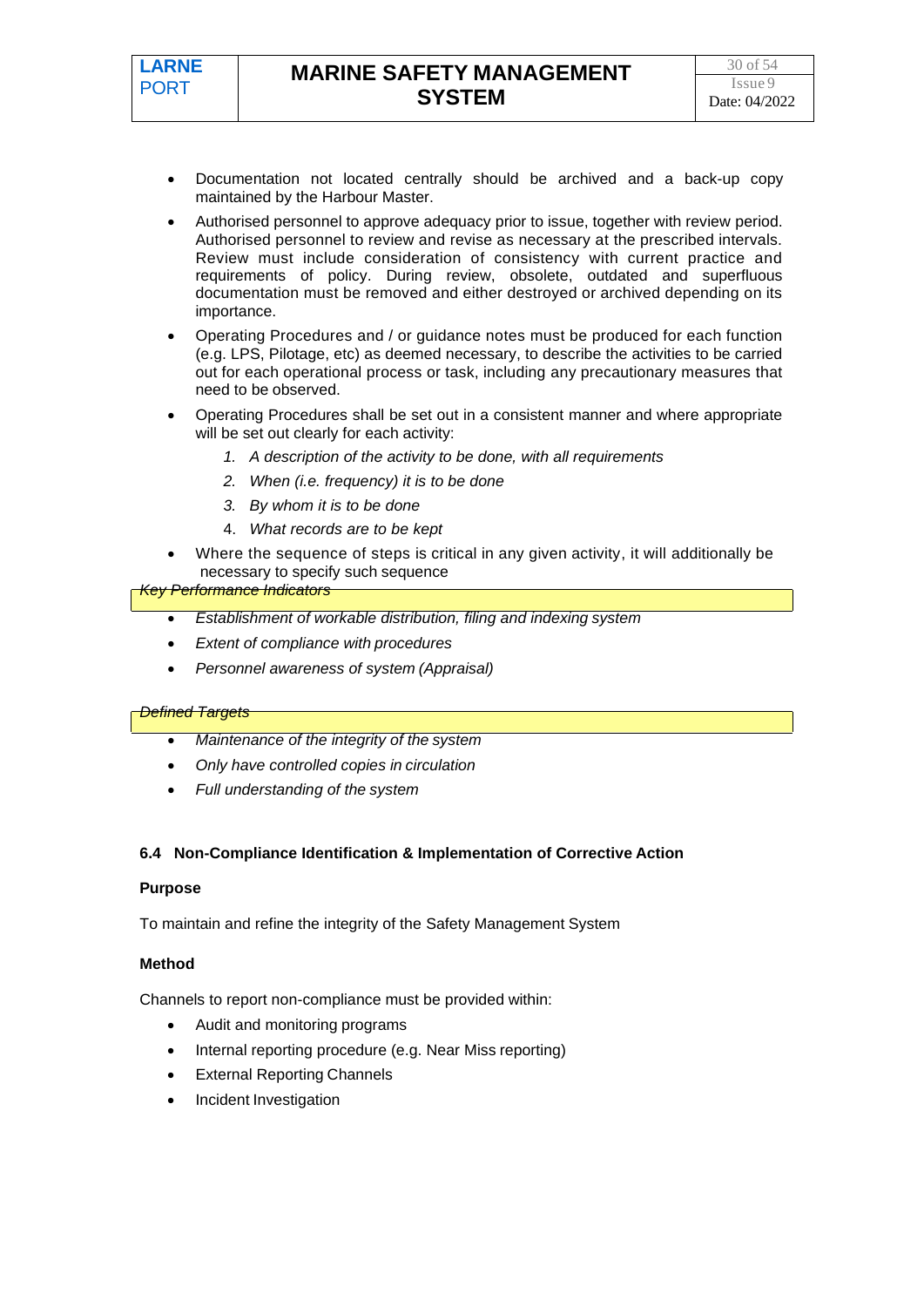Responsibility and / or authority must be defined for:

- Reporting Non-Compliance
- Initiating / Carrying out assessment / investigation
- Initiating corrective action
- Promulgation of changes to procedures as appropriate

*Key Performance Indicators*

- *Clarity of assignment of responsibility and authority*
- Quality and source distribution of incoming reports

#### *Defined Targets*

- *Up-to-date organizational and RASI (responsibility, approval, support, information) charts*
- *Intelligent and relevant reports well balanced between audits and internal (voluntary) reporting. Lack of external reports, customer complaints.*

#### **6.5 Incident Reporting & Investigation**

#### **Purpose**

To enable root cause(s) to be established, lessons to be learned and appropriate actions to be taken to prevent recurrence.

Incidents which are reportable to the MCA, MAIB or Local Police Services within the Harbour will be reported to the relevant authority by the Harbour Master or Marine Officer within the legal time frame.

#### **Method**

Develop procedures for investigation and corrective action which ensure:

- Reporting (including statutory reporting) requirements are observed.
- Root (or likely root) causes are determined.
- A plan of action is established to reduce the possibility of recurrence and / or mitigate the consequences (to "ALARP" Levels). Appropriate approvals obtained.
- Preventive actions are initiated.
- Controls / Monitoring are applied to ensure that any preventive actions taken are effective.
- Procedures are revised to incorporate actions to prevent recurrence, and changes are communicated to relevant personnel.
	- Establish lessons learned and disseminate findings.

*Key Performance Indicators*

• *Number and severity of incidents occurring*

- *All incidents investigated in accordance with defined procedures and closed out within agreed timeframe.*
- *Incidents progressively reducing in severity and number with time.*
- *Lack of "repeat" incidents (a "learning culture")*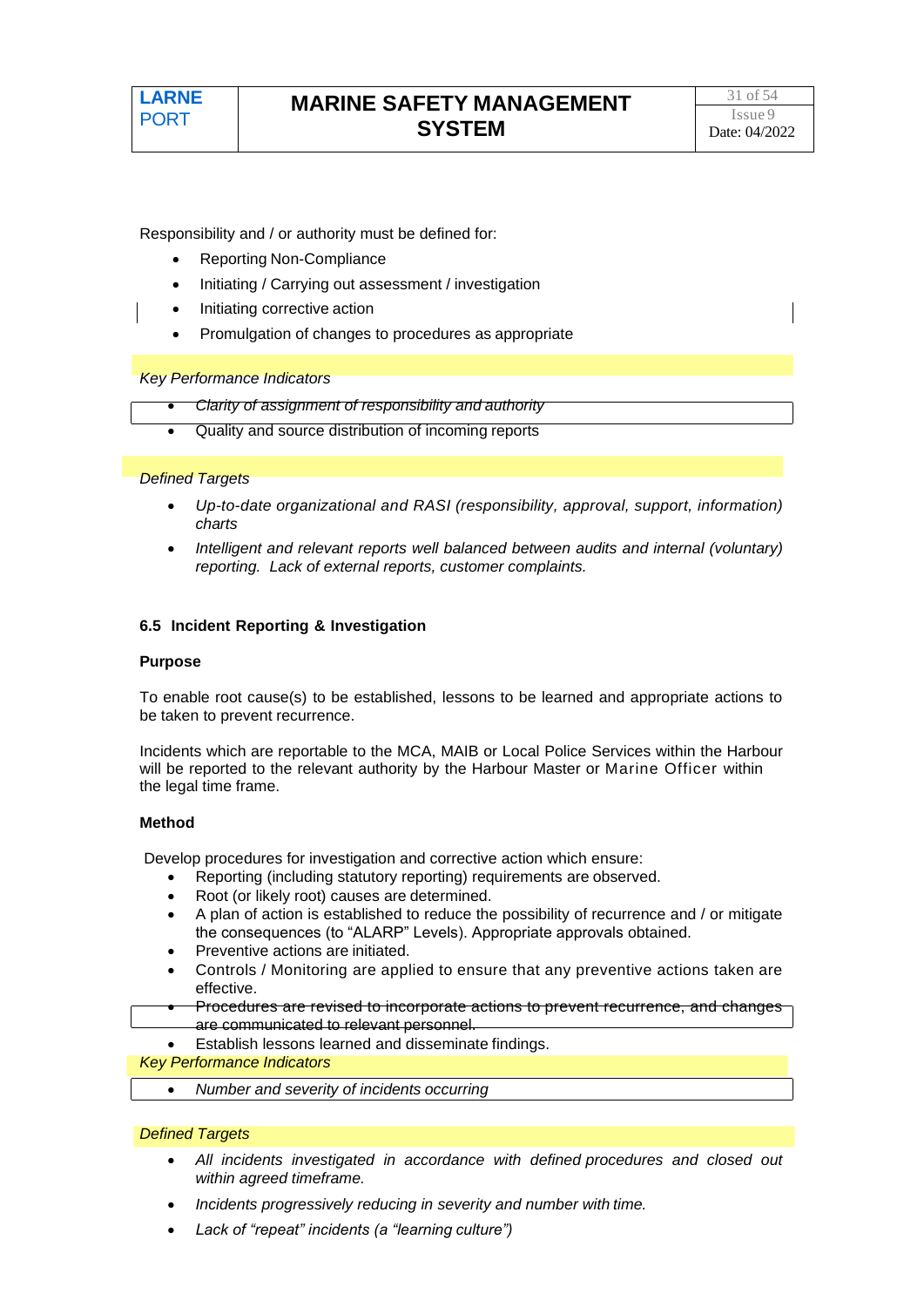# **MARINE SAFETY MANAGEMENT SYSTEM**

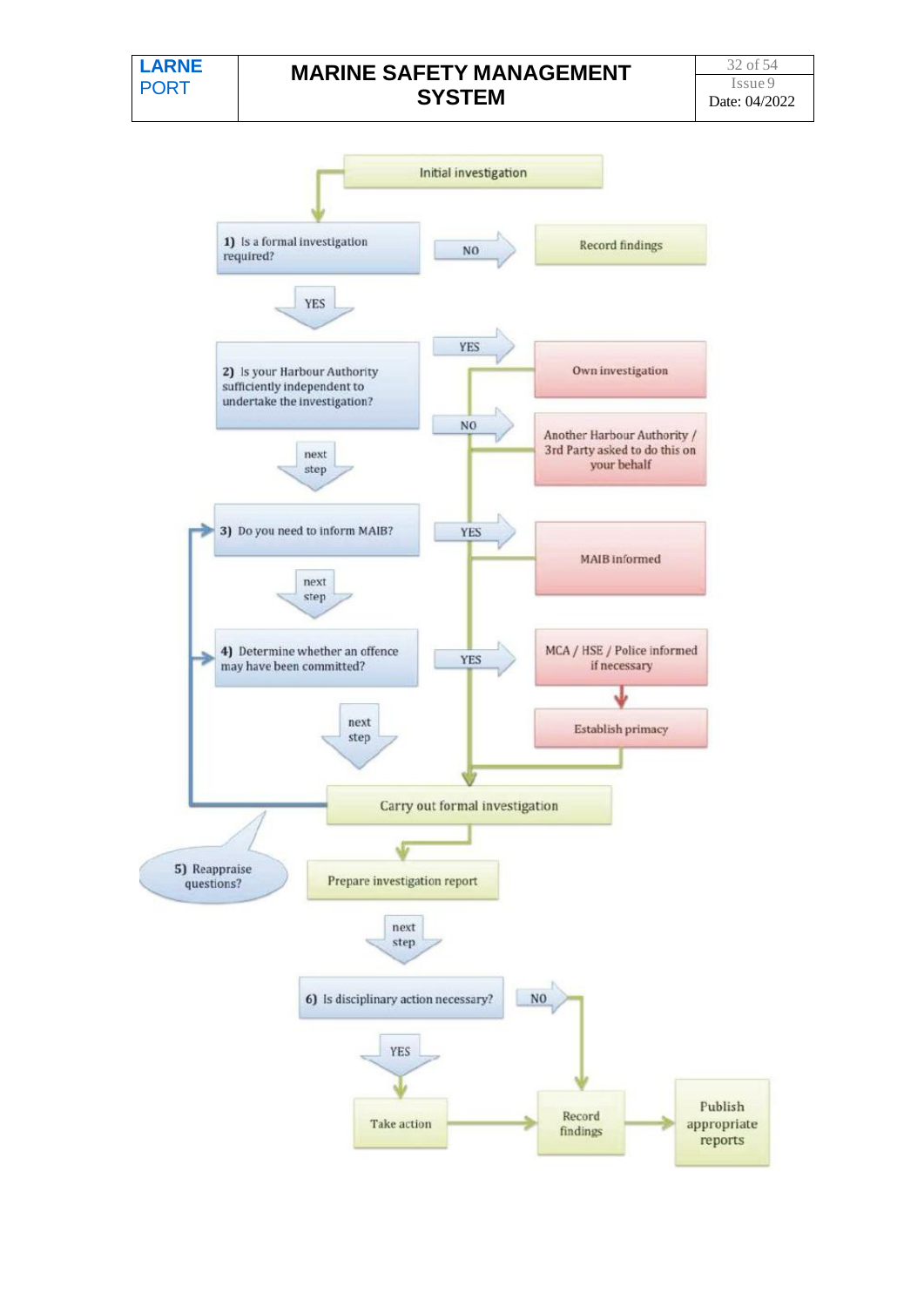#### **6.5.1 Harbour Authority and External agencies**

#### **Purpose**

To define the relationship between the harbour authority and external agencies during an emergency.

The harbour authority will take the initial lead in any emergency or incident which takes place within the area of the Statutory Harbour Authority.

With reportable marine accidents, the MAIB will commence to take the lead with the MCA as prosecuting agency.

In shore-related accidents, the HSENI will take the lead with the PSNI as prosecuting agency.

In an emergency, the Harbour master or his deputy will take the lead and coordinate any initial actions, until such time as the Fire services or the Police service take over the command of the incident.

#### **Method**

- Develop clear emergency instructions and plans
- Regularly carry out drills in conjunction with local emergency services

#### *Key Performance Indicators*

- *Have up to date contact details of external agencies.*
- *Attend multi agencies meeting*

- *Reduced response time*
- *Smooth coordination during an emergency*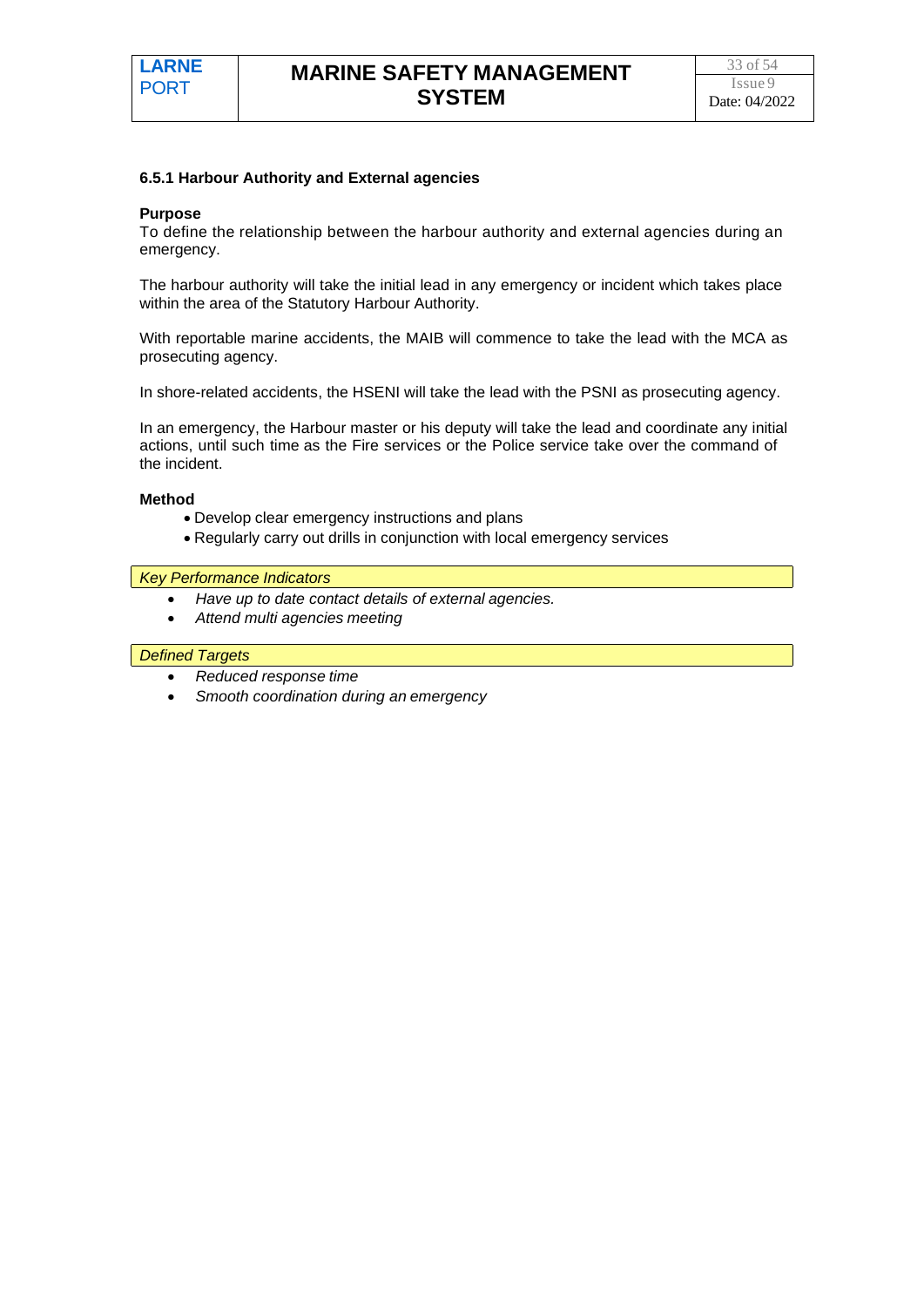#### **6.6 Enforcement**

#### **Purpose**

Larne Harbour Limited is empowered to prosecute offenders for breaches of the Larne Harbour Order (Northern Ireland) 1998 and Special or General Directions made under the Order, and other local legislation including Byelaws.

In order to ensure compliance with the provisions of this legislation where navigational safety and protection of the environment are concerned, it is necessary that an effective enforcement regime is maintained and published to deter non-compliance.

#### **Method**

- Develop and maintain effective enforcement procedures based on continuing review of relevant legislation and the provision of appropriate training for Port staff
- Adjustment to changing circumstances by seeking to take additional powers whenever needed.
- Respond to breaches of the Orders and Byelaws, as justified by the evidence and other circumstances, by the use of formal warnings and legal prosecutions.
- Maintain appropriate records of investigations.

#### *Key Performance Indicators*

- *Reports of breaches of the Act, Byelaws and General Directions*
- *Formal written warnings*
- *Prosecutions*

#### *Defined Targets*

• *Decreasing / negligible breaches*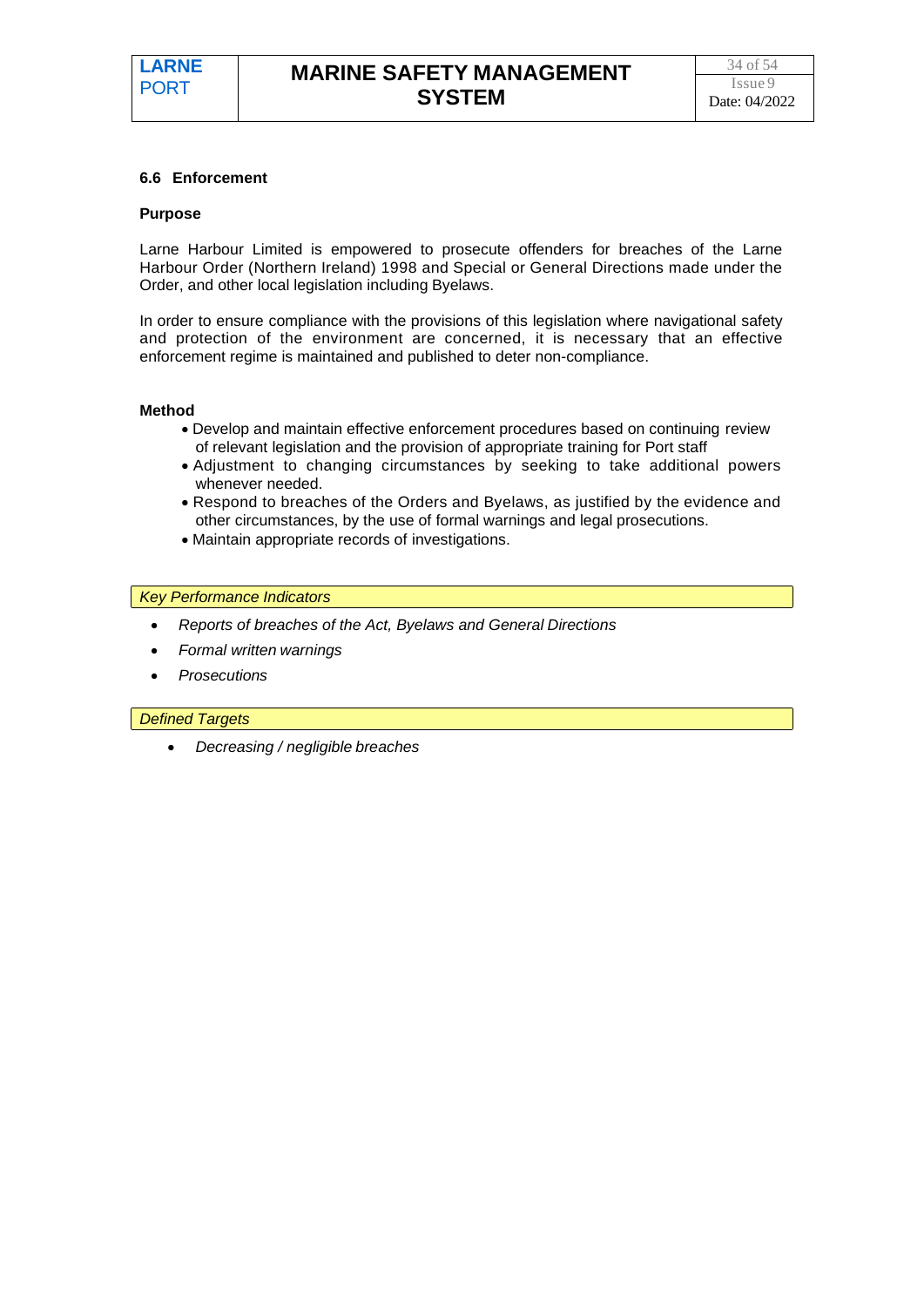#### **Section 7 - Risk Assessment & Control**

#### **Introduction**

The traditional response by governments to incidents was to introduce reactionary legislation, sometimes with the result that valuable resources were unfortunately misdirected in order to comply with the law. In a new departure, the Port Marine Safety Code requires that the Marine Safety Management System is based on a system of Formal Risk Assessment. This is also the principle, which underpins the safety culture necessary to achieve incident-free operations.

The Risk Assessment process systematically identifies the hazards and consequences which may occur, or arise from, the activities of the port. The scope is all-encompassing and includes navigational, geographical, weather, operational and vessel-related issues.

Hazards may be "Core" – i.e. ongoing part of the port operation with an indefinite time span or "Particular" – i.e. relating to individual circumstances or occurrences.

The core risk assessments were obtained from the results of the study carried out by Marine & Risk Consultants Ltd in 2000/01. They reside in the HAZMAN hazard management system. They are subject to periodic review and continuous audit, both facilities being built into the program. The core risk assessments will be maintained and added to (or possibly removed) as time progresses. Particular risk assessments may be added but will be deleted when no longer applicable.

#### **7.1 Risk Assessment**

#### **Purpose**

To assess the risk of a given hazard developing its potential for harm, in terms of consequence to life, property, the environment or the stakeholder (Larne Port). The assessed risk can then be considered in relation to any measures already in place to control it and additional risk control measures can be considered, if necessary, to bring the risk to a condition known as *ALARP - "As Low As Reasonably Practicable".*

#### **Method**

- 1. Identify hazards and possible consequences by means of personnel interviews, consultation with relevant stakeholders, review of incident data and HAZMAN workshops.
- 2. Evaluate the risk associated with the hazard in terms of frequency (likelihood) and consequence to life, property the environment and the port in both the most likely and worst credible scenarios, using the criteria set out in Resources, below.
- 3. Identify and evaluate measures (risk controls) currently in place. Risk control measures include both those which prevent or reduce the probability of occurrence, and those which mitigate the consequences if they do occur. Preventative measures should be emphasised wherever practicable. Mitigation measures include :
	- o steps to prevent escalation of developing abnormal situations
	- $\circ$  steps to lessen adverse effects on health, safety and the environment
	- o emergency response and recovery steps
- 4. Assess whether measures currently in place are adequate for the control of the risk (ALARP) and if so, go to step 8. Otherwise continue: -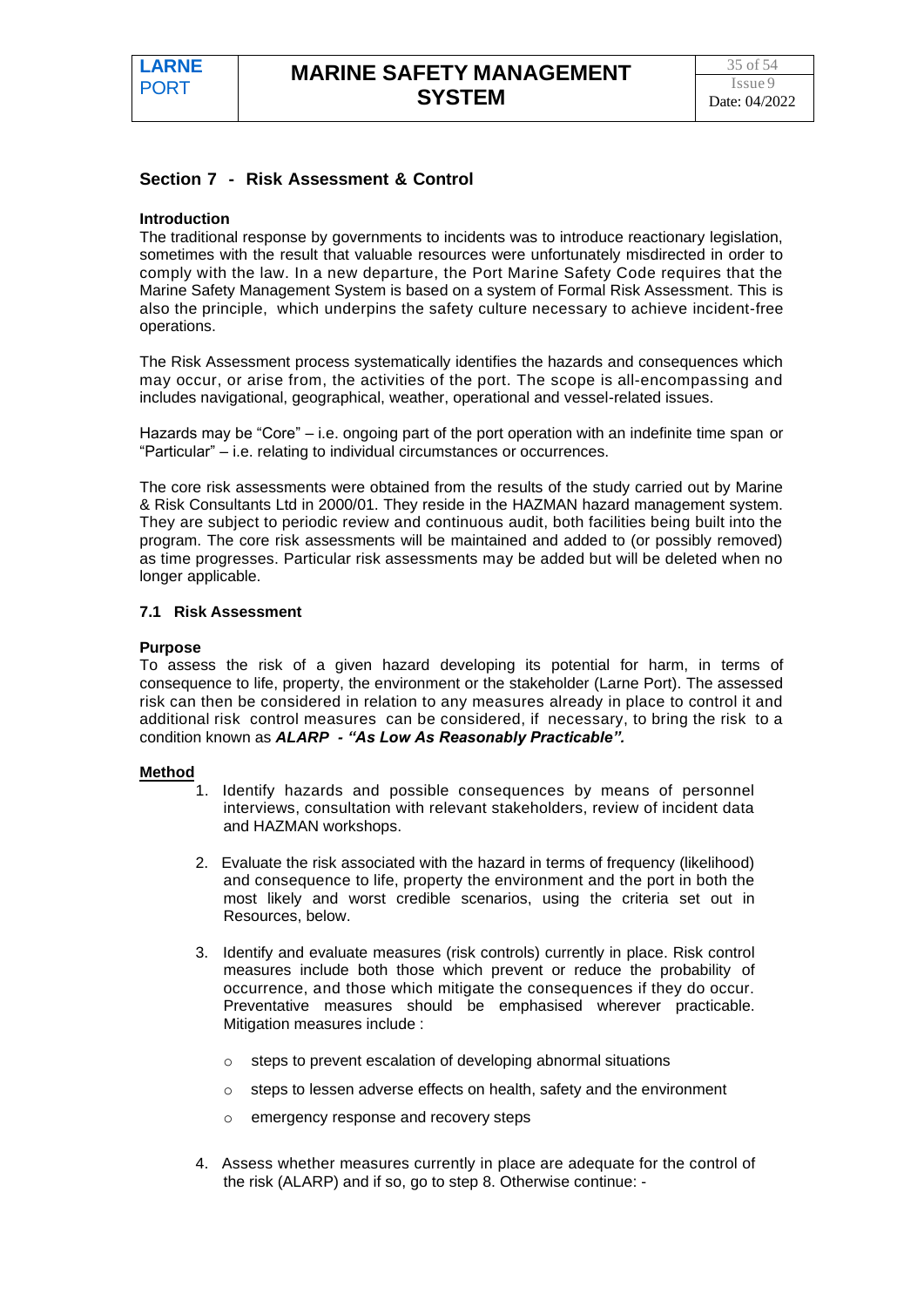- 5. Identify and evaluate further potential risk control (prevention and mitigation) options. Identify and evaluate any hazards arising from implementation of these options.
- 6. Evaluate the tolerability of residual risks. If not ALARP, go back to step 5.
- 7. Implement selected risk control measures to bring the risk to the ALARP condition
- 8. Monitor activities to ensure that the measures proposed do reduce risk and enable relevant objectives to be met

*Note 1* – Risk Assessment is usually carried out on the basis of all current risk control measures being in place; this allows assessment of likely frequency and consequence using expert assessment / local experience. In exceptional circumstances, it may be necessary to work on the basis of no risk controls being in place. Such risk assessments cannot be incorporated into the body of core risk assessments, as the baseline is incompatible. *Note 2* - Cost-Benefit analysis may be appropriate to identify the most suitable risk control option(s)

*Note 3* – Risk Assessment may be used in conjunction with the Permit to Work and Management of Change procedures

Hazard frequency is assessed according to the following scale:-

| <b>Frequency</b> |                      |                              |  |  |
|------------------|----------------------|------------------------------|--|--|
|                  | Extremely Unlikely.  | Less than once in 500 years. |  |  |
|                  | Very Unlikely.       | Less than once in 100 years. |  |  |
| 3.               | Remote/possible.     | Less than once in 50 years.  |  |  |
| -4.              | Reasonably Probable. | Less than once in 20 years.  |  |  |
| 5.               | Frequent.            | Less than once in 5 years    |  |  |

Hazard consequence is assessed according to the following scale:-

| <b>CONSEQUENCE</b> |                                                               |                          |                                                                                                             |                                                                                                                           |  |
|--------------------|---------------------------------------------------------------|--------------------------|-------------------------------------------------------------------------------------------------------------|---------------------------------------------------------------------------------------------------------------------------|--|
| Cat. Score         | People                                                        | <b>Property</b>          | <b>Environment</b>                                                                                          | <b>Port Business</b>                                                                                                      |  |
|                    | None                                                          | Negligible<br>$<$ £5000  | Negligible<br>$<$ £5000                                                                                     | Negligible<br>$<$ £5000                                                                                                   |  |
| 2                  | Minor<br>(single slight injury)                               | Minor<br>$($ > £5,000)   | Minor<br>Tier 1 (small operational) oil spill<br>or environmental amenity impaired                          | Minor<br>$($ >£5,000)                                                                                                     |  |
| 3                  | Slight<br>(multiple moderate or<br>single major injury)       | Moderate<br>( > £50,000) | Moderate<br>Tier 2 (regional assistance - lower<br>end) oil spill, multiple amenities<br>impaired           | Moderate<br>Bad local publicity or short-term loss<br>of dues, revenue, etc<br>$($ > £50,000)                             |  |
| 4                  | Serious<br>(multiple major<br>injuries or single<br>fatality) | Serious<br>$>$ £200,000) | Serious<br>Tier 2 (regional assistance – major<br>response) oil spill, multiple<br>amenities impaired       | Serious<br>Bad widespread publicity, temporary<br>port closure or prolonged restriction<br>of navigation<br>$>$ £200,000) |  |
| 5                  | Major<br>(More than one fatality                              | Major<br>( >E2,000,000)  | Major<br>Tier 3 (national assistance) oil spill,<br>widespread flooding or extensive<br>damage to amenities | Major<br>Port closes, navigation seriously<br>disrupted for more than 1-2 days. Long<br>term loss of trade                |  |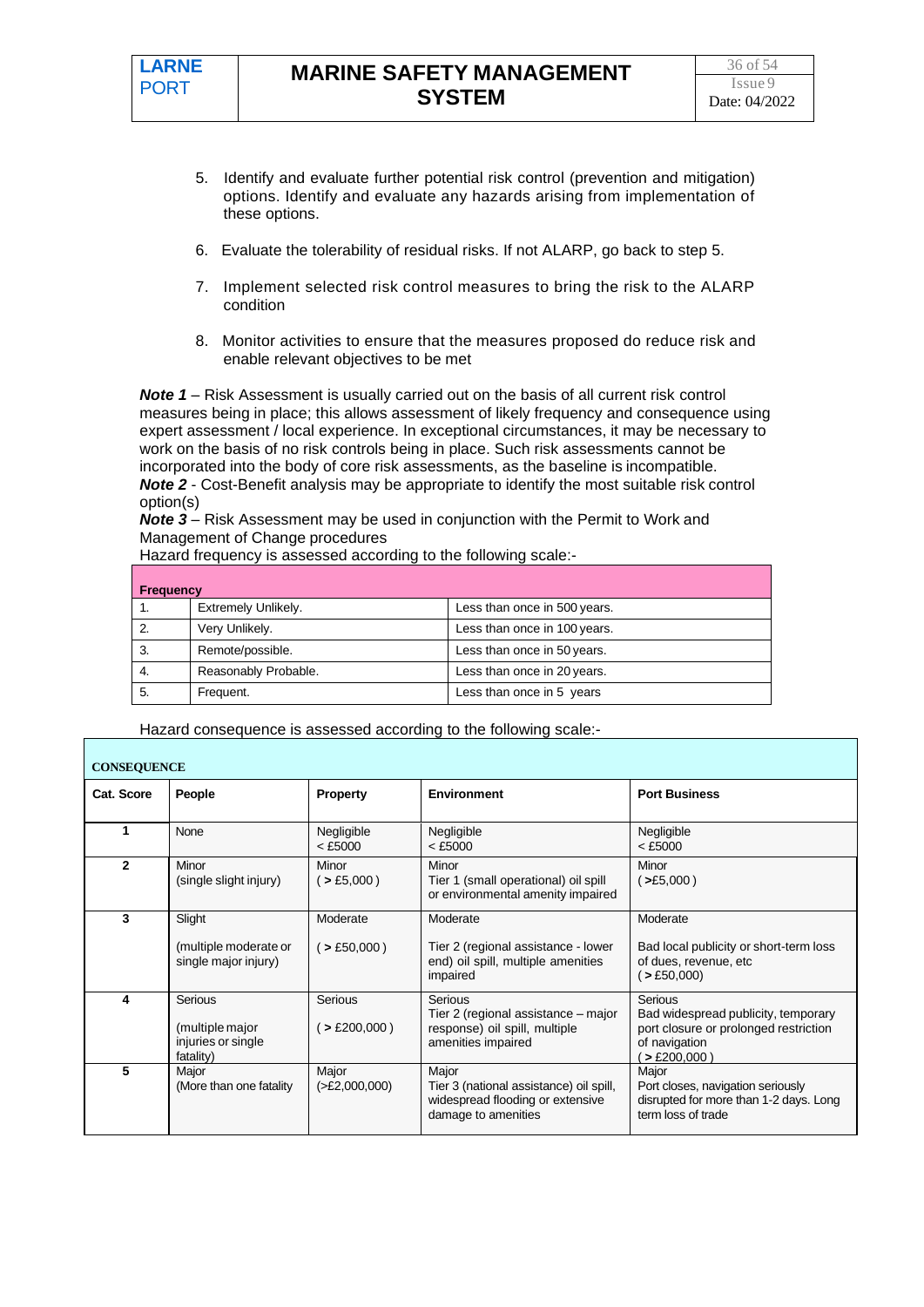|          | Cat 5            | 5                   | $6\phantom{1}6$   | $\overline{7}$ | $\bf{8}$       | 10                 |
|----------|------------------|---------------------|-------------------|----------------|----------------|--------------------|
|          | Cat 4            | 4                   | 5                 | 6              | $\overline{7}$ | $\overline{9}$     |
|          | Cat <sub>3</sub> | 3                   | 3                 | $\overline{4}$ | 6              | 8                  |
|          | Cat 2            | 1                   | $\overline{2}$    | $\overline{2}$ | 3              | $6\phantom{1}6$    |
|          | Cat 1            | $\bf{0}$            | $\bf{0}$          | $\bf{0}$       | $\mathbf 0$    | $\bf{0}$           |
| Conseque | Frequency        | $<$ 1 in 500<br>yrs | 500 to 100<br>yrs | 20 to 50yrs    | 1 to 20 yrs    | $>1$ in 5<br>years |

Frequency and consequence values are converted to risk by reference to the following table:

| <b>From Score</b> | <b>To Score</b> | Category                | Action                                   |
|-------------------|-----------------|-------------------------|------------------------------------------|
|                   |                 | Negligible Risk         | Periodic review                          |
|                   |                 | Low Risk                | <b>Periodic Review</b>                   |
|                   | 6               | <b>ALARP</b>            | Review risk control options and monitor. |
| 6                 | 8               | <b>Significant Risk</b> | Identify additional mitigation measures. |
|                   | 10              | <b>High Risk</b>        | Immediate mitigation required.           |

#### *Key Performance Indicators*

- *Navigational Safety Management System (HAZMAN) review process*
- *Near miss and dangerous occurrence statistics (see Section 8)*
- *Incidents (frequency and consequence)*

- *Navigational Safety Management System (HAZMAN) reviews completed to schedule.*
- *All Hazards / Risks evaluated as being within or below "ALARP"*
- *Decreasing / negligible near misses, dangerous occurrences*
- *Zero Incidents*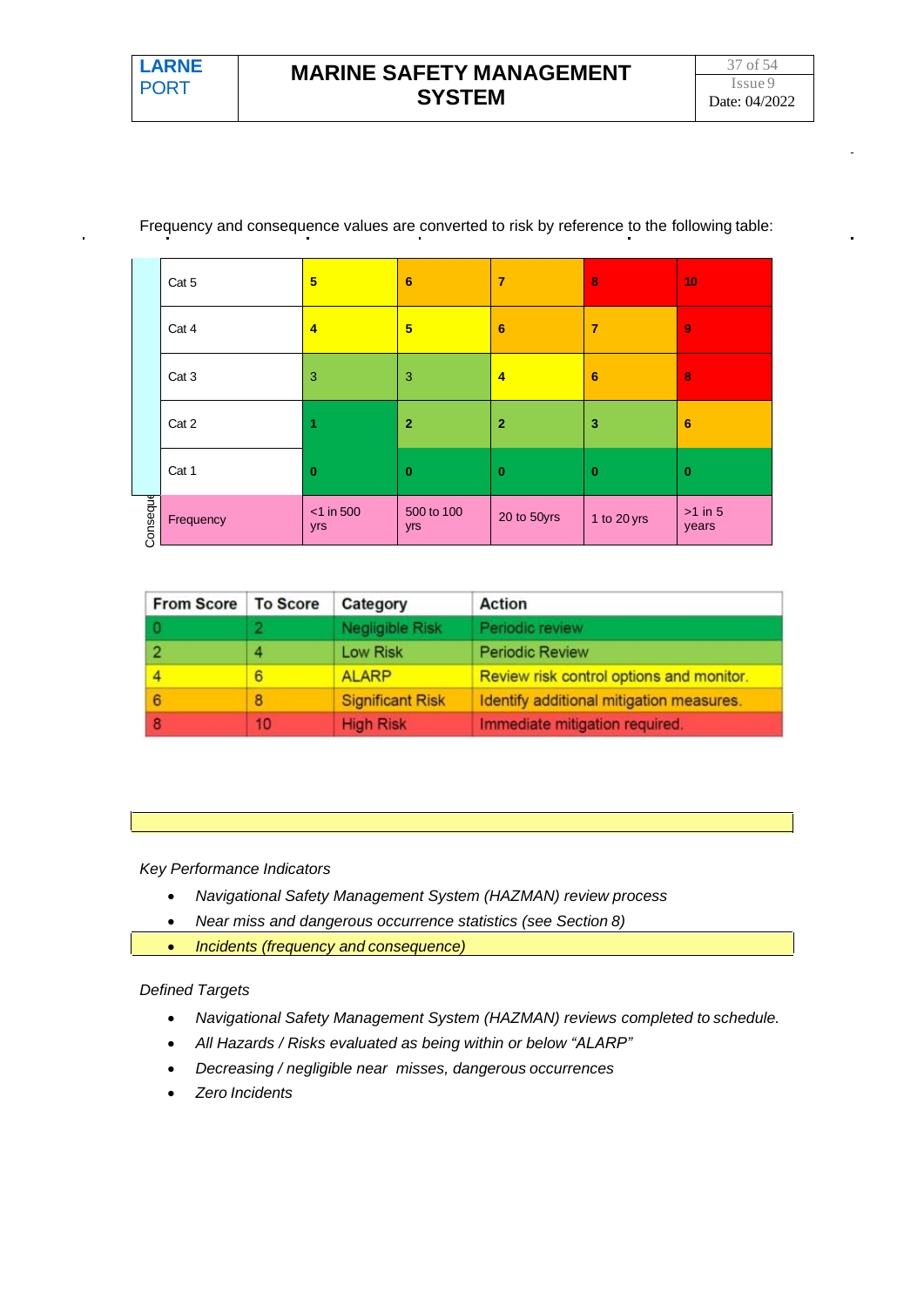#### **7.2 Promulgation of Risk Assessments**

#### **Purpose**

To promulgate information of those hazards / risks (core and particular) identified as significant to safety and to identify the measures in place to reduce them.

To make relevant personnel aware of the risk control requirements for specific hazards (i.e. the pre-requisites for the operation or procedure to proceed).

#### **Method**

• This is achieved by generating printouts from the HAZMAN risk management tool for reference purposes in the case of 'core' risk assessments and by the issue of a permit to work or method/procedure statement in the case of a particular risk assessment.

*Key Performance Indicators*

- *Reference copies of Hazard printouts / permits / method or procedure statements filed with distribution list.*
- *Distribution of Hazard printouts / permits / method or procedure statements with risk control data. Access to HAZMAN for personnel involved in the relevant operations*

#### *Defined Targets*

*.*

- *Timely production of periodic listings*
- *All relevant personnel in possession of relevant listings and aware of content.*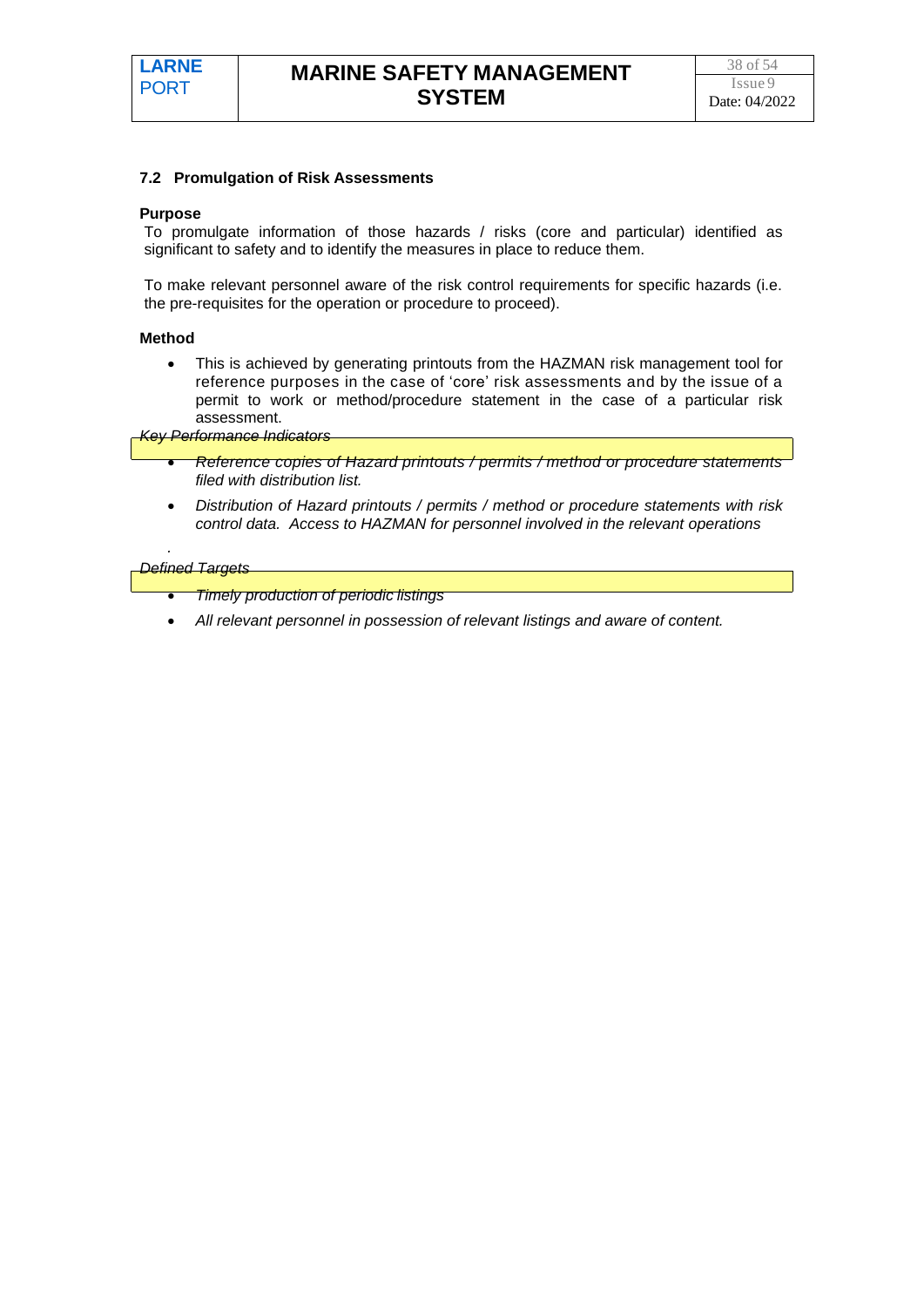#### **Section 8 - Safety Culture**

#### **8.1 Safety Assessment**

#### **Purpose**

To ensure that all work is carried out in a way which meets appropriate safety standards and performance criteria. This requires:

- A clear understanding and identification of the safety objectives
- Designation of
	- 1. Responsibility for setting and achieving safety objectives and performance criteria at each relevant function and level of the port
	- 2. The means by which they are to be achieved
	- 3. Resource requirements
	- 4. Timescales for implementation

#### **Method**

Identify activities for which the absence of written procedures could result in infringement of the policy, or breaches of legislative requirements or performance criteria Prepare documented procedures or standards for such activities, defining how they should be conducted - whether by the port's own employees, or by others acting on its behalf - to ensure operational integrity and the effective transfer of knowledge Note - Systems of work should include:

- Hardware and procedures which facilitate, motivate and encourage personnel toward a suitable and non-violable (compliant) safety culture
- Mechanisms to provide feedback to personnel on safety performance
- Processes to recognise good personal and team safety performance
- Mechanisms for evaluation and follow up

*Key Performance Indicators*

- *Adherence to documented systems (employees and contractors).*
- *Near miss and dangerous occurrence statistics Incident statistics*

#### *Defined Targets*

- *Adherence to documented systems at all times*
- *Observance of Industry Best Practice*
- *Zero incidents*
- *Decreasing / negligible near misses, dangerous occurrences*

#### **8.2 Permit To Work System**

**Purpose**

To ensure that hazardous work is carried out in a way which minimises any danger and meets appropriate safety standards and performance criteria (including any statutory requirements). This requires: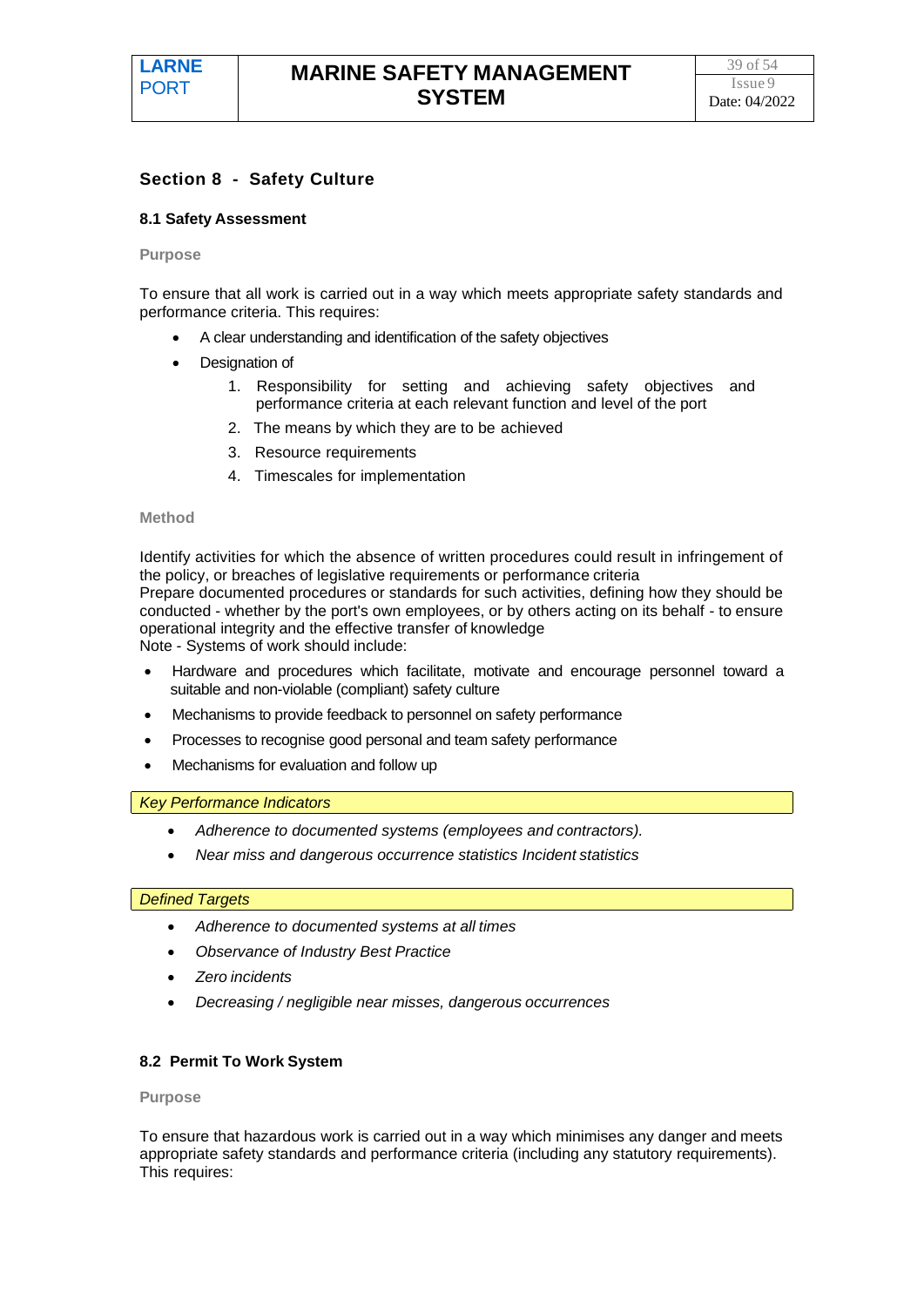- A clear understanding and identification of the particular hazards and risk control measures required
- Designation of responsibility for verifying that all required risk control measures are in place and that no abnormal conditions exist which would invalidate the risk assessment.
- Designation of authority to authorise permits to work.

Works covered by the Permit to Work System are akin to 'standardised' risk assessments and a similar approach is required. In particular it should be verified that the particular conditions of the work are consistent with that for which the permit was intended: any deviation should require a full risk assessment to be carried out. Works covered by the PTW system include:

- Work involving immobilisation of engines / steering
- Diving operations in the Harbour
- Tank cleaning
- Hot work outside the vessels enclosed spaces eg Engine room, machinery spaces, accommodation
- Personnel Entry into Enclosed Spaces or over-side works above water
- Variation of Standard Operating Procedures

Ships or outside contractors must request port approval via Larne Port Control prior to commencing such activity by completing the relevant Request Form and attaching Risk Assessment and Method Statement.

**Method**

- Responsible Person identifies hazards and verifies that all required risk control measures are in place and fully operational.
- All personnel / organisations likely to be affected by the work informed
- Communications verified operational
- Authorising Person countersigns permit to work
- Work is monitored to verify compliance with conditions of permit.
- On completion of work , the permit is cancelled
- All relevant personnel / organisations affected by the work informed

*Key Performance Indicators*

- *Adherence to documented systems (employees and contractors).*
- *Near miss and dangerous occurrence statistics*
- *Incident statistics*

- *Adherence to documented systems at all times*
- *Observance of Industry Best Practice*
- *Zero Incidents*
- *Decreasing / negligible near misses, dangerous occurrences*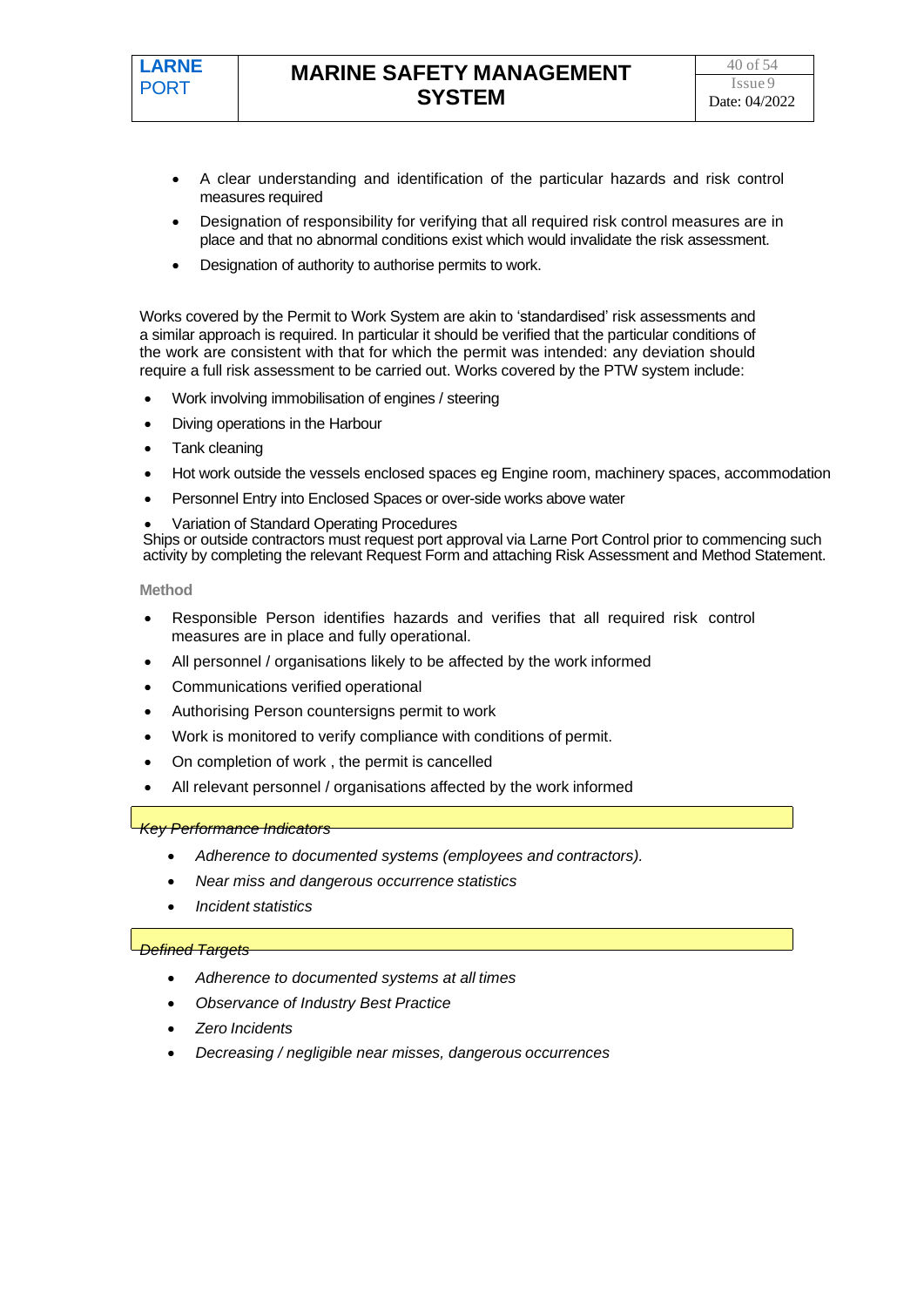#### **8.3 Management of Change**

#### **Purpose**

To plan for and control changes, both temporary and permanent, in people, plant, processes and procedures to avoid adverse safety consequences.

#### **Method**

Procedures should be developed which address the safety issues involved and which are also commensurate with the nature of the changes and their potential consequences. These should include:

- Identification and documentation of the proposed change and its implementation
- Responsibility identified for reviewing and recording the potential safety hazards from the change or its implementation
- Documentation of the agreed change and implementation procedure including:
	- 1. Measures to identify safety hazards and to assess and reduce risks and effects
	- 2. Communication and training requirement
	- 3. Time limits, if any
	- 4. Verification and monitoring requirements
	- 5. Acceptance criteria and action to be taken if breached
	- 6. Authority for approval to implement the proposed change

Note – Although there are similarities between the Management of Change and Risk Assessment procedures, they are not the same. Notwithstanding, the techniques outlined in the Risk Assessment Section (Section 7.1) may be employed to evaluate the impact of changes. Where changes under this heading affect the core risk assessments, the risk assessment process should be completed as a part of this process.

#### *Key Performance Indicators*

- *Documentation (completeness)*
- *Otherwise as for Risk Assessment*

#### *Defined Targets*

- *Operations do no commence without adherence to framework above*
- *Otherwise as for Risk Assessment*

#### **8.4 Near Miss Reporting**

In an organisation which operates within tight margins (for example, in terms of ferry turnarounds) and relies on adherence to agreed procedures and the competence of its workforce, it is vital that its safety information systems are of the highest quality. Most organisations operating in a safety-critical environment recognise that actual incident rates are too crude a measure of safety performance. They need to be attuned instead to near misses and unsafe behaviours that may signify more serious incidents.

Near misses are occurrences, which, under slightly different circumstances, could have given rise to far more damaging consequences. Such consequences may have been avoided either by 'luck', i.e. a random combination of circumstances, or by purposeful action, i.e. 'recovery'. Near misses can range from a partial penetration of the defences to situations in which all the available safeguards were defeated, but no actual loss occurred. The former provide useful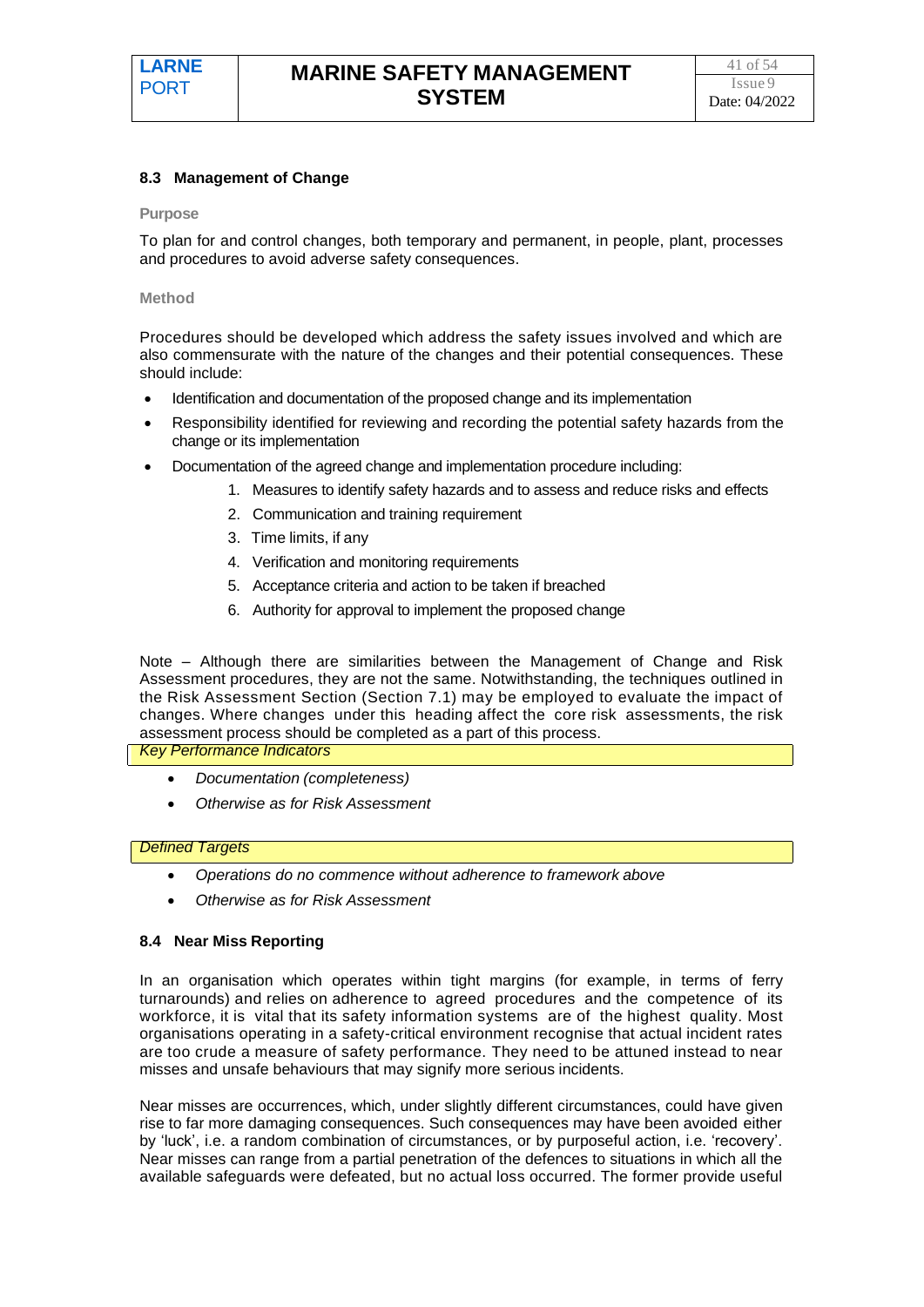proactive information about the quality of safety defences, whilst the latter are indistinguishable from fully-fledged accidents in all but outcome.

#### **Purpose**

To provide valuable learning opportunities without the repercussions associated with major incidents.

Further specific advantages of near miss reporting which have been identified include:

- *Performance monitoring* Organisations such as Larne Harbour Limited, which have maintained a low accident rate, paradoxically cannot measure their 'safety performance' in a reliable way. However, near misses can be used for monitoring of critical events. Such data can then form the basis for allocating resources, prioritising interventions and evaluating their subsequent impact.
- *Identifying underlying causes* Near misses and more serious incidents generally have a largely overlapping set of 'root causes'. The study of near misses should therefore lead to the identification of similar shortcomings to those which increase vulnerability to more serious incidents.
- *Improving organisational responsiveness* Understanding the sequence of events associated with a near miss can improve the potential for incident recovery.
- Maintaining appropriate levels of risk awareness The absence of any serious incidents can lead to complacency and a misplaced sense of security. Disseminating near miss data can counteract such perceptions.

#### **Method**

To make such a reporting system work, both management and the workforce need to recognise its value and be committed to its success. Experience in many organisations which have tried to implement such a system suggest that there are a large number of individual and organisational barriers which can deter reporting, the greatest of which is the expectation of blame or disciplinary action. Required successful elements are:-

- Reporting systems (reasons, methods and channels of communication) must be publicised to all personnel.
- Policy for dealing with reports and, in particular, limitations on the "no-blame" policy must be clearly understood. Immunity cannot be given for acts or omissions, which are themselves culpable or contrary to the Law.
- Promulgation of near miss and dangerous occurrence data to all personnel. Use in safety seminars, discussion groups.
- Feedback. Promulgation of management response (comment and/or action). Where immediate response is not possible, expected time-scale of delivery to be advised.

#### *Key Performances Indicators*

- *Report Statistics - quantity and content of report received*
- *Management response.*

- *Consistent levels of reporting from all areas*
- *Decreasing severity of report content with time*
- *Lack of repeat reports on same subject*
- *Management response – 100% feedback initiated within month*
- *Zero incidents.*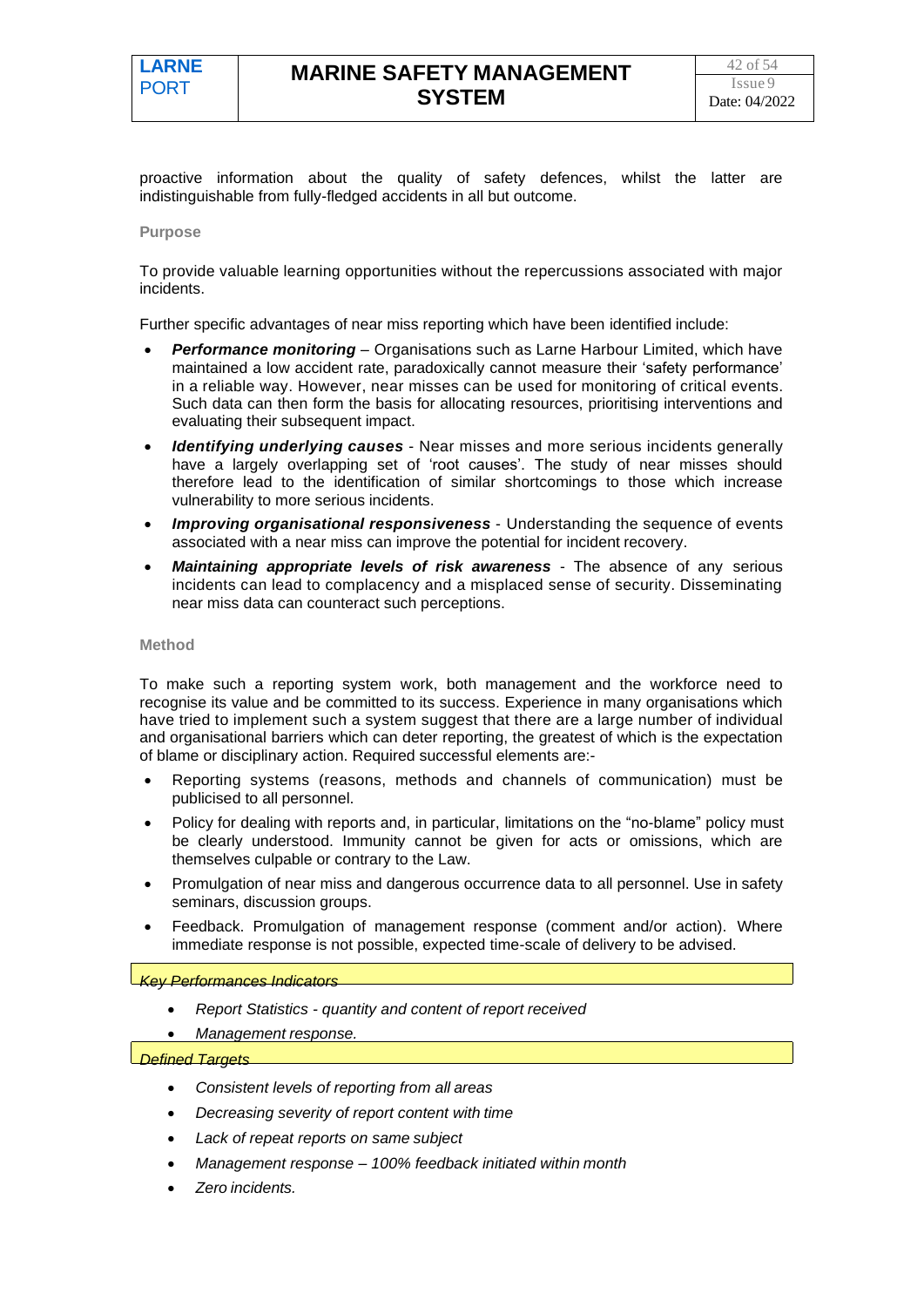### **Section 9 - Contingency & Emergency Planning**

#### **Contingency & Emergency Planning**

#### **Purpose**

To identify foreseeable emergencies by systematic review and analysis. To establish procedures to deal with the co-ordination, command and control of major marine incidents and emergencies in the port. These should include:

- a. Personnel evacuation / rescue
- b. Pollution
- c. Fire / Explosion
- d. Salvage / Recovery of vessels
- e. Terrorism / Threat to security

#### **Method**

- Plans for response to such potential emergencies should be developed in consultation with emergency services and specialist contractors. Plans should be generic in format to maximise application to a wide range of circumstances and should avoid attempting to cover the detail of every possible contingency.
- The plans should be documented and periodically reviewed. Plans should be published in the form of controlled documents and distributed to:
	- *1. Command and control and other key personnel*
	- *2. Emergency services*
	- *3. Environmental agencies, local authorities, regulators and government agencies who might be affected*
	- *4. Abridged versions with selected information should be available to all personnel, and principal port stakeholders, including vessels calling regularly at the port.*
	- Desktop and real time exercises of the Port Emergency plans should be carried out at designated intervals.

#### **Plans**

- **Marine Emergency Plan**
- Larne Port Emergency procedures
- **Oil Spill Contingency Plan**

#### *Key Performance Indicators*

- *Desk top and real time exercises, and debrief meetings*
- *Review of Plans*

- *Exercises and review of plans carried out to schedule*
- *Consensus of acceptable procedures / performance / standards at debrief*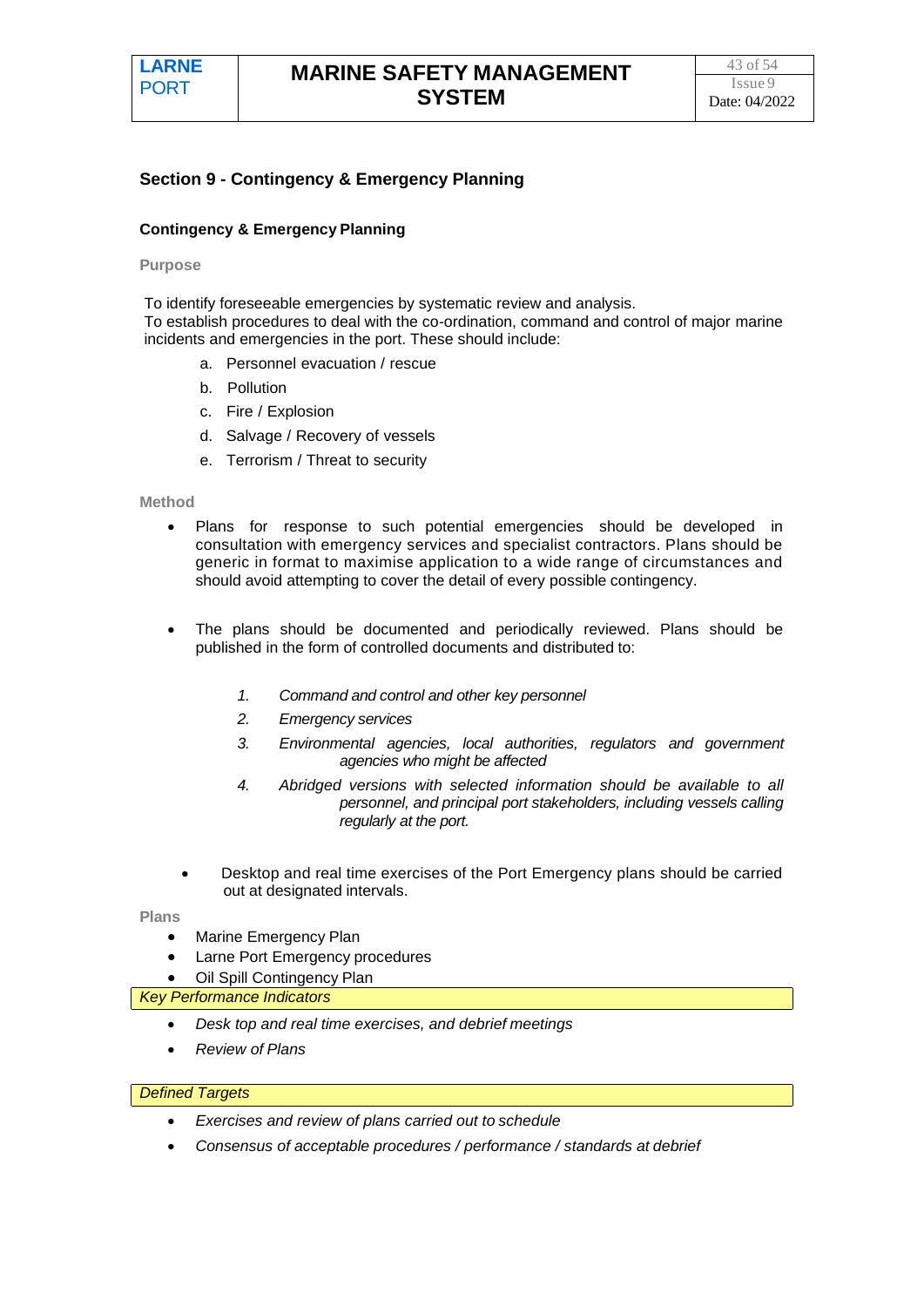#### **Section 10 Audit & Review**

#### **10.1 Audit of the Safety Management System**

#### **Purpose**

To highlight deficiencies, non-conformances and non-compliances for rectification.

To identify inadequate, redundant or otherwise inappropriate procedures

#### **Method**

- The Harbour Master, supported by an appointed officer, who is not directly involved in the day-to-day management of the MSMS should conduct internal audits at prescribed intervals, preferably every year.
- Audits will include:
	- 1. Equipment and/or Procedures
	- 2. Associated plans and documentation
	- 3. Records generated
	- 4. Follow-up (if applicable)
- Non-conformances should be recorded on an Audit/Review form. The report should identify the appropriate corrective action in consultation with the auditee, and / or the auditee's Head of Department as appropriate.
- Where a change of procedure is indicated, the Management of Change process should be incorporated. Appropriate steps should be taken to monitor the effectiveness of the corrective action.
- External audits should be conducted at least every 3 years in the same way but by approved independent contractors holding recognised auditing qualifications and/or experience, preferably with a marine background.

#### *Key Performance Indicators*

- *Non-conformities and non-compliance relating to the Safety Management System*
- *Results from reviews or audits*

#### *Defined Targets*

• *Progressive reduction in non-compliances and non-conformities*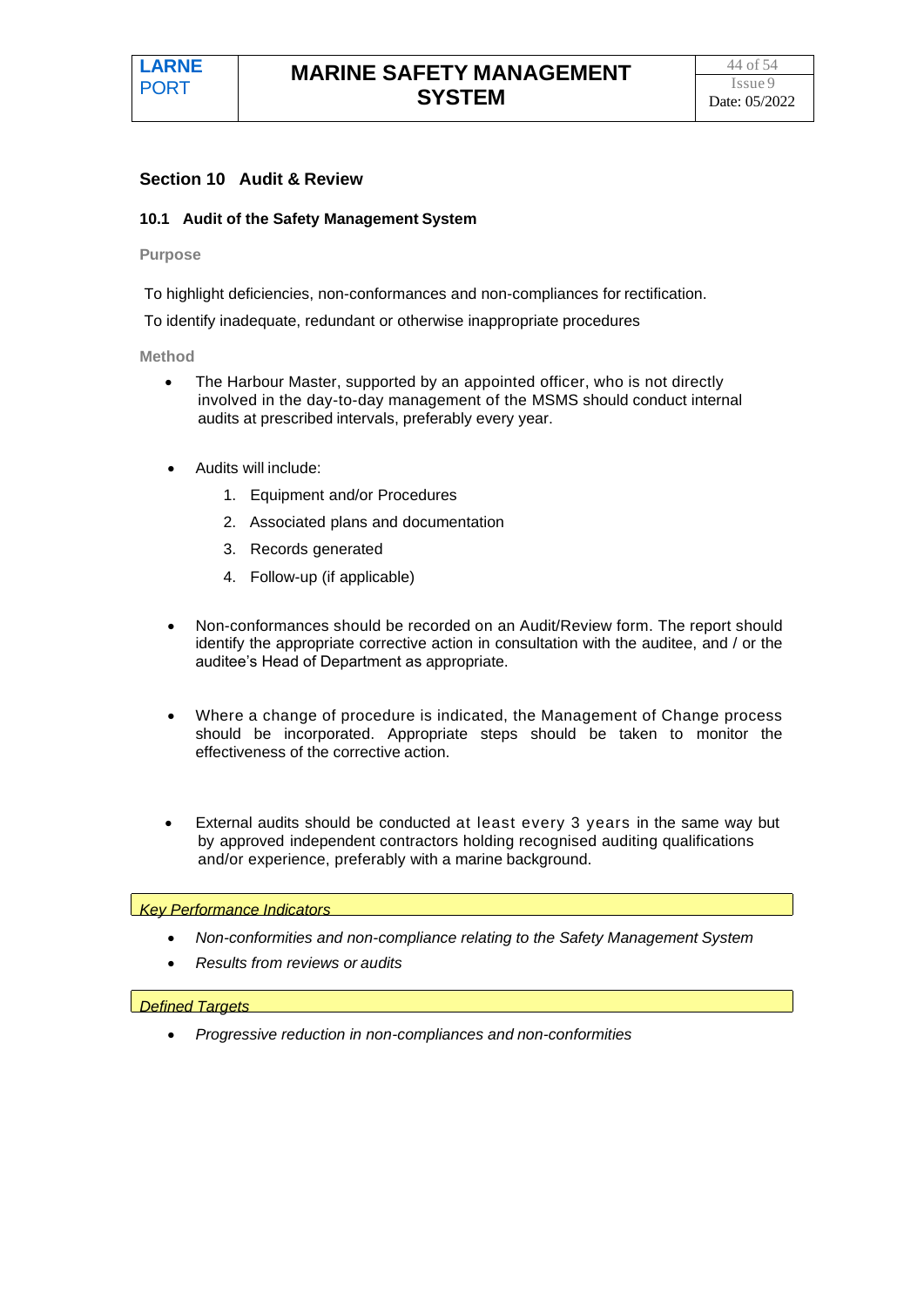#### **10.2 Hazard and Risk Control Review**

#### **Purpose**

To review and verify the status, applicability and accuracy of the recorded hazard data, and the status, applicability and adequacy of recorded risk control measures in the HAZMAN SMS database.

**Method**

- The HAZMAN software contains a database of previously identified risks and the risk control measures currently in place. Identified hazards and risk control measures are periodically reviewed, such reviews being initiated by the HAZMAN software itself.
- Each identified hazard and risk control is allocated an 'owner' who is responsible for the review of that hazard or risk control. Normally, the Harbour Master or Safety Manager will undertake each review in consultation with appropriate staff members.
- Additional reviews will be manually initiated as appropriate in the event of:
	- 1. A new risk assessment, reflecting expected changes (e.g. the proposed introduction of new trades and/or marine operation)
	- 2. Any significant navigational incident or Near Miss.
	- 3. As a result of MAIB investigation reports.

*Key Performance Indicators*

• *HAZMAN Hazard and Risk Control Review module*

*Defined Targets*

• *All reviews completed to schedule*

#### **10.3 Monthly Marine Safety Reports**

#### **Purpose**

To provide the Board with a regular report on the safety performance of the port and the effectiveness of the Safety Management System.

#### **Method**

A monthly safety report should include statistical analysis of the following: 1. Incidents or Emergencies including :

- a. Collision / Contact
- b. Fire / explosion
- c. Vessel grounding
- d. Loss of vessel stability, hull integrity
- e. Pollution / environmental incidents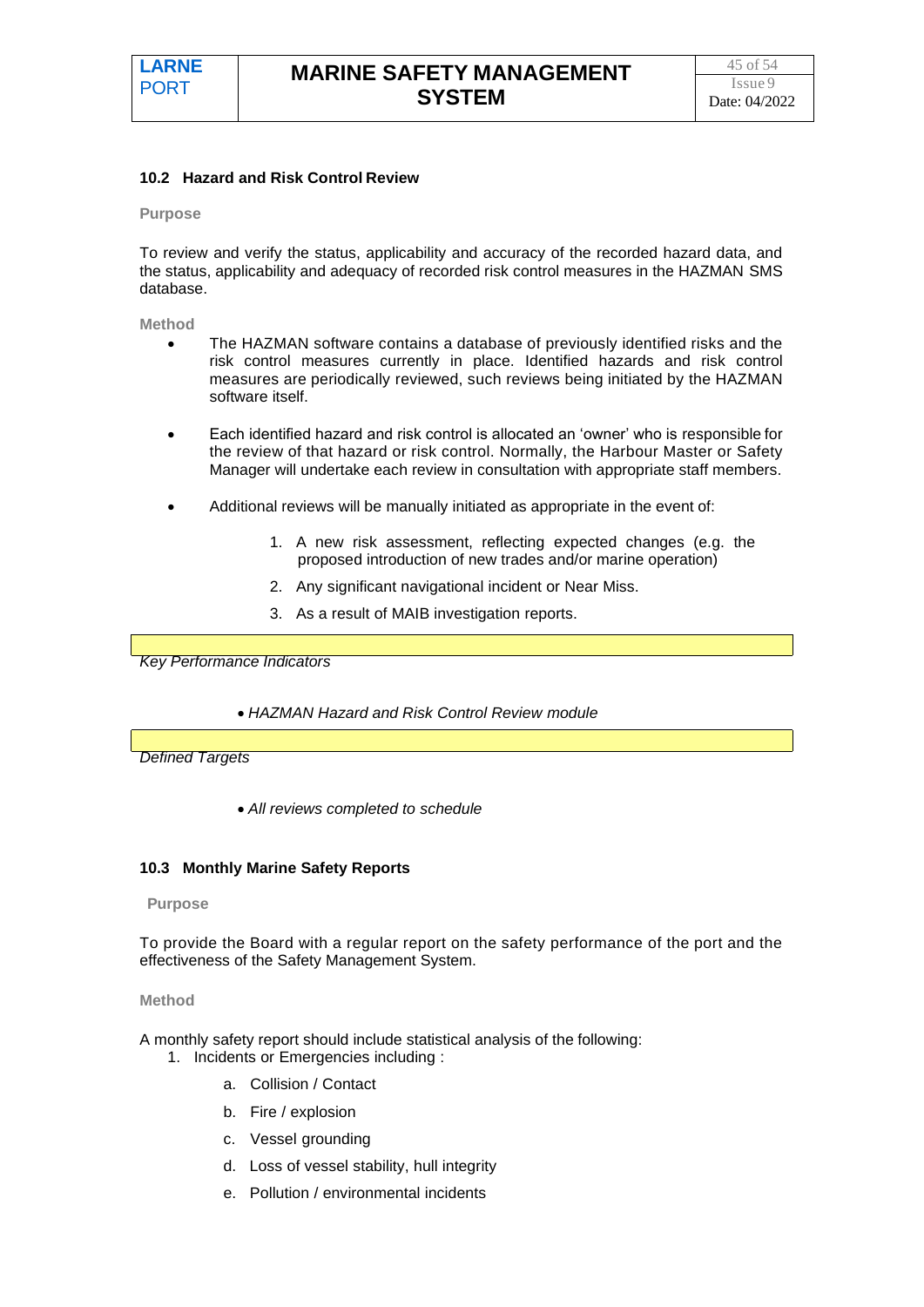

- 2. Dangerous Occurrences and Near Misses including loss of manoeuvrability
- 3. Accidents and Lost Time Injuries amongst marine staff
- 4. Defects affecting marine safety
- 5. Safety Audit results
- 6. Key Performance Indicator (KPI) Results

The Monthly marine safety report should be compiled by the Harbour Master and sent to the Port's General Manager, who will also receive a monthly report on shore-based safety from the Health and Safety Manager

*Key Performance Indicators*

• *KPI and Audit Statistics*

*Defined Targets*

• *Improving indicators*

#### **10.4 Review of the Safety Management System**

#### **Purpose**

To confirm the continuing adequacy of the Safety Management System and, where possible, seek to improve it.

#### **Method**

Safety management systems should be formally reviewed every five years and operating procedures every three years. Current practice should be checked against the laid down procedures. A schedule should be published annually detailing the review sequence for the year and should timetable the following areas:

- Policy is periodically reviewed to ensure that it remains consistent and up-to-date with the requirements of
	- 1. The safe operation of the Port
	- 2. The Port Marine Safety Code
	- 3. Relevant legislation
	- 4. Identifying hazards and keeping all risks as low as reasonably practicable.
- Procedures and documents are periodically reviewed to ensure that they are consistent, up-to-date, reflect current practice and are adequate to sustain the policy
- Internal and external audit mechanisms are confirmed to function satisfactorily
- KPI's remain relevant and comprehensive
- KPI Targets are being met consistently
- Incidents are avoided. If they occur, the consequences are effectively mitigated.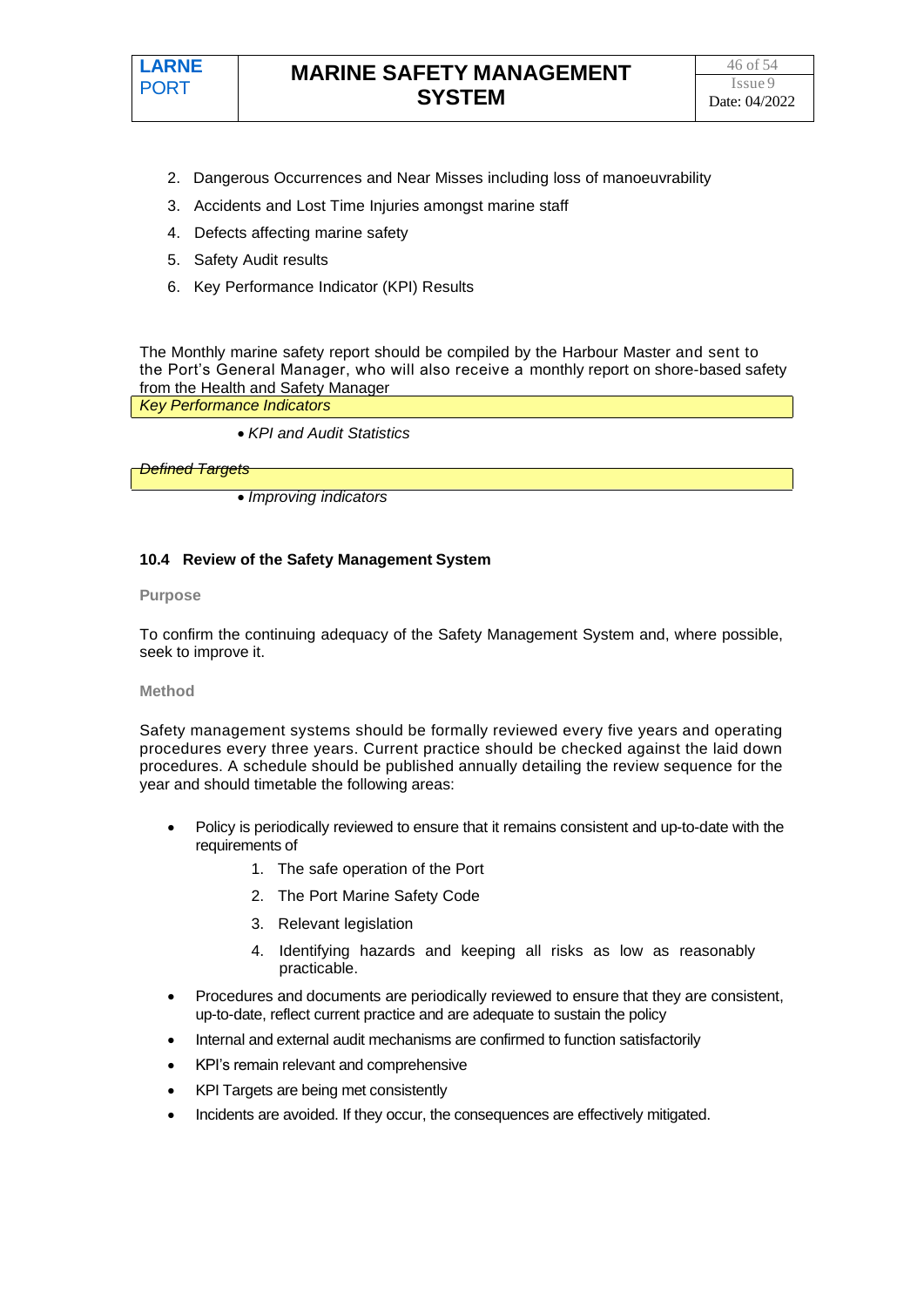

- The organisation learns and applies the lessons from Incidents, Near miss and Dangerous Occurrence reports
- Relevant input from Stakeholders / Port User Groups
- The system is evolving and changing to meet new challenges.
- Personnel appropriately trained and motivated towards an effective safety culture

The result of the review should be in the form of an SMS Action Plan reflecting the findings of the review and describing the actions required within the next inter-review period. The Action Plan will establish any corrections and/or improvements identified by the review process. *Key Performances Indicators*

- *Findings of reviews and audits*
- *Analysis of accidents, incidents and hazardous situations*
- *Effectiveness of procedures and instructions*
- *Recommendations following inspections by outside agencies*
- *Effectiveness of the Safety Management System*
- *Consideration of recommendations for updating and reviewing*
- *Trade considerations, new regulations, general overview*

#### *Defined Targets*

• *Approval by designated person, Board of Directors.*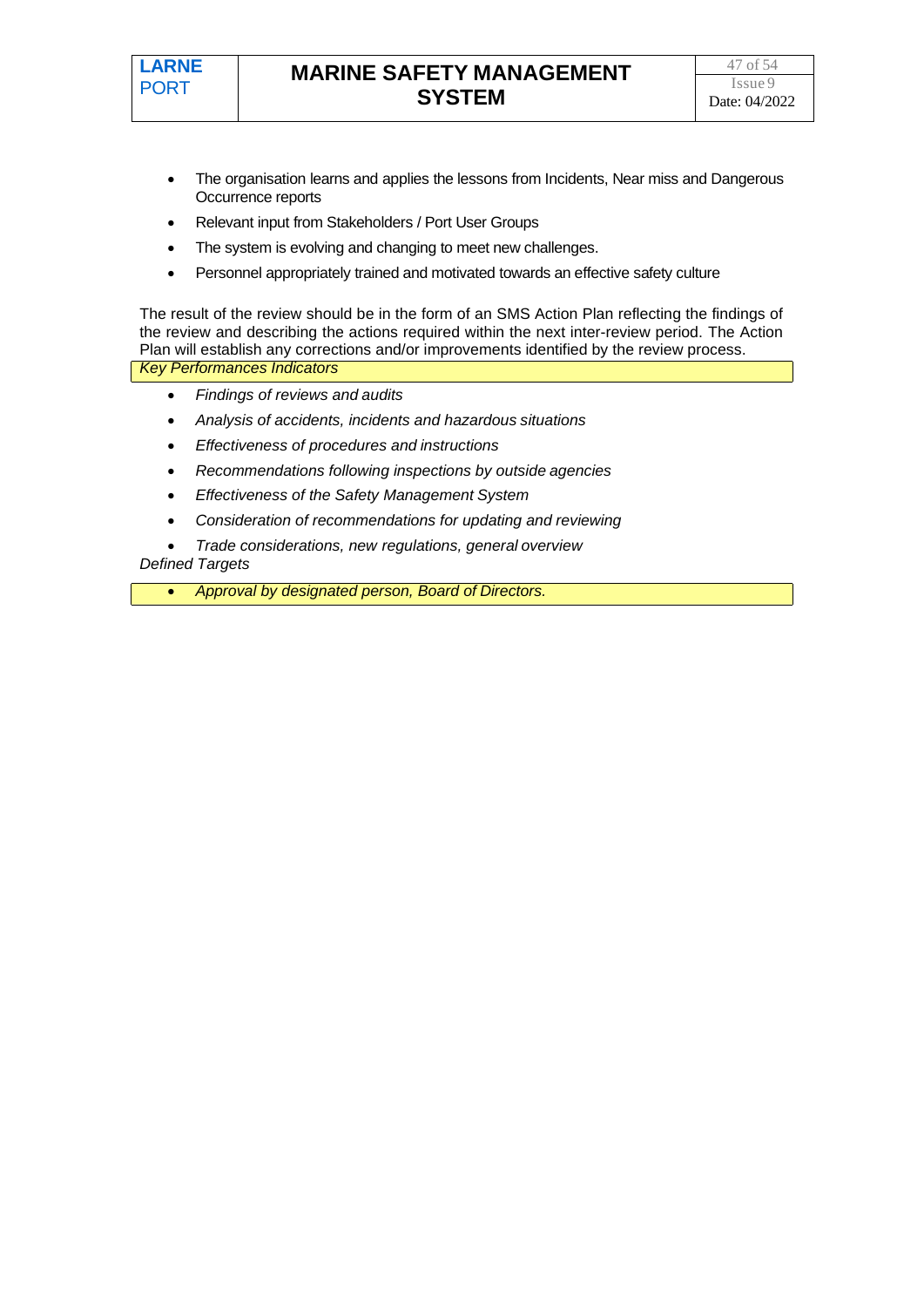#### **10.5 Changes to the Safety Management System**

#### **Purpose**

To ensure that changes to the Safety Management System are carried out in a consistent and approved manner.

#### **Method**

The process used to modify and develop the Navigational Safety Management System and issue General Direction is as follows:



The identification and assessment of navigational hazards is central to the effective maintenance of the Navigational SMS. It may be necessary in some cases, e.g. following a significant incident or in the case of a new risk assessment, to involve appropriate port user groups. In such circumstances, the Harbour Master will establish a Navigational Working Group consisting of mariners and other persons whose knowledge and experience is relevant to the nature of the hazard or new trade/operation, or alternatively if slightly lower level, to discuss the matter as part of a Marine Stakeholders meeting.

Any recommendations arising from the deliberations of the Harbour Master and his staff, or a Navigational Working Group, will be passed to the Designated Person for approval. Following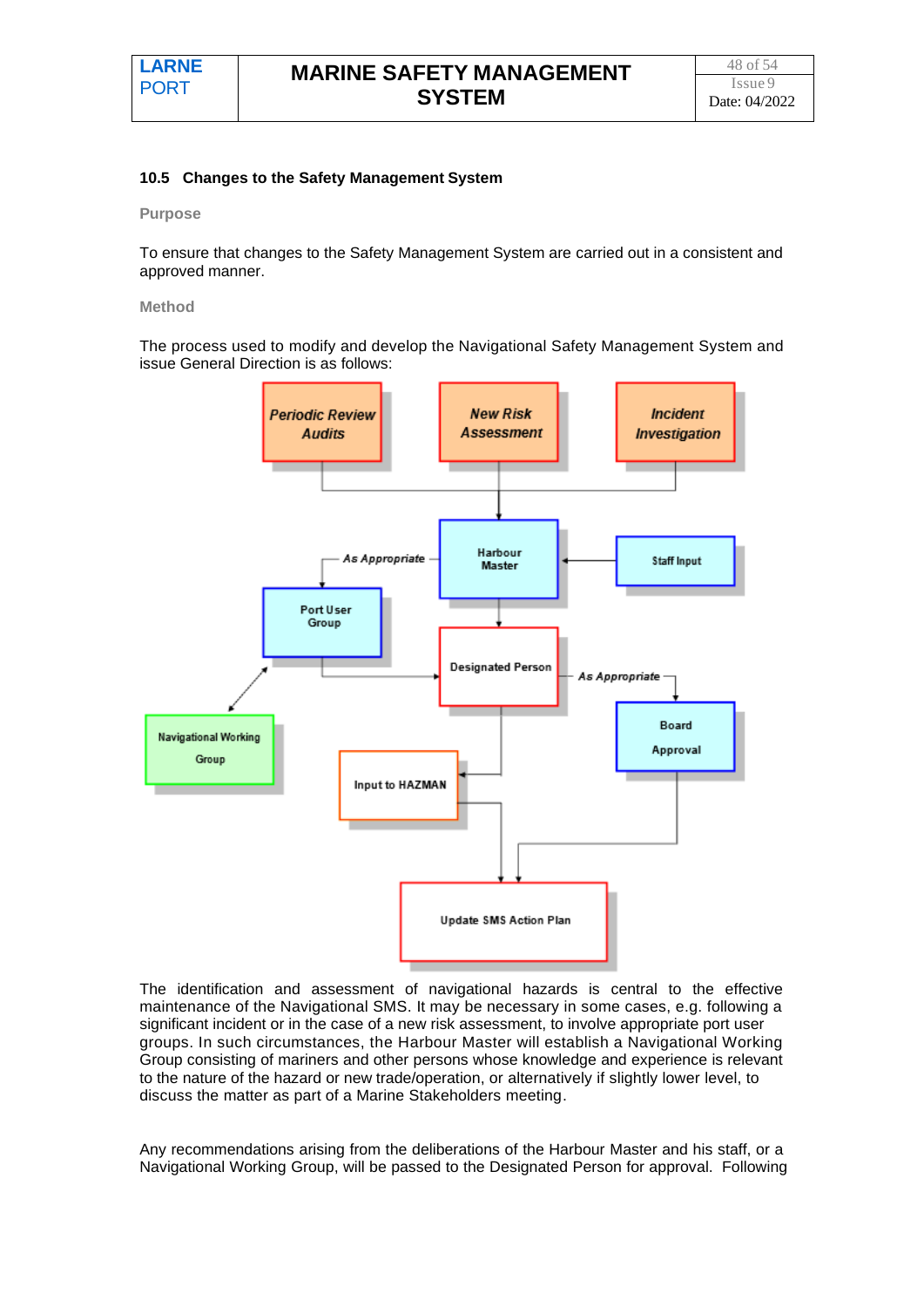such approval, the Harbour Master will, if relevant, record the outcome in the HAZMAN system and any new or revised operational guidance will be put in place. Planned implementation will be recorded in the SMS Action Plan.

Liaison will be maintained with Port User Groups to review relevant Navigational SMS issues and Larne Harbour's plans for change.

#### **10.6 Review of relevant external information**

The Harbour Master receives copies of each published MAIB Safety Digest and receives notifications of newly published reports and safety flyers from agencies such as PSS, BPA etc.

The Harbour Master will review such reports and circulars to identify any relevant issues, which have the potential to impact upon Larne Port Marine SMS. All such incident reports and circulars are disseminated if relevant to marine staff, the H&S Manager or contractors for information/action. Where appropriate, they will also be discussed at the next marine stakeholders meeting, with a view to taking any necessary action, including the promulgation of any lessons learned.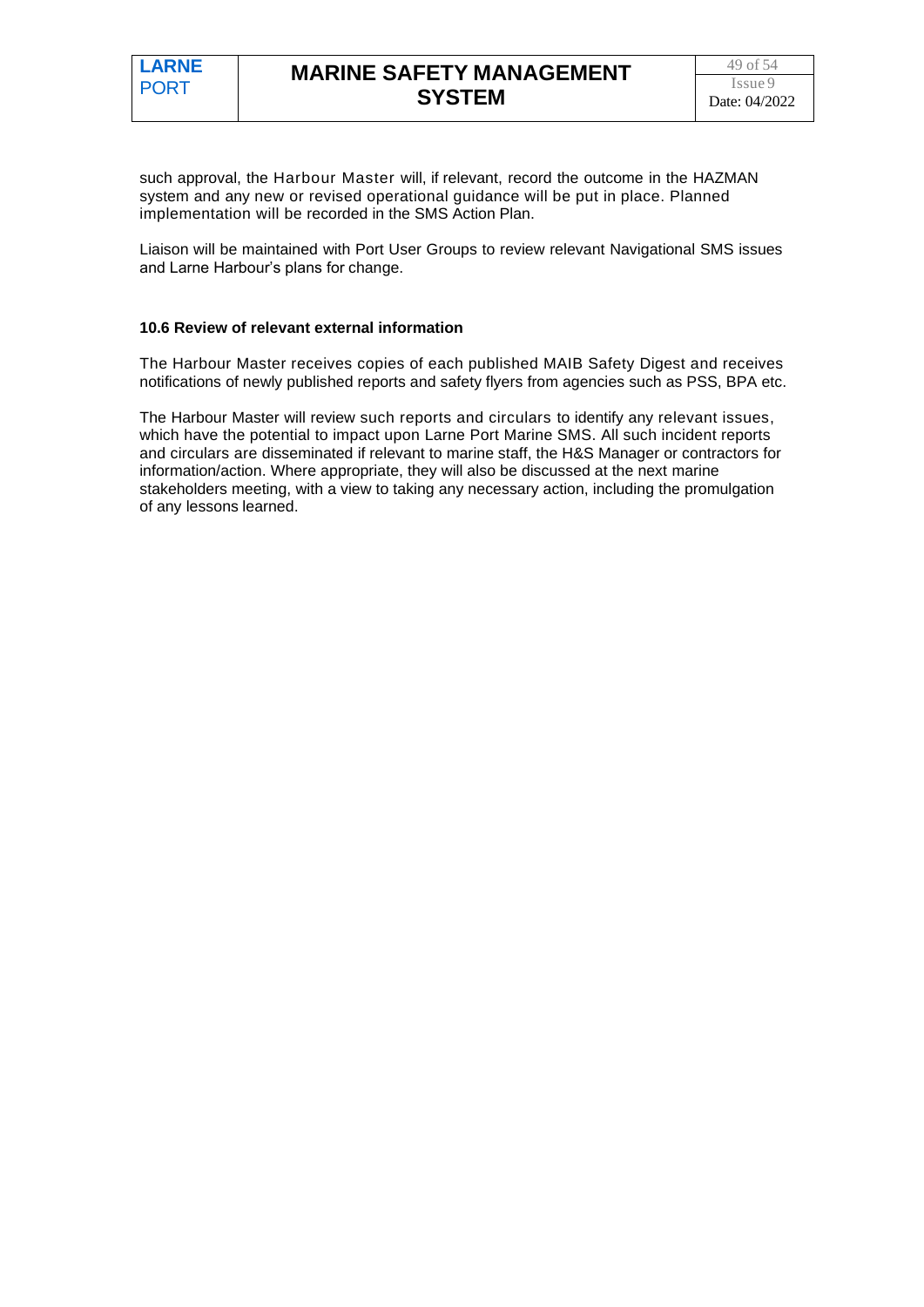# **Appendix 1**

# **Marine Safety Plan 2021 – 2022**

The current sfaty plan and performance matrix can be found on the following link [PMSC Marine Safety Plan 2021 -](https://www.portoflarne.co.uk/pmsc-marine-safety-plan-2021-2023/) 2023 - Port of Larne